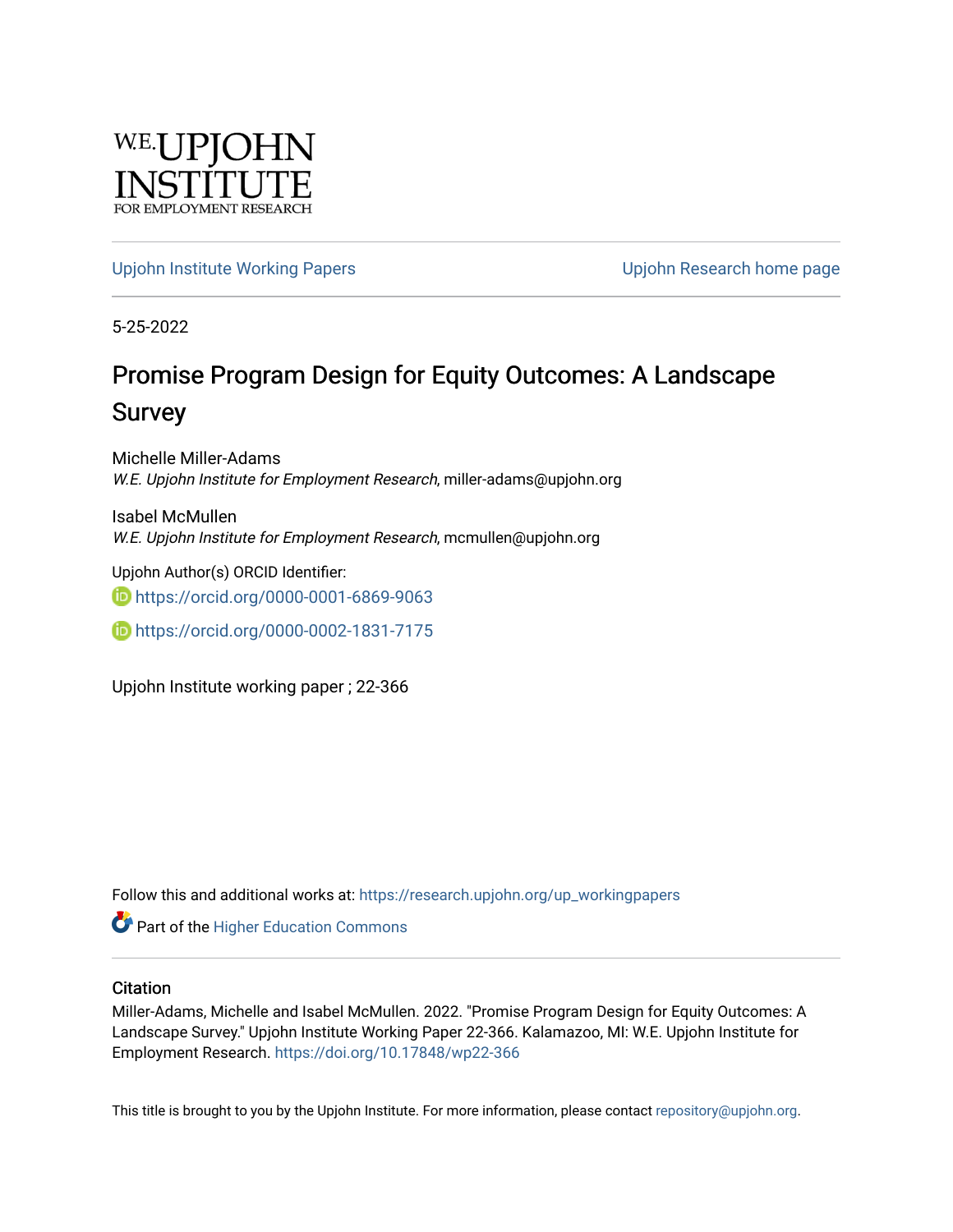# **Promise Program Design for Equity Outcomes: A Landscape Survey**

# **Upjohn Institute Working Paper 22-366**

Michelle Miller-Adams *W.E. Upjohn Institute for Employment Research* and *Grand Valley State University* **[miller-adams@upjohn.org](mailto:sebastian.ottinger.1@anderson.ucla.edu)**

Isabel McMullen *W.E. Upjohn Institute for Employment Research* **[mcmullen@upjohn.org](mailto:mcmullen@upjohn.org)**

Researching the causes and consequences of unemployment

# April 2022

# **ABSTRACT**

Using the W.E. Upjohn Institute's Promise Programs Database—a searchable data set covering about 200 place-based scholarship programs—this paper explores how the design of Promise programs can shape their equity impacts. The authors first examine the landscape of place-based programs to understand the impact of program design on equity outcomes. They then use the statistical method of polychoric correlation to combine design features related to the equity potential of community-based Promise programs and develop an index expressing this concept. They conclude with two vignettes of recently announced Promise programs with different design features and implementation strategies to highlight the varied paths to equitable student outcomes. The paper finds that while some Promise programs have more potential than others to close equity gaps, whether they in fact do so will depend on implementation. Ongoing definitional debates, program heterogeneity, and the difficulty of observing implementation all complicate the task of assessing equity impact and underscore the need for more qualitative research focused on questions of equity and effectiveness.

### **JEL Classification Codes**: I22, I24

**Key Words**: Free college, Promise programs, College Promise, Education equity, Place-based scholarship, Tuition-free higher education

**Acknowledgments**: This paper was prepared for the 2021 APPAM Fall Research Conference, Austin, Texas, rescheduled for March 27–29, 2022. Michelle Miller-Adams is a senior researcher at the W.E. Upjohn Institute for Employment Research and professor of political science at Grand Valley State University. Isabel McMullen is a senior research analyst at the W.E. Upjohn Institute. The authors are grateful to Brad Hershbein, Elizabeth Kellogg, and Bridget Timmeney for their valuable assistance.

*Upjohn Institute working papers are meant to stimulate discussion and criticism among the policy research community. Content and opinions are the sole responsibility of the author.*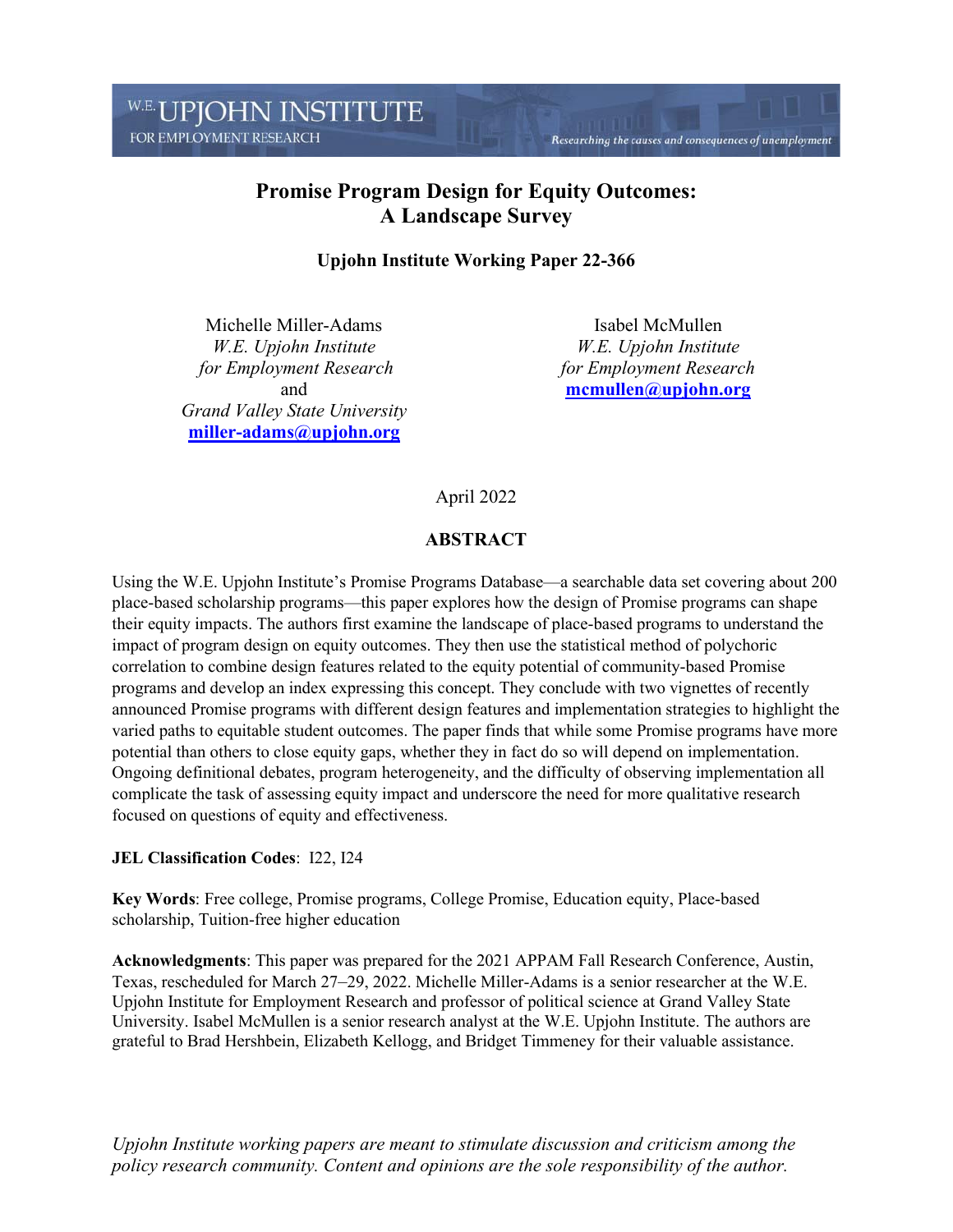The modern free-college movement has been underway since the announcement of the Kalamazoo Promise in 2005. More than 200 localities and community colleges, along with about 20 states, have created place-based or "Promise" scholarships in the intervening years, usually with the goals of reducing college costs, promoting greater equity in postsecondary access and attainment, and creating a more skilled workforce [\(Miller-Adams 2021\)](https://www.hepg.org/hep-home/books/the-path-to-free-college). This process of state and local policy diffusion has been supported by the creation of national advocacy organizations promoting the free-college idea, and by increased attention to federal support for tuition-free college, embodied most recently in legislation promoted by the Biden administration in 2021.

Despite ongoing policy innovation and growing public attention to the issue of free college, little systematic research has been undertaken to compare Promise-program design choices and how they relate to stakeholder goals. This lapse is partly a function of the heterogeneity of these programs and ongoing definitional questions that researchers continue to try to resolve (Perna and [Leigh 2018\)](https://journals.sagepub.com/doi/10.3102/0013189X17742653). (Note that in this paper, we use the terms place-based and Promise scholarships interchangeably.) Decisions about key elements of place-based scholarships, such as which students are eligible for a scholarship and the postsecondary institutions they can attend, are often driven by cost constraints, political exigencies, or assumptions about student behavior that are not deeply rooted in evidence. Yet it is these decisions that shape the operation and potential impact of Promise programs, so understanding the connection between design and outcomes is essential.

The purpose of this analysis is to examine the landscape of place-based scholarships to understand how design can shape equity impacts and explore some of the other resources needed to ensure equitable outcomes for students.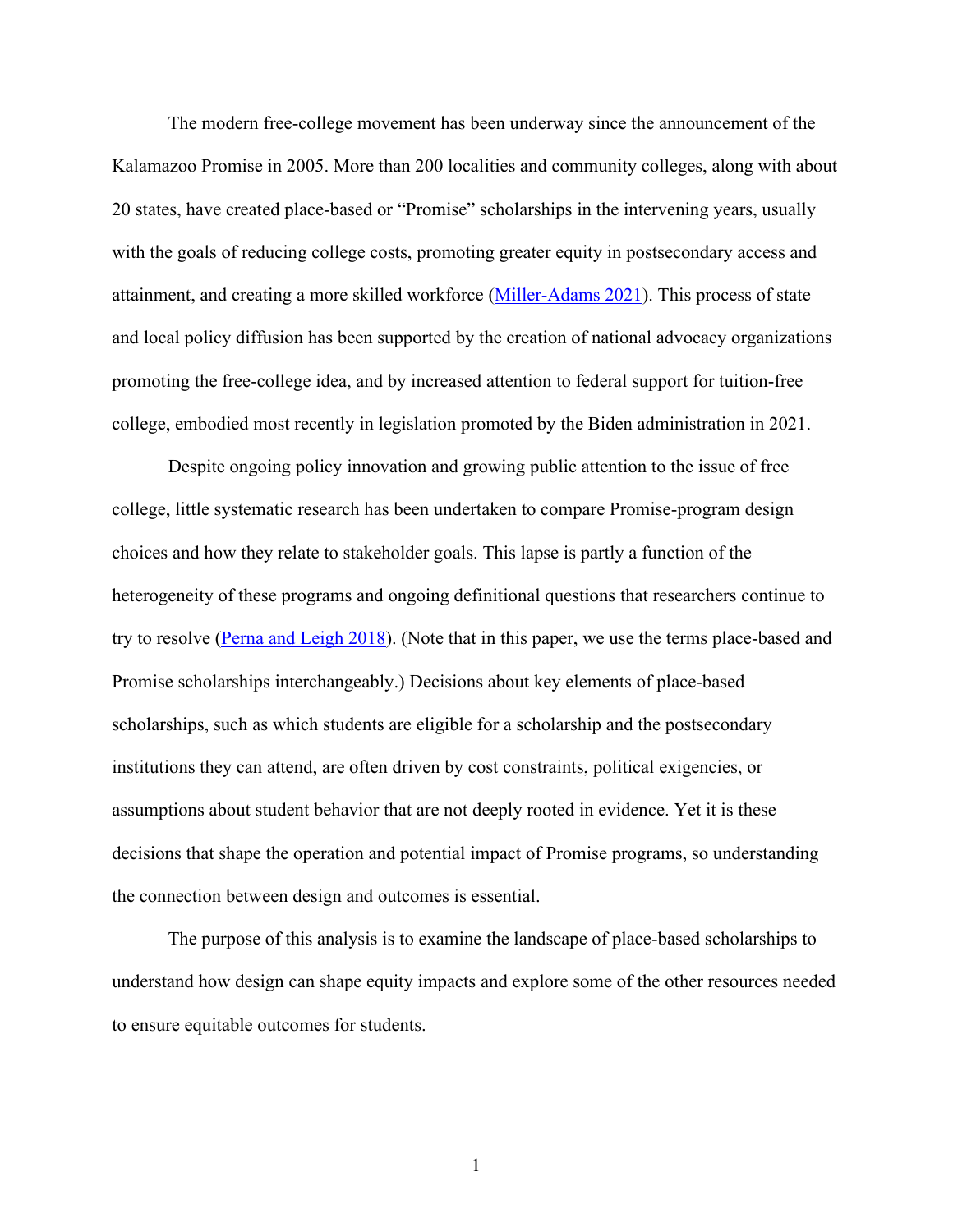What do we mean by equity? It is well documented that low-income, Black, Hispanic, and Native Americans complete college degrees and credentials at lower rates than middle- and upper-income, White, and Asian students. Racial and economic gaps in college enrollment have been declining for several decades; however, disparities in degree completion remain stubbornly fixed. There is also strong patterning in the types of higher-education institutions students of different races, ethnicities, and income groups attend, with Black, Hispanic, low-income, and first-generation college-goers underrepresented at elite private and state flagship institutions and overrepresented at community colleges and within the for-profit sector [\(Lumpkin, Kolodner, and](https://hechingerreport.org/flagship-universities-fail-to-enroll-black-and-latino-high-school-graduates-from-their-state/)  [Anderson 2021;](https://hechingerreport.org/flagship-universities-fail-to-enroll-black-and-latino-high-school-graduates-from-their-state/) [Monarrez and Washington 2020\)](https://www.urban.org/research/publication/racial-and-ethnic-representation-postsecondary-education).

Racial and economic disparities in college-going shape job opportunities and incomes, and gaps in earnings persist even among those who complete degrees. Financial returns to a college education are lower for students who grew up in low-income families [\(Bartik and](https://research.upjohn.org/empl_research/vol23/iss3/1/) [Hershbein 2016\)](https://research.upjohn.org/empl_research/vol23/iss3/1/), and higher levels of borrowing by Black students have meant that collegegoing can exacerbate the Black-White wealth gap [\(Brown 2021\)](https://www.washingtonpost.com/outlook/2021/04/09/student-loans-black-wealth-gap/).

Promise programs address only a few of the many structural barriers that contribute to these unequal outcomes. The provision of new grant aid to students eligible for a place-based scholarship makes college enrollment more likely [\(Bifulco, Rubenstein, and Hosung 2019;](https://onlinelibrary.wiley.com/doi/full/10.1002/pam.22139) [Page](https://direct.mit.edu/edfp/article-abstract/14/4/572/12330/The-Promise-of-Place-Based-Investment-in?redirectedFrom=fulltext)  [et al. 2019\)](https://direct.mit.edu/edfp/article-abstract/14/4/572/12330/The-Promise-of-Place-Based-Investment-in?redirectedFrom=fulltext) and, at least for generous programs, increases the likelihood of degree completion, especially at the bachelor's degree level [\(Bartik, Hershbein, and Lachowska 2019;](http://jhr.uwpress.org/content/56/1/269) [Bell and](https://journals.sagepub.com/doi/abs/10.3102/00028312211003501) [Gándara 2021;](https://journals.sagepub.com/doi/abs/10.3102/00028312211003501) [Swanson and Ritter 2020\)](https://ir.library.louisville.edu/cgi/viewcontent.cgi?article=1703&context=jsfa). There is also emerging evidence that Promise programs can reduce the level of student loan debt [\(Odle, Lee, and Gentile 2021\)](https://www.tandfonline.com/doi/abs/10.1080/00221546.2021.1888674) while shaping students' workforce outcomes and locational decisions [\(Carruthers, Fox, and Jepsen 2020;](https://www.atlantafed.org/-/media/documents/news/conferences/2020/04/16/southeastern-micro-labor-workshop/Carruthers_Fox_Jepsen.pdf) [McMullen and Hershbein 2021\)](https://research.upjohn.org/cgi/viewcontent.cgi?article=1036&context=up_policybriefs).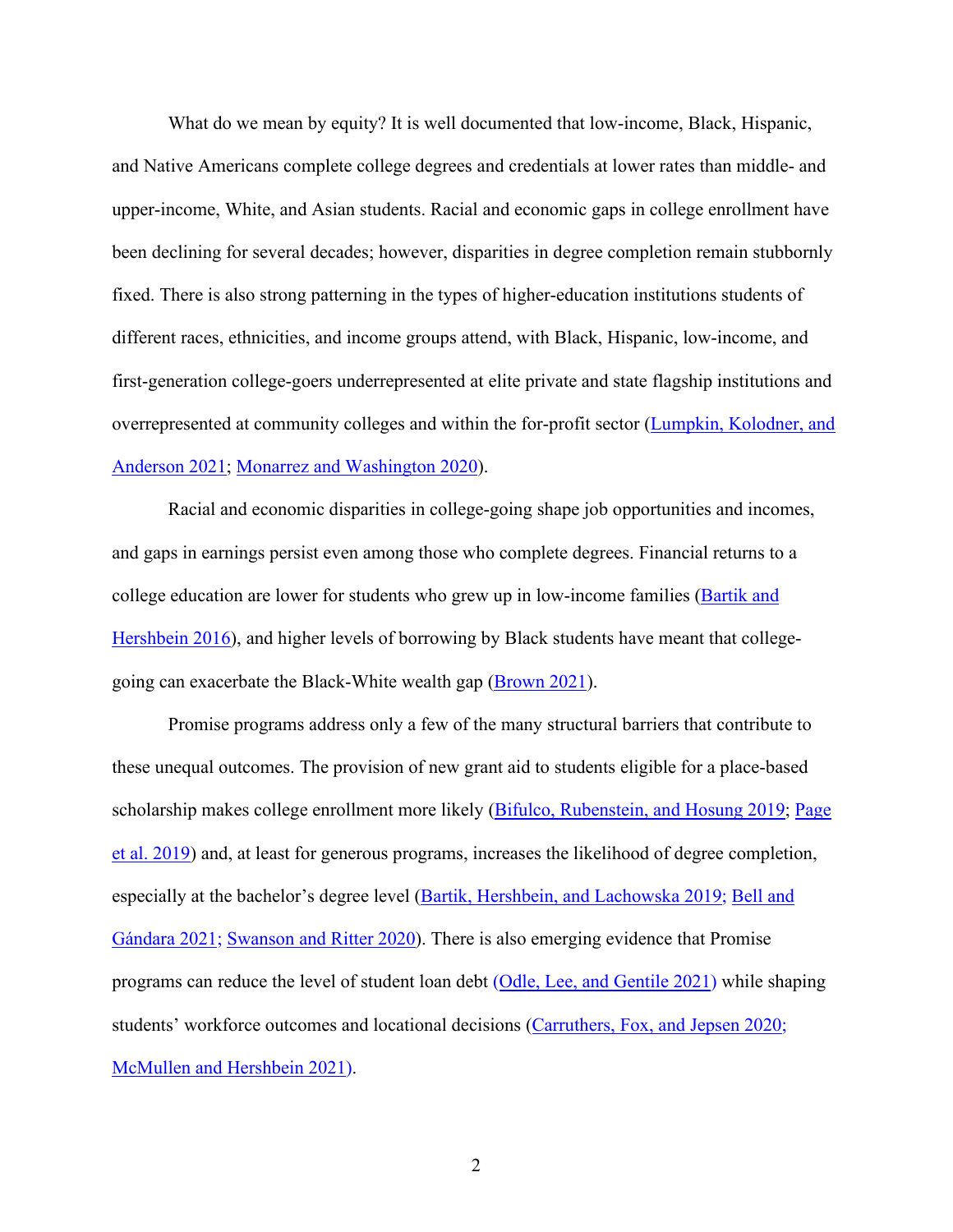Equally important is the impact of Promise programs on the systems that serve lowincome students—from their K–12 school districts to the colleges that enroll them, to student support organizations. Generous place-based scholarship programs can increase school-district enrollment [\(Hershbein 2013;](https://research.upjohn.org/up_workingpapers/200/) [LeGower and Walsh 2017\)](https://www.sciencedirect.com/science/article/pii/S0094119017300530?via%3Dihub), affect students' awareness of and planning for college [\(Millett, Saunders, and Fishtein 2018\)](https://files.eric.ed.gov/fulltext/EJ1202820.pdf), and have an impact on the behavior and academic performance of K–12 students [\(Ash, Swanson, and Ritter 2021;](https://journals.sagepub.com/doi/10.3102/0162373720970512) [Bartik and](https://www.emerald.com/insight/content/doi/10.1108/S0147-9121(2013)0000038002/full/html) [Lachowska 2014\)](https://www.emerald.com/insight/content/doi/10.1108/S0147-9121(2013)0000038002/full/html). Promise initiatives can also change the nature of receiving institutions, contributing to increased community-college enrollments [\(Gándara and Li 2020\)](https://www.aera.net/Newsroom/Promise-for-Whom-Free-College-Programs-and-Enrollments-by-Race-and-Gender-Classifications-at-Public-2-Year-Colleges) and shifts in attendance patterns [\(Bell 2021\)](https://ir.library.louisville.edu/jsfa/vol50/iss1/4/).

But Promise programs are not a panacea for resolving systemic biases deeply embedded in society, including disparities in educational quality and a Black-White wealth gap that makes it difficult for Black families to afford to send their children to college without high levels of borrowing. Recipients of Promise scholarships may continue to struggle to cover college costs, experiencing basic needs insecurity and taking on more hours of work than is compatible with degree completion (Collier and [Parnther 2021\)](https://journals.sagepub.com/doi/abs/10.1177/1521025118774561?journalCode=csra). Promise programs *can* contribute to greater racial and economic equity, but whether in fact they do so will depend on key design choices, as well as implementation [\(Perna, Wright-Kim, and Leigh 2021\)](https://epaa.asu.edu/ojs/index.php/epaa/article/view/5436).

### **Defining Promise Programs**

The definition of Promise programs used in this paper is the same definition that the W.E. Upjohn Institute uses in its research and its Promise Programs Database [\(Upjohn Institute 2021\)](https://www.upjohn.org/promise/). The Upjohn Institute is specifically interested in the dynamics of place-based initiatives. To this end, it defines Promise programs as scholarship programs that are *geographically bounded*, often along the lines of a school district (although boundaries may be larger, such as a county, or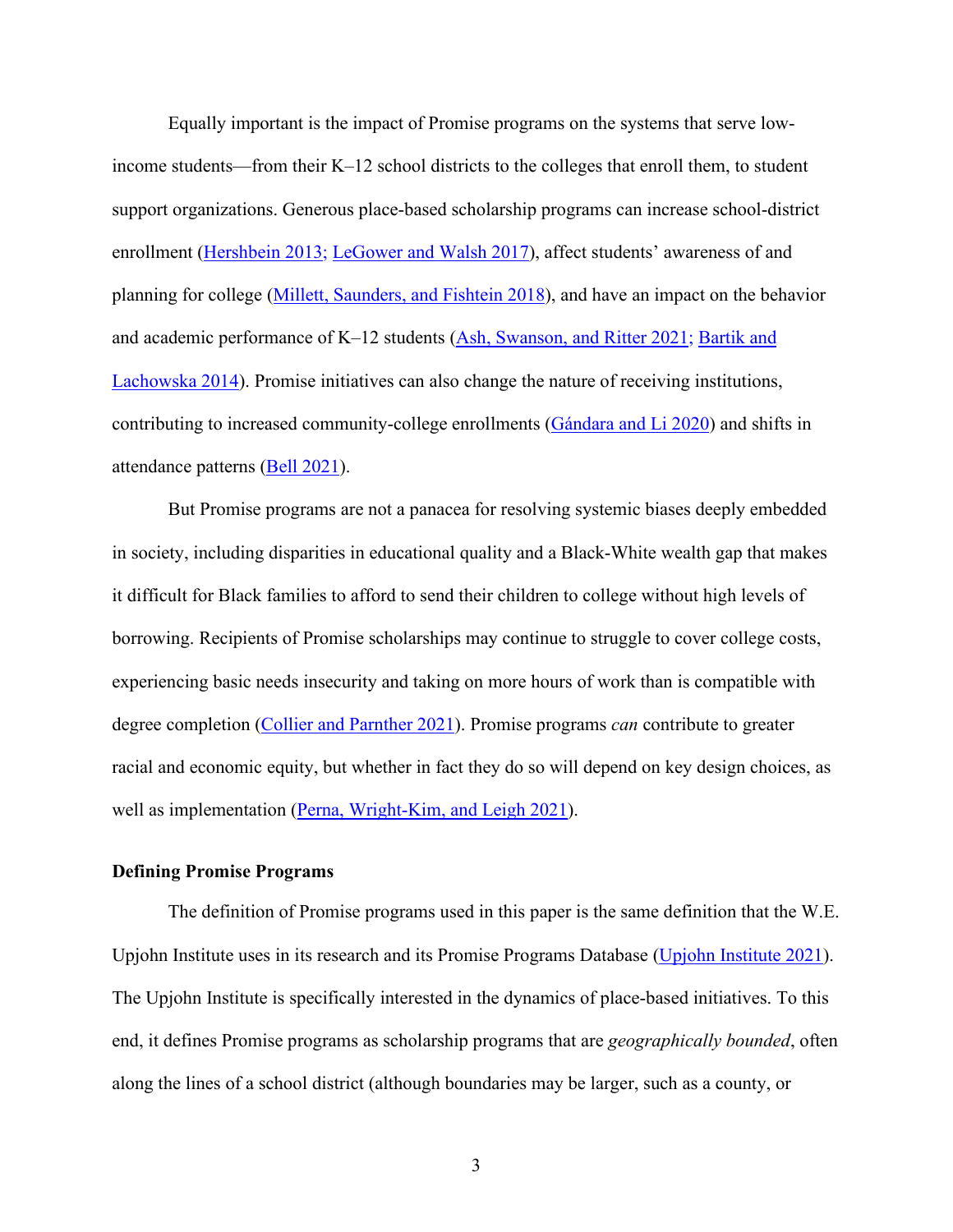smaller, such as an individual school). Such programs usually include an *enrollment and/or residency requirement* for length of attendance within the school district or eligible entity. Because of this enrollment requirement, Promise programs function as *early awareness programs*. Families and children know upon entering a Promise community that scholarship resources will be available to them upon high school graduation. Finally, Promise programs seek to *transform places*, as well as individuals, and as such require community support from multiple stakeholders representing diverse sectors.

This is a more restrictive definition than that found in other parts of the free-college movement that take an explicitly "big tent" approach. The national advocacy organization College Promise includes 368 local and state programs in its Fall 2021 catalog [\(College Promise](https://assets.website-files.com/61ba001bb59d05538c5a4bd8/61ba001bb59d05c3355a4c6b_College%20Promise%20Catalog%20Fall%202021_Final-min.pdf)  [2021a\)](https://assets.website-files.com/61ba001bb59d05538c5a4bd8/61ba001bb59d05c3355a4c6b_College%20Promise%20Catalog%20Fall%202021_Final-min.pdf). The revised database [\(Perna and Leigh 2020\)](https://ahead-penn.org/creating-knowledge/college-promise) of the University of Pennsylvania Alliance for Higher Education and Democracy (PennAHEAD) lists 425 programs intended to reduce college costs and promote access, among them statewide need- and merit-based scholarship programs, and scholarships offered by four-year institutions to in-state residents. In contrast, the Upjohn Institute database includes just over 200 programs.

The landscape of Promise programs captured in the Upjohn database comprises two types of place-based scholarship initiatives: 1) *community programs* that emanate from a group of stakeholders within a local area and 2) *institutional programs* launched by community colleges that sometimes encompass only their catchment area but at other times (as in the case of most of California's free community-college programs) are open to any enrollee. The impact of these two types of programs on students and localities differ; however, they are similar enough in structure and goals to belong in the same universe and can be studied in ways that yield valuable comparisons.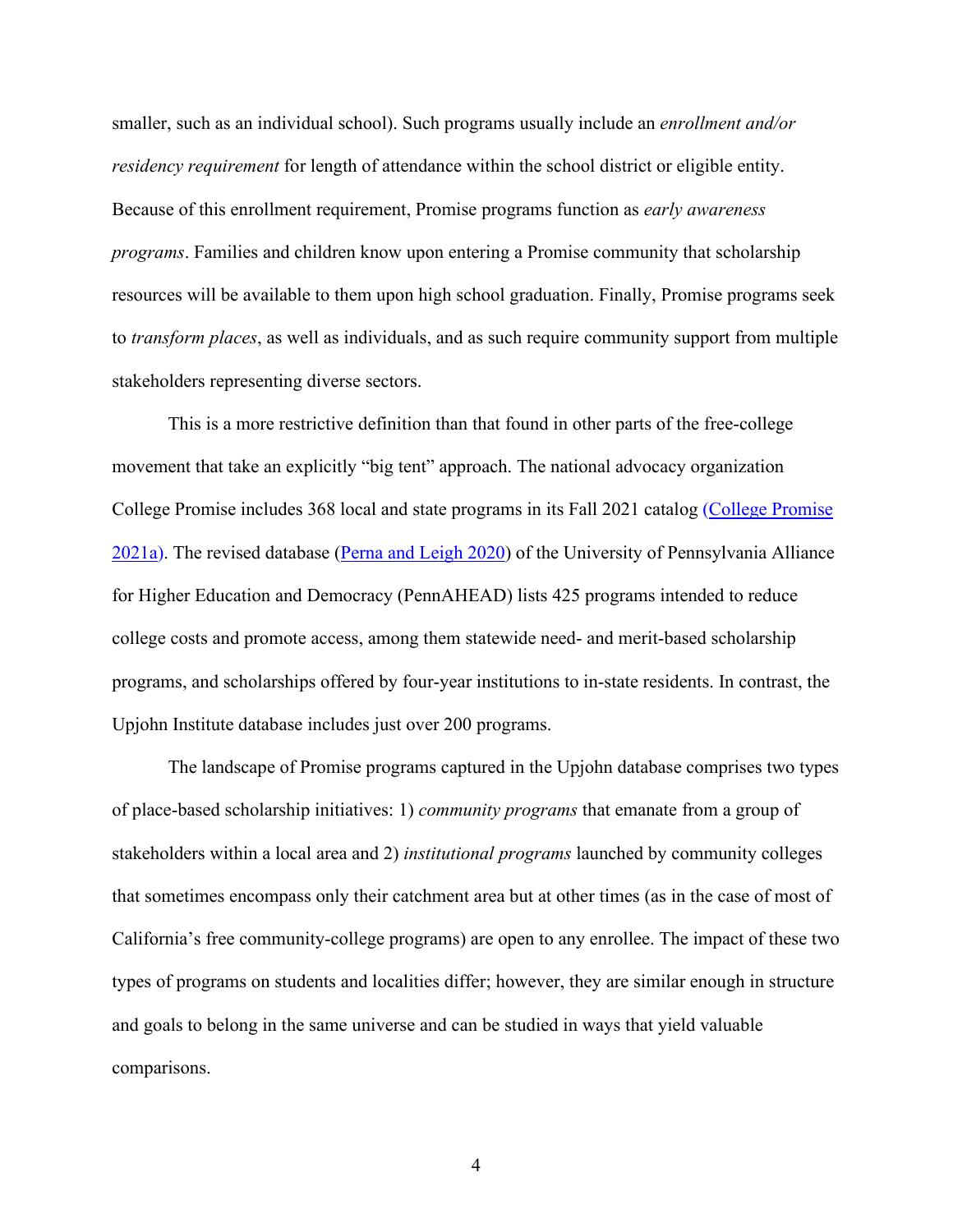A third group of Promise programs—statewide initiatives that offer free tuition to a large portion of their residents based on residency rather than need or merit—bear a resemblance to community-based programs, although they operate at a larger scale.

#### **The Upjohn Institute Database**

In the years following the Kalamazoo Promise's announcement in 2005, a growing number of communities, intrigued by this new model for student financial aid and economic development, announced Promise programs of their own. As this process unfolded, staff at the Upjohn Institute began to track these initiatives. The goal was to capture not just where such programs were being created and by whom, but also their key design features, such as student eligibility, covered postsecondary institutions, maximum dollar amount, and time frame for usage. As this collection of information expanded, it informed research on the shape of the Promise movement and the design choices available to stakeholders [\(Miller-Adams 2015\)](https://research.upjohn.org/up_press/235/). It also created a rich data set that led to the creation of the Upjohn Institute's Promise Programs Database.

Launched in 2017 and updated in 2019, 2020, and 2021, the database includes a Webbased interface for easy searching and program comparison, as well as an Excel data file that includes 95 variables. These variables include both program design details and demographic information about the communities being served. The Upjohn Institute has also developed two indices to measure the potential impact of programs—1) a *Saturation Index* that captures how broad the reach of the scholarship is across students and 2) an *Intensity Index* that captures the generosity of funding. The Saturation and Intensity measures are created using a method that incorporates how several inputs are related and computes a single score. The set of programs is then divided into "high," "medium," or "low" levels of saturation and intensity.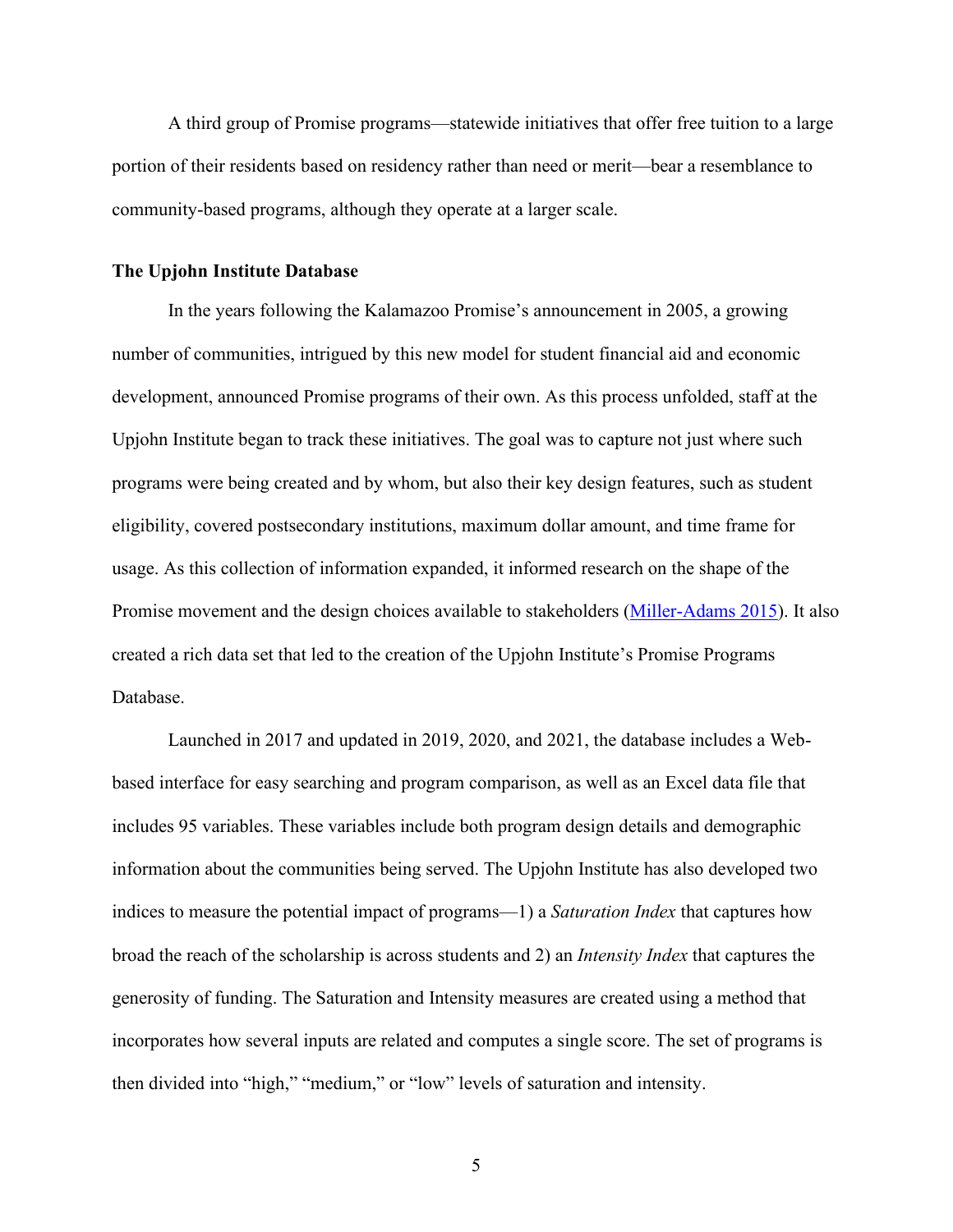The database was last updated in October 2021 and currently includes 204 programs. The majority of these (125, or 61 percent) originate from the communities they serve, while 78, or 39 percent, originate from postsecondary institutions, primarily two-year colleges. The online interface is available at [http://upjohn.org/promise,](https://www.upjohn.org/promise/) and the full database is available on request.

As noted above, the database reflects the Upjohn Institute's particular interest in placebased policies and the central role of human capital investments in promoting local economic vitality. Not included are statewide programs, like the Tennessee Promise, that bear many similarities to community-based programs; neither do we include statewide merit- or need-based programs that focus on the individual attributes of students. Also excluded are college access programs that lack a scholarship component or are not yet actively granting scholarships, and scholarships emanating from four-year institutions (often based on merit or need, but sometimes on location) that are driven by institutional rather than societal needs.

## **How Can Promise Programs Enhance Equity?**

In general terms, Promise programs contribute to equity through several avenues. First, they bring new financial resources to students in the form of scholarships based on residency or K–12 school attendance rather than on traditional measures, such as financial need or academic merit. Second, this means that financial awards are provided at a large scale, rather than tailored to individual student attributes, and that their availability is secure and signaled to students and families early in their K–12 years. As a result, Promise programs can dramatically simplify the messaging around college affordability. Third, the scale and simplicity of the collegeaffordability message means that Promise programs can serve as robust catalysts for the creation of college-going cultures within K–12 school districts and in the communities in which they are based, leading to achievement and behavioral gains as well as innovation around college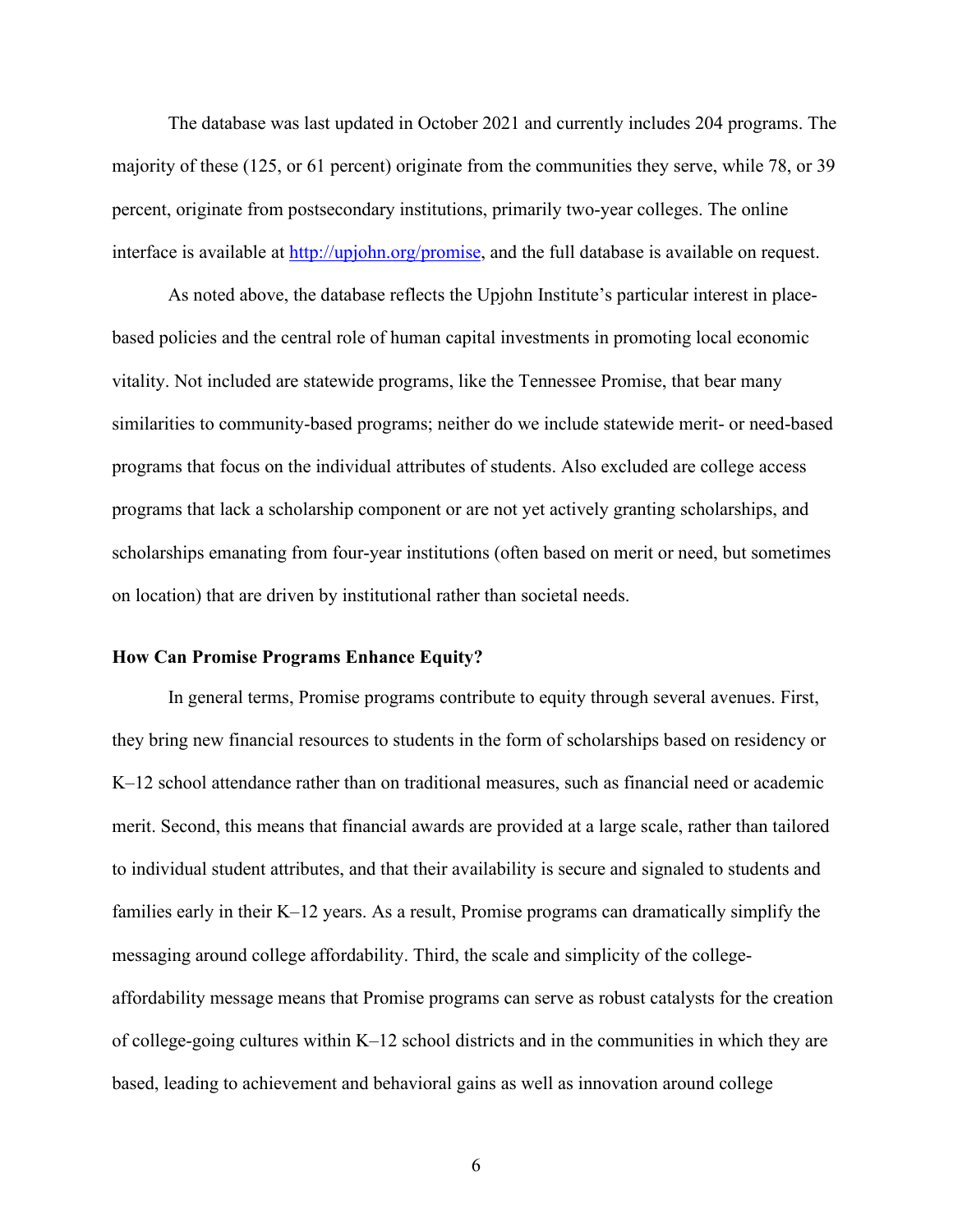readiness and access (see [Doleac and Gibbs 2016;](http://jenniferdoleac.com/wp-content/uploads/2015/03/Doleac_Gibbs_PromiseRiskyBehaviors.pdf) [Iriti, Page, and Bickel 2018;](https://www.sciencedirect.com/science/article/abs/pii/S0738059317301049) [Miron, Jones, and](https://epaa.asu.edu/ojs/index.php/epaa/article/view/724)  [Kelaher-Young 2011;](https://epaa.asu.edu/ojs/index.php/epaa/article/view/724) [Ritter and Ash 2016;](https://journals.sagepub.com/doi/full/10.1177/0031721716629652) and others).

Equity—in this context, strengthening college access and completion for low-income, first-generation, Black, Hispanic, and other racially minoritized groups—is inherent in the Promise movement, although it is not always articulated clearly. In announcing a place-based scholarship, leaders will often cite the need to make college more affordable and stress the benefits to residents and the larger community that will flow from such an effort. But the equity orientation of Promise programs is reflected in where they are most likely to be found: school districts that serve low-income students; communities that are experiencing some level of economic distress; and community colleges, the sector of higher education most likely to enroll low-income and first-generation college-goers. The demographic information collected in the Upjohn Institute database supports this general understanding:

- Among community-based programs included in the database, the mean poverty rate for the eligible community boundary is 18.3 percent, higher than the national average of 13.4 percent (U.S. Census ACS 2019).
- Seventy-eight percent of community-based programs (97/125) are in communities with a poverty rate higher than the national average.
- The mean nonwhite population among community-based programs is 32.7 percent, higher than the national rate. (In the database, the nonwhite population of an area is defined using U.S. Census racial categories. We subtract the racial category "one race white" from the total population of the relevant geography to arrive at the size of the nonwhite population.) Nationally, the share of the U.S. population that is one race and nonwhite is 25 percent.

It is worth mentioning the equity potential of statewide Promise programs, even though they are not included in the Upjohn Institute database or the index described in this paper. Apart from the two most generous of these programs (those in Washington and New Mexico), statewide initiatives promote equity somewhat indirectly: by democratizing the practice of applying to college and for financial aid, even if most of the funding awarded may not actually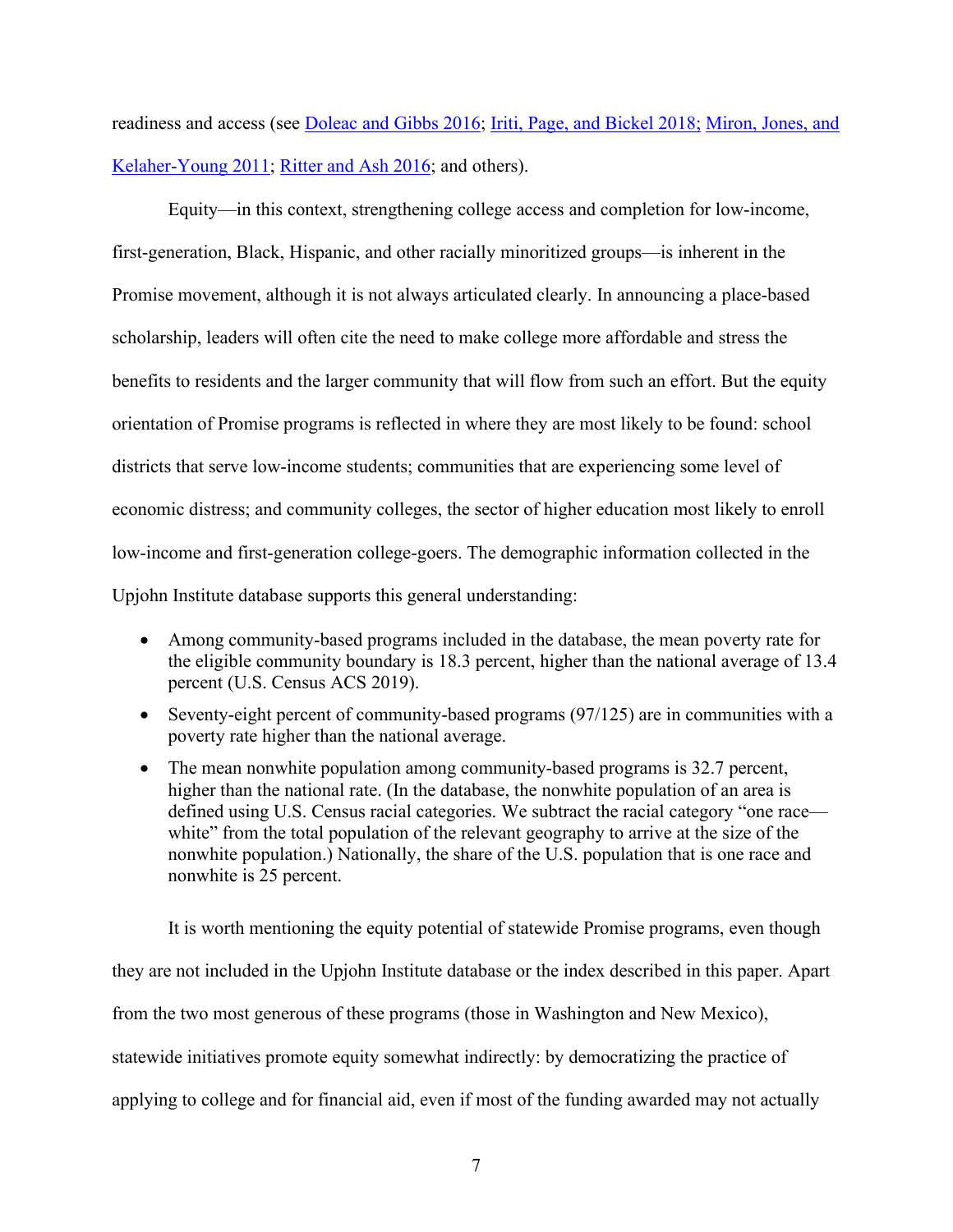go to the lowest-income students. (Almost all statewide programs are "last-dollar," meaning that students must use their Pell grants before receiving Promise funding.) Still, there are clear equity implications for these larger-scale programs. All but three (18/21) of the existing broad-based statewide Promise programs restrict their benefits to the two-year sector (mainly community colleges, but in some states this also includes colleges of applied technology and/or those that offer vocational training). This design decision is driven primarily by cost considerations and the goal of supporting a better-trained workforce, but it has clear equity implications. It is impossible to build a better-educated workforce without broadening the pipeline of students pursuing postsecondary education to include those who historically have not done so, and the focus on the two-year sector means that a less-advantaged segment of the population is being served, even if mainly through messaging and ease of application rather than from the awarding of new financial resources.

There has been a robust debate, especially regarding these statewide programs, over whether they do indeed promote equity. In 2018, the Education Trust, a national nonprofit that works to close opportunity gaps through research and advocacy, sought to define an equity-oriented statewide Promise program and found the field wanting [\(Jones and Berger 2018\)](https://edtrust.org/resource/a-promise-fulfilled/); this analysis was updated in 2020 and published as *A Promise Worth Keeping* [\(Jones, Ramirez-](https://edtrust.org/wp-content/uploads/2014/09/A-Promise-Worth-Keeping_An-Updated-Equity-Driven-Framework-for-Free-College-Programs_October_2020.pdf)[Mendoza, and Jackson 2020\)](https://edtrust.org/wp-content/uploads/2014/09/A-Promise-Worth-Keeping_An-Updated-Equity-Driven-Framework-for-Free-College-Programs_October_2020.pdf). Also in 2018, the Institute for Higher Education Policy critiqued both Tennessee's and New York's programs and pointed out several of their features that, arguably, work against equity outcomes [\(Poutré and Voight 2018\)](https://www.ihep.org/wp-content/uploads/2018/09/uploads_docs_pubs_ihep_state_free_college_intro.pdf).

In its reports, the Education Trust argues that to promote equity, statewide Promise programs should do the following:

- Cover the full cost of college—beyond tuition and fees—for four or more years
- Help students from low-income backgrounds defray their living expenses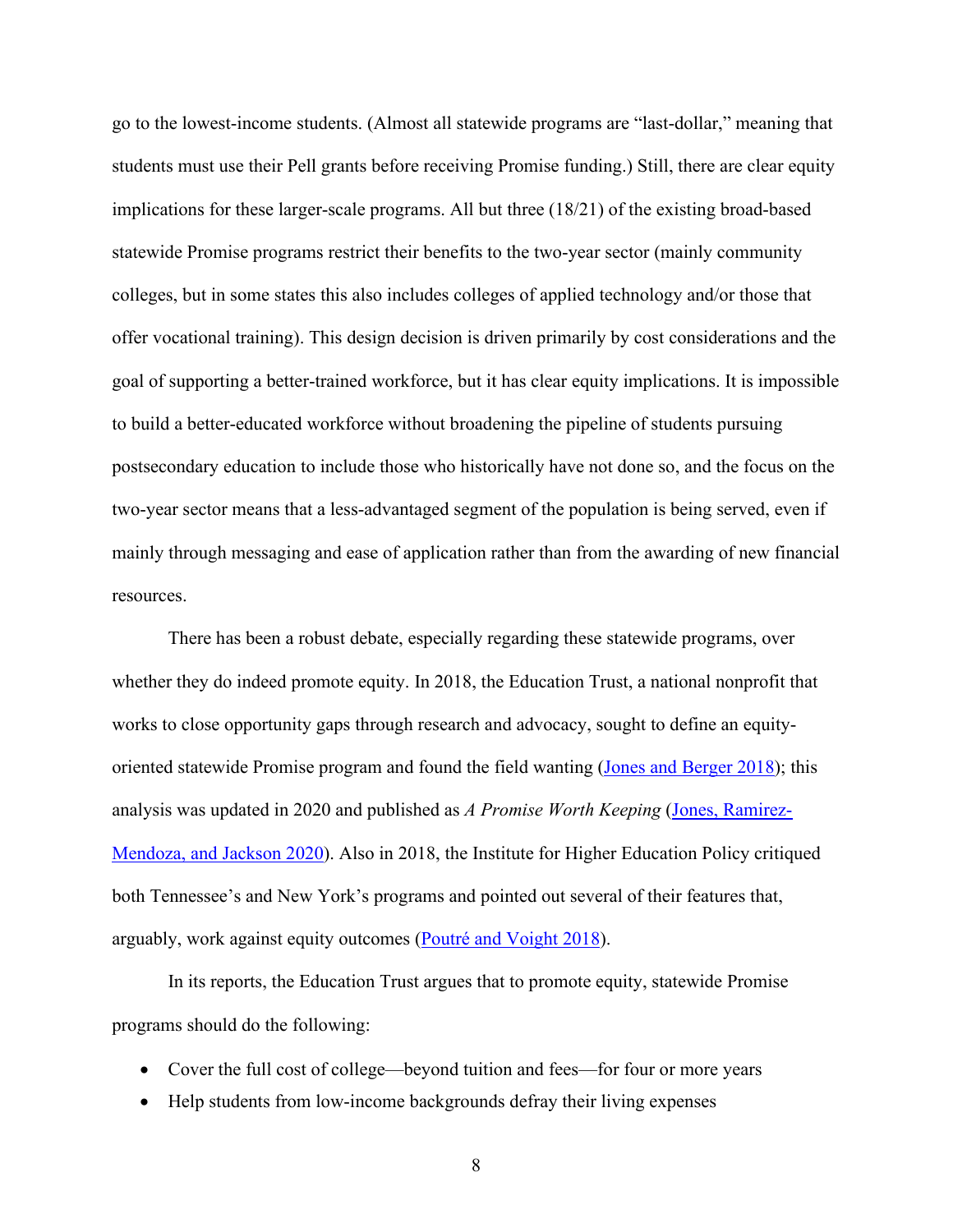- Serve adult, returning, and part-time students, as well as all undocumented and currently or previously incarcerated students
- Attach no strings, such as GPA or credit accumulation requirements, that discourage certain student groups from applying for or making use of a scholarship, beyond those required to retain federal financial aid
- Take the form of grant aid with no possibility of converting to a loan

These are thoughtful criteria; however, as the authors acknowledge, they describe a largely hypothetical universe rather than the real landscape of Promise programs. Only 1 of the 23 programs considered in the latest Education Trust report (the Washington College Grant) meets all 10 of these criteria, and, on average, programs score 5.5/10 (see [Jones, Ramirez-](https://edtrust.org/wp-content/uploads/2014/09/A-Promise-Worth-Keeping_An-Updated-Equity-Driven-Framework-for-Free-College-Programs_October_2020.pdf)[Mendoza, and Jackson \[2020\],](https://edtrust.org/wp-content/uploads/2014/09/A-Promise-Worth-Keeping_An-Updated-Equity-Driven-Framework-for-Free-College-Programs_October_2020.pdf) Equity Analysis Graphic, p. 12). (The recently expanded version of the New Mexico Opportunity Scholarship also meets all these criteria and is even more inclusive than the Washington program.)

Can we apply a similar, equity-oriented lens to the landscape of community-based Promise programs using the Upjohn Institute database—and, if so, what do we find? Before turning to this question, we look in more detail at the design decisions that matter most for equity outcomes.

In thinking about design, there are four key questions to consider, and tremendous variation in the answers. (This is a grassroots and heterogeneous movement, in which local programs are tailored to local needs and assets—hence, there is no standard, one-size-fits-all approach to answering these questions.)

**The first key question is, "Who is eligible for the scholarship?"** Our database includes Promise programs that fall into one of two broad categories: 1) universal (that is, available to everyone, although this is a misnomer, because such programs almost always include a minimum number of years of enrollment or residency within a given school district or city), or 2) targeted,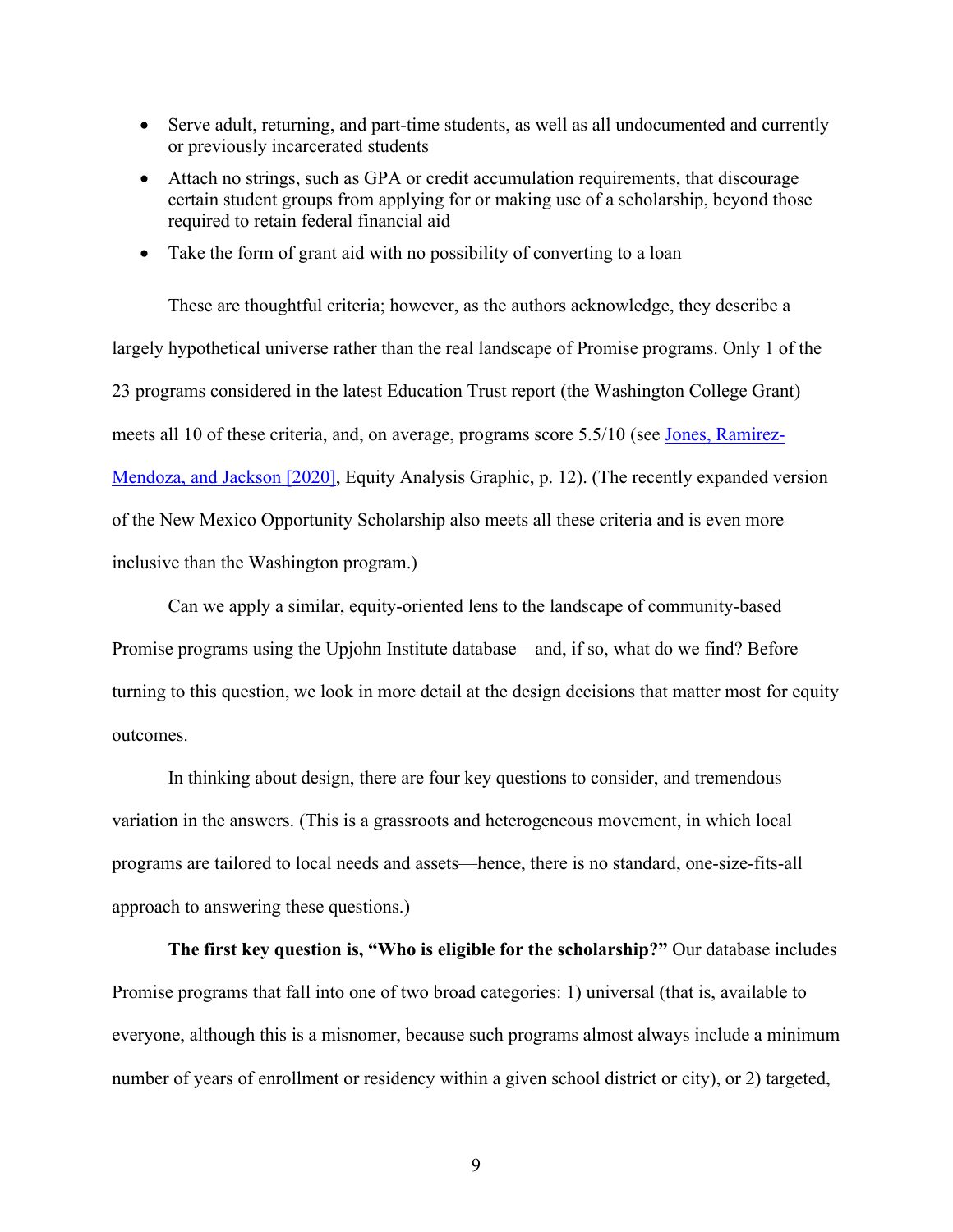with targeting usually based on some measure of high school academic success, such as a minimum high school GPA, and sometimes a behavioral measure such as a minimum daily attendance rate. As of the October 2021 update, 106 (or 52 percent) of the programs in the Upjohn database did not have GPA or other merit requirements, while 98 (or 48 percent) conditioned their award on some measure of academic success. Only about one-fifth of programs had a financial need requirement.

There are many nuances to discerning the equity impacts of eligibility requirements. For example, residency and enrollment minimums—with higher awards for longer-term enrollment—are designed to promote long-term attachment to a school district and community with the idea that this can promote college readiness; however, these minimums can also disadvantage lower-income students who may have higher rates of mobility because of job loss or housing insecurity. (Based on such concerns, the Pittsburgh Promise dropped its sliding scale for award amounts beginning with the Class of 2018, and now simply requires four years of high-school enrollment in the Pittsburgh school district for scholarship eligibility.) Similarly, academic merit requirements intended to increase the likelihood of college success can work against equity because high school students from low-income, non-college-going families tend to have had access to fewer pre-K–12 resources associated with academic success, and such requirements can thus limit access to the scholarship. The impact of GPA thresholds on Promise scholarship usage has been studied by researchers examining the Degree Project, based in Milwaukee's schools; their findings suggest that high school performance requirements limit both the effectiveness and equity of financial aid [\(Harris et al. 2018\)](https://www.brookings.edu/research/the-promise-of-free-college-and-its-potential-pitfalls/).

There is no one-size-fits-all approach to the question of student eligibility, but programs that reach a larger proportion of students (those that are universal, without GPA or merit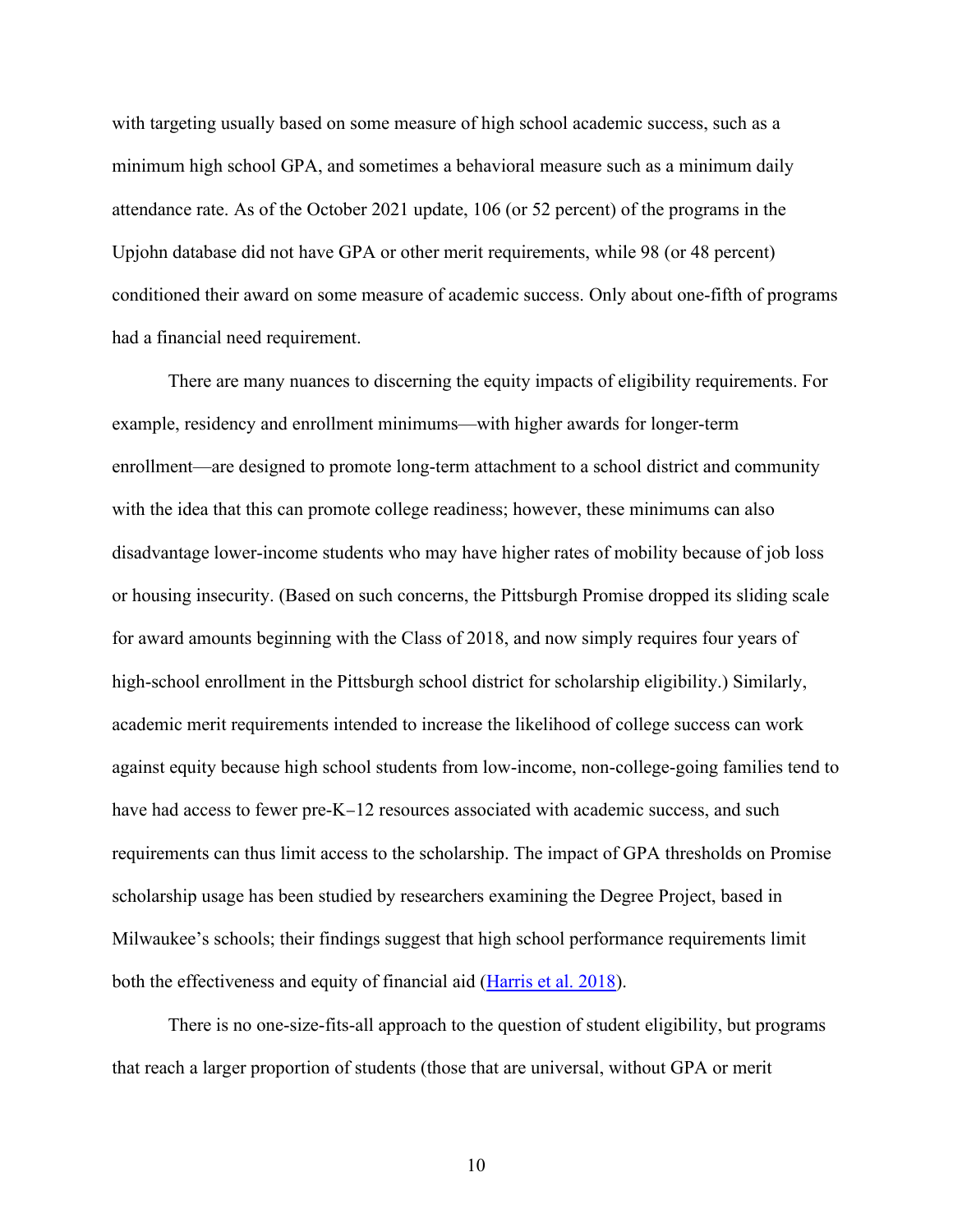requirements, and without other onerous hurdles to surmount) have greater equity-enhancing potential than those with more restrictive access.

**A second key question is, "Where can a scholarship be used?"** Here, the landscape varies from programs that require students to use their scholarship at a single, local community college, to those whose scholarships can be applied to any accredited higher-education institution in the United States. In the October 2021 updated database, 140 of the 204 programs (69 percent) were single-institution programs. (Many of these are in California, owing to the structure of that state's "free college" legislation.) The equity implications of this second design feature are hard to gauge. A focus on community colleges can help bolster opportunities for lower-achieving and first-generation college-goers who may not have considered postsecondary education in the absence of a Promise program, and deepening ties between school districts and their local community colleges can be beneficial from a workforce perspective. But, as the Education Trust criteria suggest, it is beneficial to students to have a range of higher-education institutions to choose from, including those that offer four-year degrees.

An important factor in an individual's success in higher education is the notion of fit, or ensuring that students match with the best institution for their abilities and interests. Programs that limit attendance to two-year colleges may shift students at the margin from four-year to twoyear institutions, with negative implications for degree completion. ("Undermatching" attending an institution that is less selective than those for which the student appears to be qualified—has been shown to be important, as students who attend more selective institutions graduate at a higher rate and in less time than equivalent students at less selective institutions; see [Chingos and McPherson \[2011\]](https://files.eric.ed.gov/fulltext/ED533213.pdf)). An equity-oriented advantage of Promise programs with multiple postsecondary options is that they end up directing additional resources to this question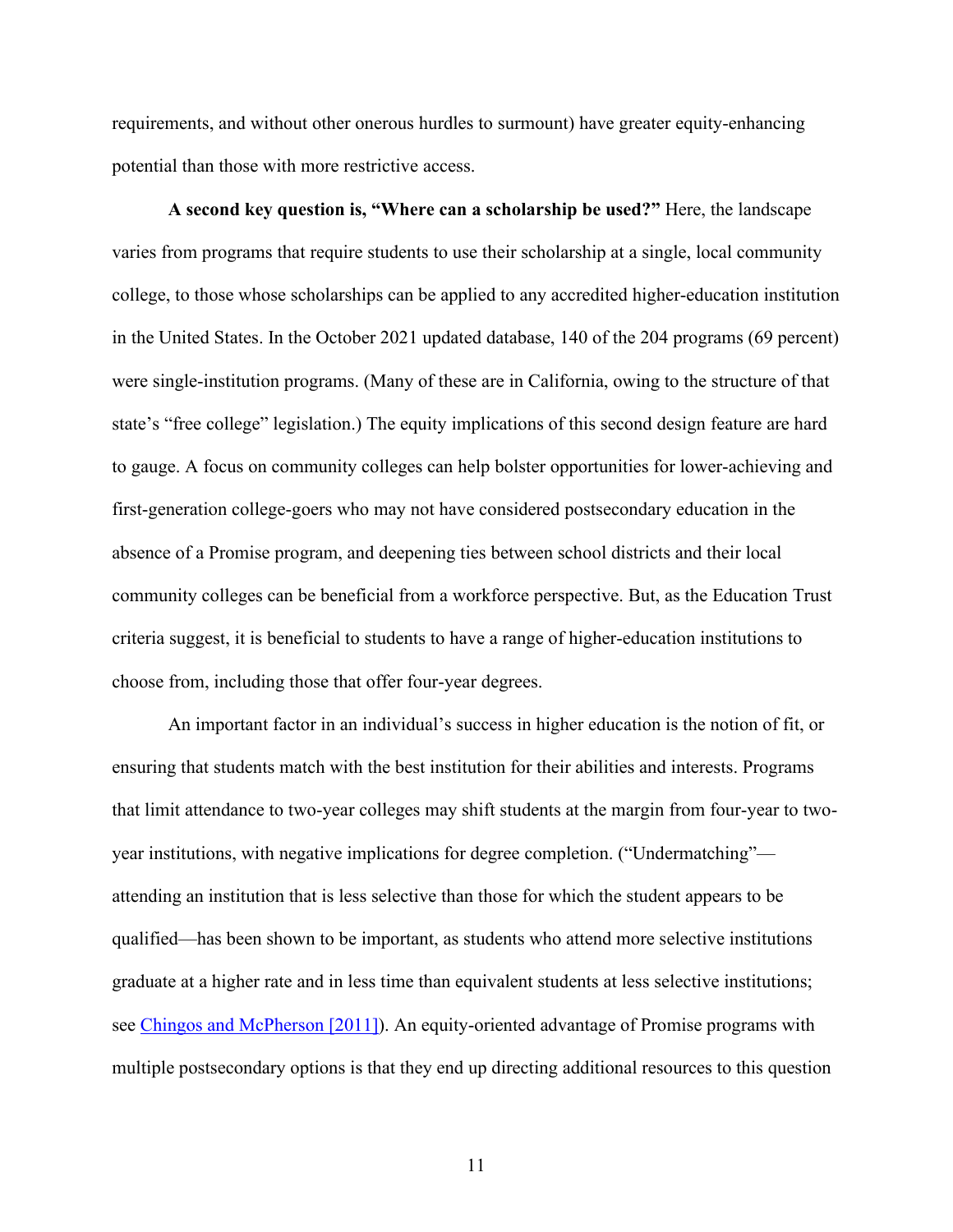of fit, in some cases through additional advisers in high schools, and in other cases through navigation supports such as mentorship. While offering students two-year and four-year postsecondary pathways is desirable from an equity standpoint, in practice (and largely from cost considerations) it is not a dominant feature of the Promise landscape; only about one-third of community-based programs in the database offer both two-year and four-year options (44 out of 125, or 35 percent), and institution-based programs are by definition limited to a single community college.

**A third key question is, "How is scholarship funding structured and delivered?"** Most Promise programs cover only tuition and mandatory fees for students, leaving out other important costs of college attendance. Some offer a fixed-amount scholarship, such as the Baldwin (Mich.) Promise's \$5,000 a year maximum scholarship, while others commit to covering tuition and fees at whatever eligible institution a student chooses to attend. Equally important, though, especially from an equity standpoint, is whether Promise funding is offered on a first- or last-dollar basis (before or after other forms of grant aid, the most important of which are Pell grants). Only a handful of Promise programs (fewer than 5 percent in our database) are structured as first-dollar programs. Most require students who are Pell-eligible to apply those grants first to the cost of tuition and fees, with the Promise scholarship making up any remaining difference. This structure is cost-effective, as it makes use of students' existing need-based financing by inducing more students to complete the FAFSA and claim Pell grants for which they are eligible. (In this way, it brings down the cost of operating a Promise program perhaps by as much as half.) It also has the perverse effect of awarding more dollars to lowerneed students than to those with higher need. In some cases, students who are Pell-eligible may receive no new money from the Promise scholarship program. (This is most often the case when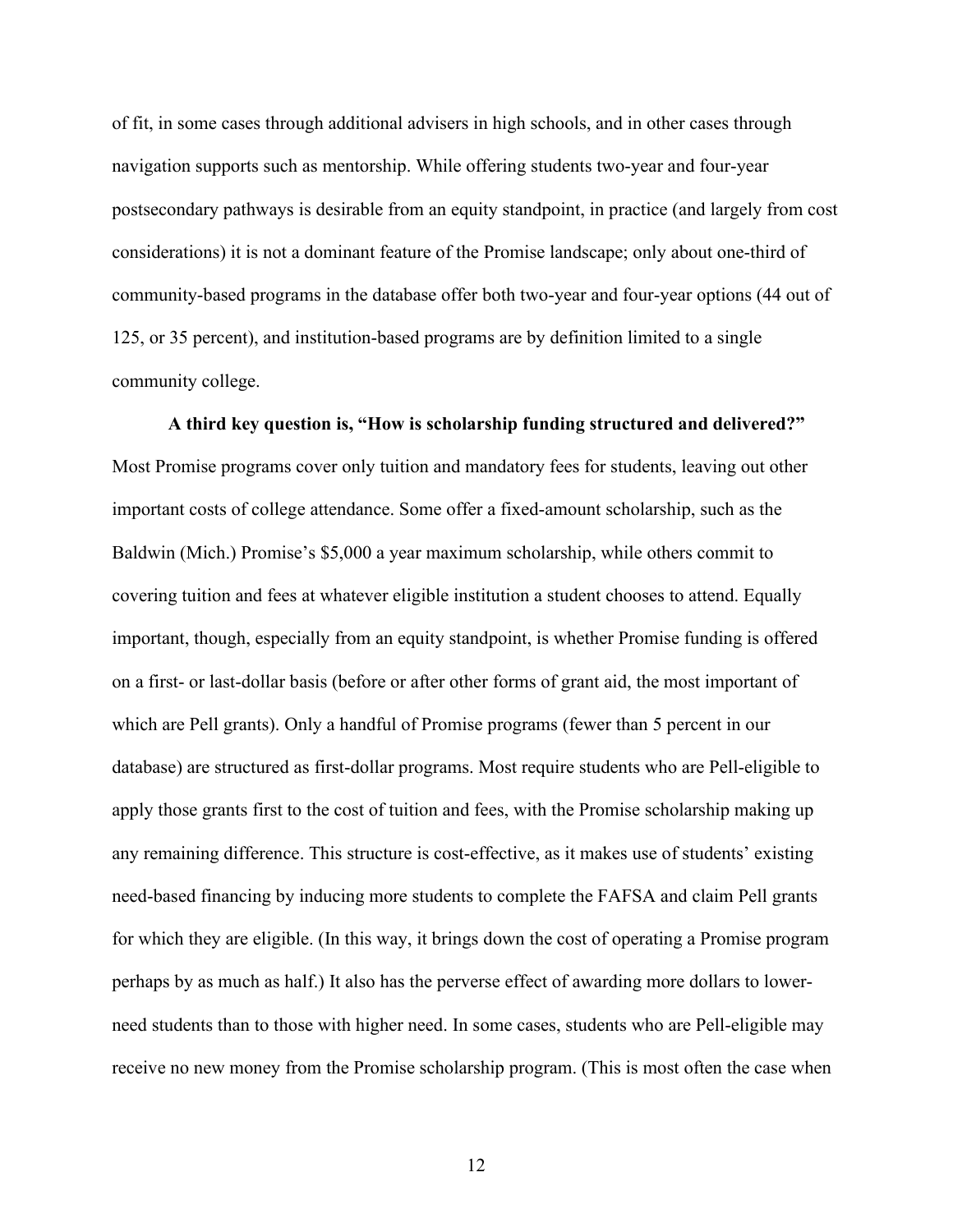students attend community college, where tuition is generally lower than the average Pell grant.) A small number of Promise programs have innovated by offering supplemental grants to students when this situation arises, providing an additional stipend to cover some expenses—this is sometimes called a "middle-dollar" structure.

These three decisions interact to create scholarship programs that have very different types of effects. The Saturation and Intensity indices mentioned above capture some of these effects, and here we seek to develop an index to measure the equity potential of Promise programs of varying design. Equity *potential*, because the true impact of Promise programs depends on three elements that are difficult to capture in a database and not included in any existing database efforts. These are as follows:

1) How effectively is the message about college affordability delivered to students and families?

2) What kind of student support resources are embedded in or catalyzed by a Promise program?

3) In what ways has the broader community engaged with or aligned its activities in support of the Promise scholarship?

These issues relate to implementation rather than the formal structure of a Promise program, and we will return to them following discussion of our index.

#### **An "Equity Potential" Index**

We argue here, based on the discussion above, that equity is enhanced by simple, generous, flexible scholarship programs that remove both financial and informational barriers to college-going, are utilized by a wide variety of students, and provide support at key transition points. Can we use the existing information in the Upjohn Institute database to assess how well the current landscape of community-based Promise programs fits this description?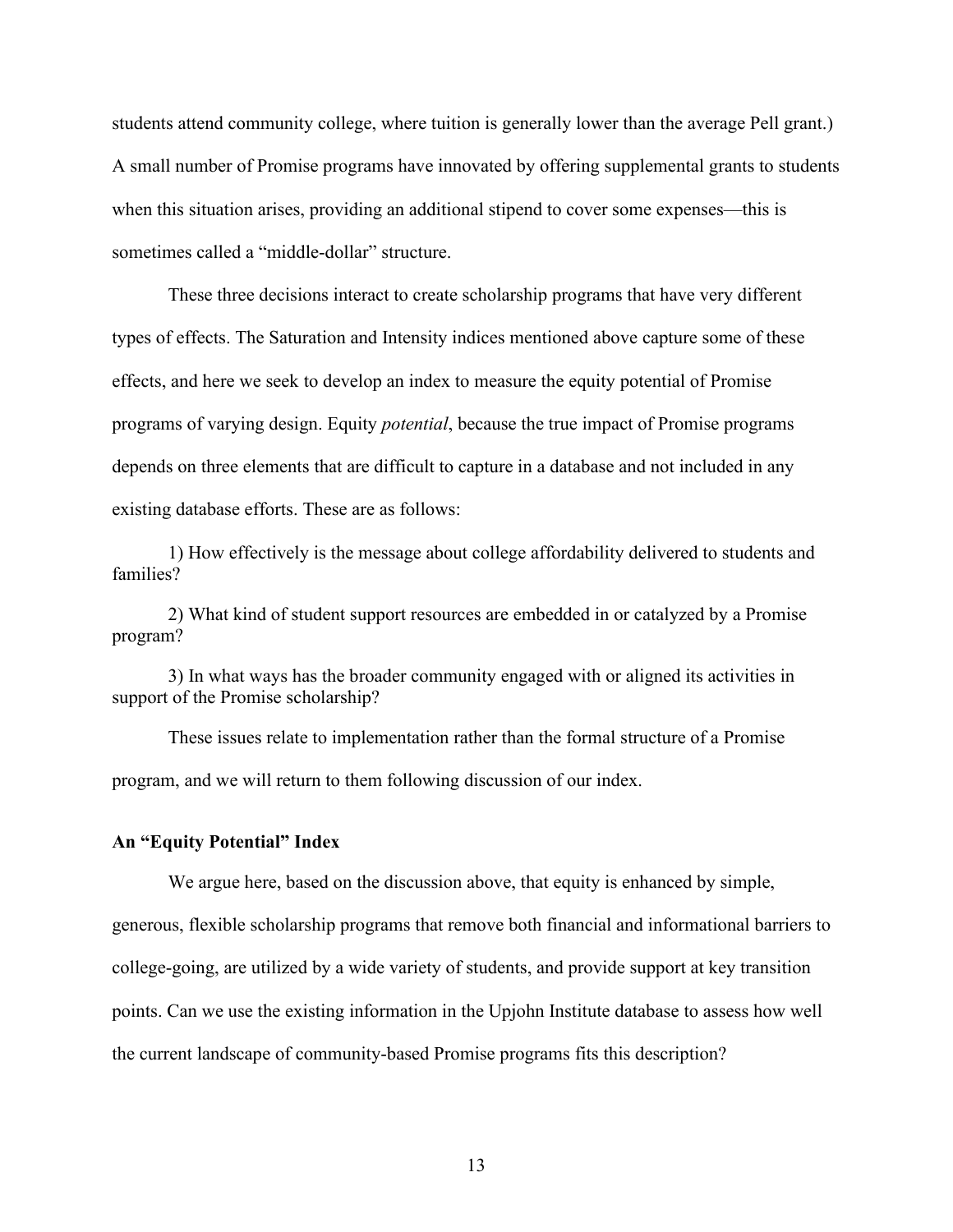There are several difficulties surrounding such an effort. The first is a challenge common to most Promise research—the heterogeneity of programs. By definition, community- and institution-based Promise initiatives originate at the grassroots level and reflect local needs and assets. As such, they vary in their details, and studying them as a field requires overlooking some of these distinctions. In the Promise Programs Database, we have focused on attributes that can be readily coded—for example, is there a minimum high school GPA for receiving a scholarship (a "Yes" or "No" field)? If so, what is that GPA level (a numerical value on the 4.0 GPA scale)? But important pieces of information are missing, because it is virtually impossible to observe this large and diverse group of initiatives in operation. This helps explain why there are no reliable data on how many students are receiving Promise scholarships nationwide, the total amount of funds expended by such programs, or the average award amount. It also means that critical elements of implementation, such as the effectiveness of messaging around program rules, the nature and robustness of student support efforts, and the degree of community alignment and engagement are hard to capture. While these issues can (and should) be studied through qualitative research, doing so is a resource-intensive process, and findings will vary over time, making such aspects of program operation difficult to capture in a database. This limits the utility of the index, because these variables are important for understanding the ultimate equity impact of a Promise program.

Other program characteristics that could provide insight into equity potential are currently missing from the database but could potentially be added in future iterations. For example, the database does not have fields for whether undocumented or incarcerated students are eligible, or whether a program offers additional academic or advising supports beyond the financial benefit. This is mainly because these features were rare at the beginning of the Promise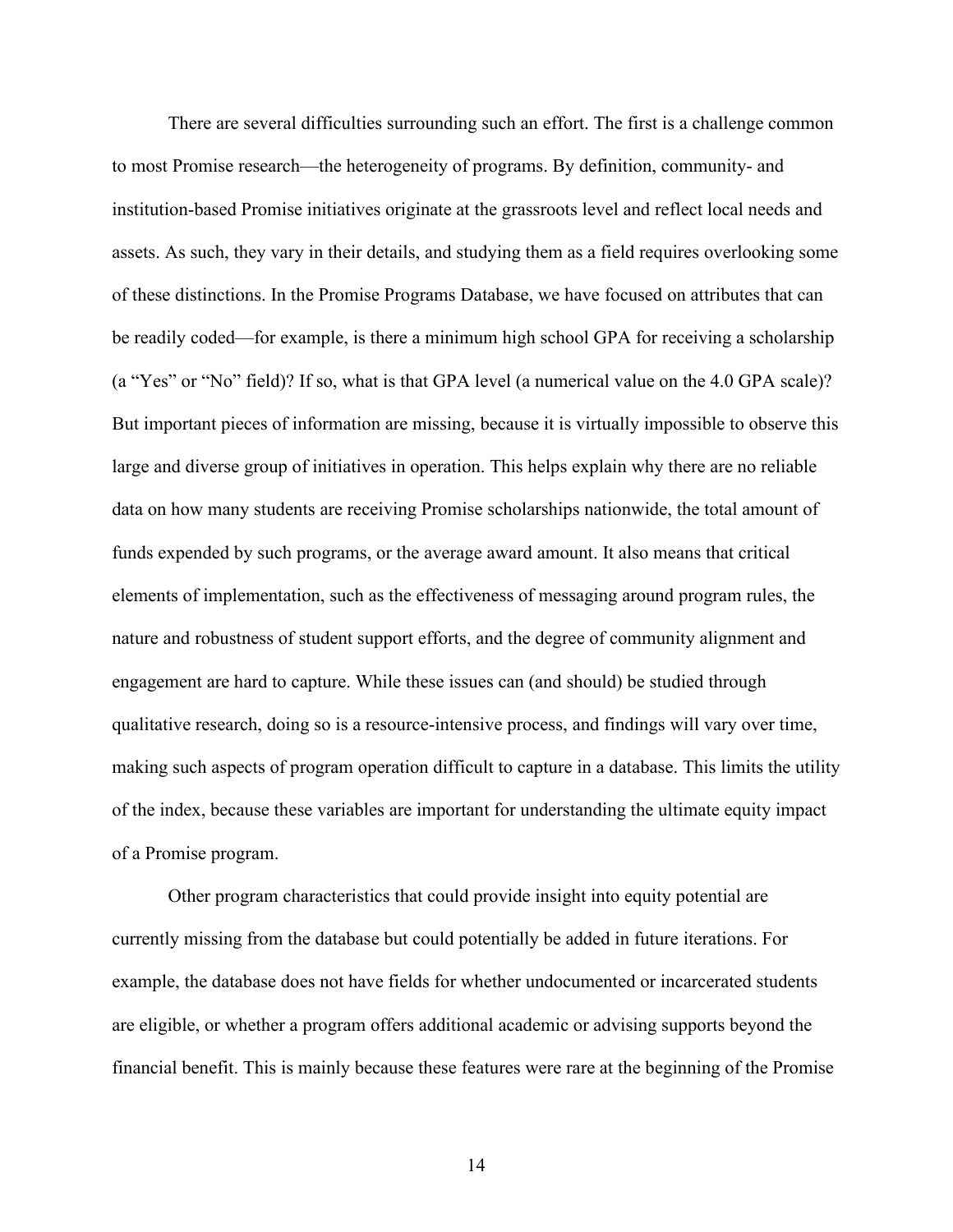movement when the database was created. Even some program features that are captured in the database are not conducive to analyses of the variation between programs. For example, the database has a field devoted to whether adults can utilize scholarship funding, but the vast majority of programs that allow adult enrollers (62 of 70) are in California and vary little in their other program rules. Somewhat paradoxically, while too much heterogeneity among programs, especially as it pertains to unique program terms, is a challenge to understanding and measuring equity, a lack of variation in design also makes it hard to discern differences between programs.

Finally, there are challenges related to the way the Upjohn Institute database was initially structured that could be improved upon in the future. A good example is the "full versus partial coverage" field, which refers to whether the maximum scholarship amount offered will cover full tuition and fees at eligible institutions, or whether the award covers only part of this amount. A full-coverage scholarship at a community college might bring less money to students than a partial coverage scholarship with a wider range of college choices, so it is difficult to use this particular field to assess the generosity of a scholarship program. Of course, there may also be errors in the database, including new programs we have missed or specific fields where information is out of date or incorrect. (We welcome all input to keep the information in the database current and accurate.)

In order to compare programs in our database in terms of their capacity for equitable student outcomes, we created an index (Table 1, below) similar to our existing saturation and intensity measures. We first selected variables from our list of fields in the database that would have an impact on the equity potential of the program. Based on prior research, we selected the following fields: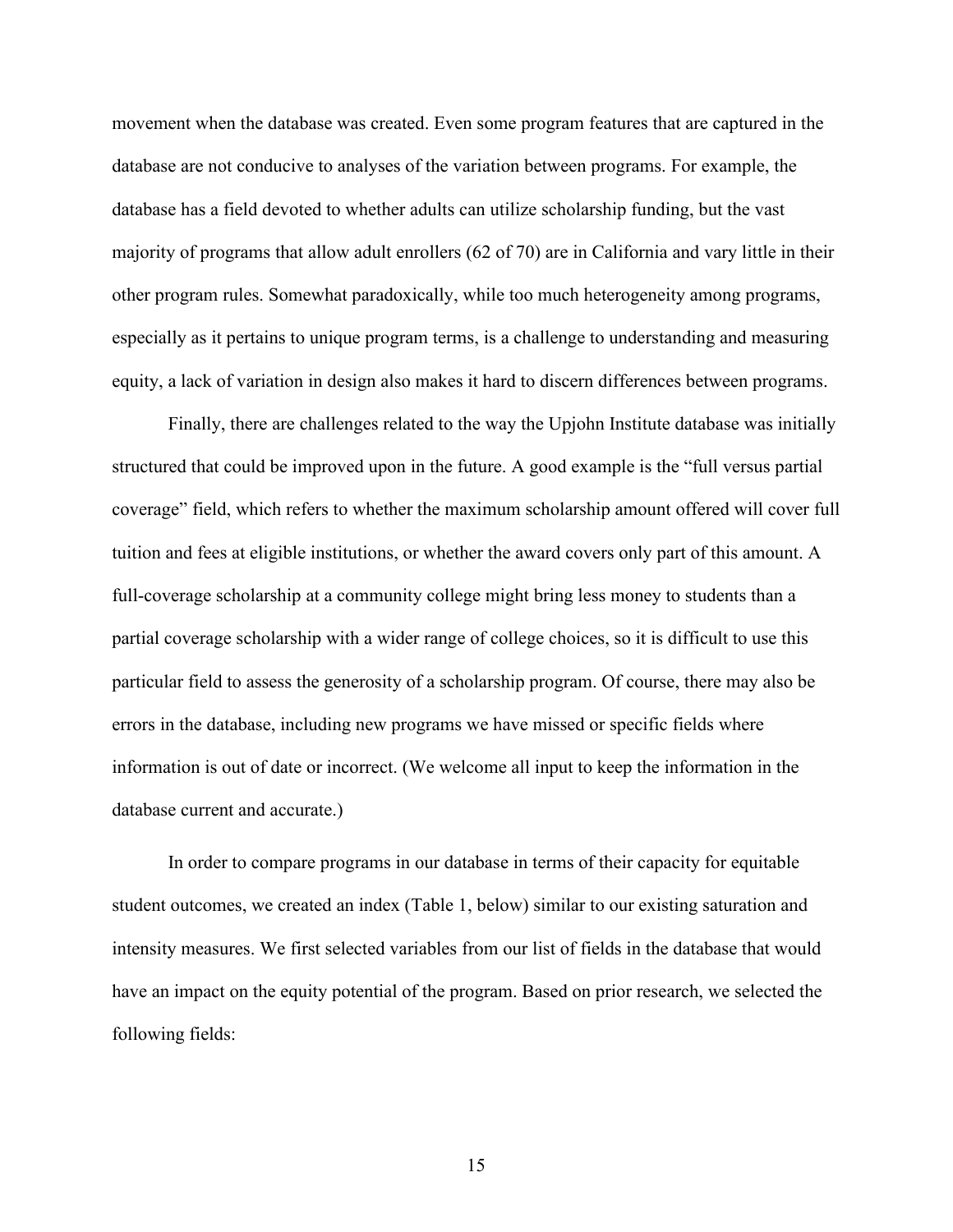| Variable      | <b>Description</b>                            | <b>Values</b>                                                                        | Rationale                                                                                             |
|---------------|-----------------------------------------------|--------------------------------------------------------------------------------------|-------------------------------------------------------------------------------------------------------|
| Eligibility   | Whether the program is                        | 0 (less equitable) if targeted, 1 (more equitable) if                                | Equity is enhanced when benefits are available to widest                                              |
|               | targeted or universal.                        | universal.                                                                           | possible group of students (in low-income places).                                                    |
| Income        | Whether the program has an                    | 0 (less equitable) if there is an income requirement                                 | Equity is enhanced when students above the Pell cutoff can                                            |
| requirement   | income requirement or not.                    | 1 if there is no income requirement.                                                 | also benefit.                                                                                         |
| Enrollment    | Categories of the number of                   | $0$ (less equitable) if there is no residency                                        | Creating an incentive for long-term attachment to a school                                            |
| category      | years that a student must                     | requirement, or if there is a lengthy $(5+)$ years)                                  | district can be equity-enhancing, but strict                                                          |
|               | enroll in the district to<br>receive funding. | requirement. 1 if there is some moderate number of<br>years requirement (1-4 years). | enrollment/residency requirements can work against lower-<br>income families, who may be more mobile. |
| Other         | Whether the program has                       | 0 (less equitable) if there are any other                                            | Additional program requirements can narrow eligibility and                                            |
| requirements  | any other requirement not                     | requirements, 1 if there are no additional                                           | create additional messaging challenges.                                                               |
|               | captured by income,                           | requirements.                                                                        |                                                                                                       |
|               | enrollment/residency, or                      |                                                                                      |                                                                                                       |
|               | attendance (not included                      |                                                                                      |                                                                                                       |
|               | here)                                         |                                                                                      |                                                                                                       |
| Coverage      | A scale for how much                          | $\overline{0}$ (less equitable) if the scholarship is last-dollar                    | Equity is enhanced if students have access to new financial                                           |
|               | coverage of the cost of                       | and covers no other costs. 1 if it is last-dollar but                                | resources to cover a range of college costs. Last-dollar                                              |
|               | college the scholarship                       | covers other costs (room/board, transportation,                                      | programs can still have a positive impact on equity if they                                           |
|               | potentially awards.                           | supplies, etc.). 2 if scholarship is first-dollar and                                | bring more students into the higher-education pipeline, but                                           |
|               |                                               | covers no additional costs. 3 if scholarship is first-                               | that is a function of messaging and implementation, not                                               |
|               |                                               | dollar and covers other costs.                                                       | program structure.                                                                                    |
| Scholarship   | Number of years that a                        | Ranging from 1 to 6 years.                                                           | Having more years of scholarship funding usually correlates                                           |
| benefit years | scholarship will grant                        |                                                                                      | with more funding and greater flexibility of usage.                                                   |
|               | funding, in credit-years.                     |                                                                                      |                                                                                                       |
| Scholarship   | Number of years in which                      | Ranging from 1 to 10.                                                                | More years of scholarship eligibility usually correlates with                                         |
| eligibility   | the scholarship can be used.                  |                                                                                      | greater flexibility around full vs. part-time attendance.                                             |
| period        |                                               |                                                                                      |                                                                                                       |
| Scholarship   | Whether the scholarship                       | 0 (less equitable) if the scholarship only partially                                 | This can be a confusing indicator for reasons discussed                                               |
| coverage      | partially or fully covers                     | covers tuition, 1 if it fully covers tuition.                                        | above, but in general terms, full coverage of tuition costs is                                        |
|               | tuition.                                      |                                                                                      | more equitable than partial coverage.                                                                 |
| Part-time     | Whether the scholarship                       | 0 (less equitable) if the scholarship doesn't allow                                  | Reaching students historically excluded from higher                                                   |
| allowance     | allows part-time attendance.                  | part-time attendance, 1 if it does.                                                  | education means adapting to their needs, which may include                                            |
|               |                                               |                                                                                      | full-time work and family obligations. Permitting part-time                                           |
|               |                                               |                                                                                      | attendance can be helpful, especially for adult learners.                                             |

# **Table 1 An Index of Program Variables That Can Influence Equitable Student Outcomes**

SOURCE: W.E. Upjohn Institute Promise Programs Database and authors' compilation.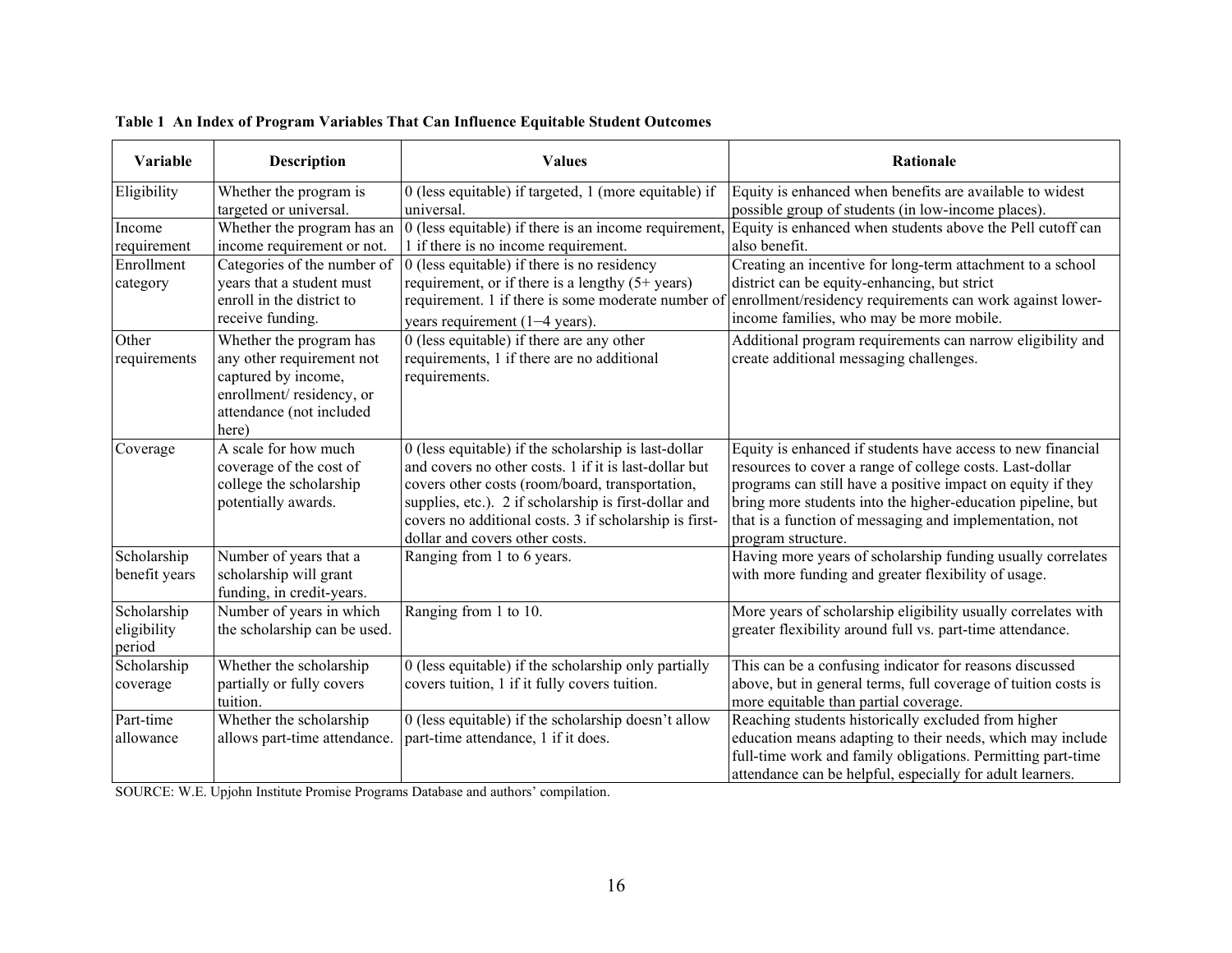With these variables in hand, we created a matrix that displayed the polychoric correlation between each variable. Polychoric correlation is a specific type of statistical method that uses the correlation among a set of variables (which could be categorical or continuously valued) to estimate the value of a latent, unobserved variable related to the other, observed variables [\(Olsson 1979\)](https://link.springer.com/article/10.1007/BF02296207). This type of analysis is akin to factor analysis, a more commonly known type of statistical analysis that reduces a large number of variables with a lot of variation to a more manageable and intuitive set of "factors." These factors, in our case a single index, are much more useful for describing data and policy implications, as well as issuing recommendations. Thus, here we target the unobserved variable of program equitability.

The ability to calculate the polychoric correlations is partially determined by the variation in the input variables. In other words, there were fields in our database we would have liked to include in this calculation of equity, but there wasn't enough variation in the program design for the variable to be meaningful. (For example, see the above discussion of coverage for adult learners.) In some cases, a few variables that did not present sufficient variation were combined where appropriate; e.g., the database variables that indicate whether a program covers room and board or textbooks on their own were rare, but combined with the first/last dollar indicator they created a scale of coverage that we included in the index calculation.

After we calculated the correlations and predicted the values of the equity index, we made some alterations to the values to account for some important features that weren't included. For example, because we know that high GPA requirements are an impediment to equitable outcomes, we discount the equity scores of programs with GPA requirements above a 2.5 by subtracting from the equity score the value of 0.5 times the standard deviation of the score. Similarly, because we believe that providing a path to a four-year degree favors equity, we add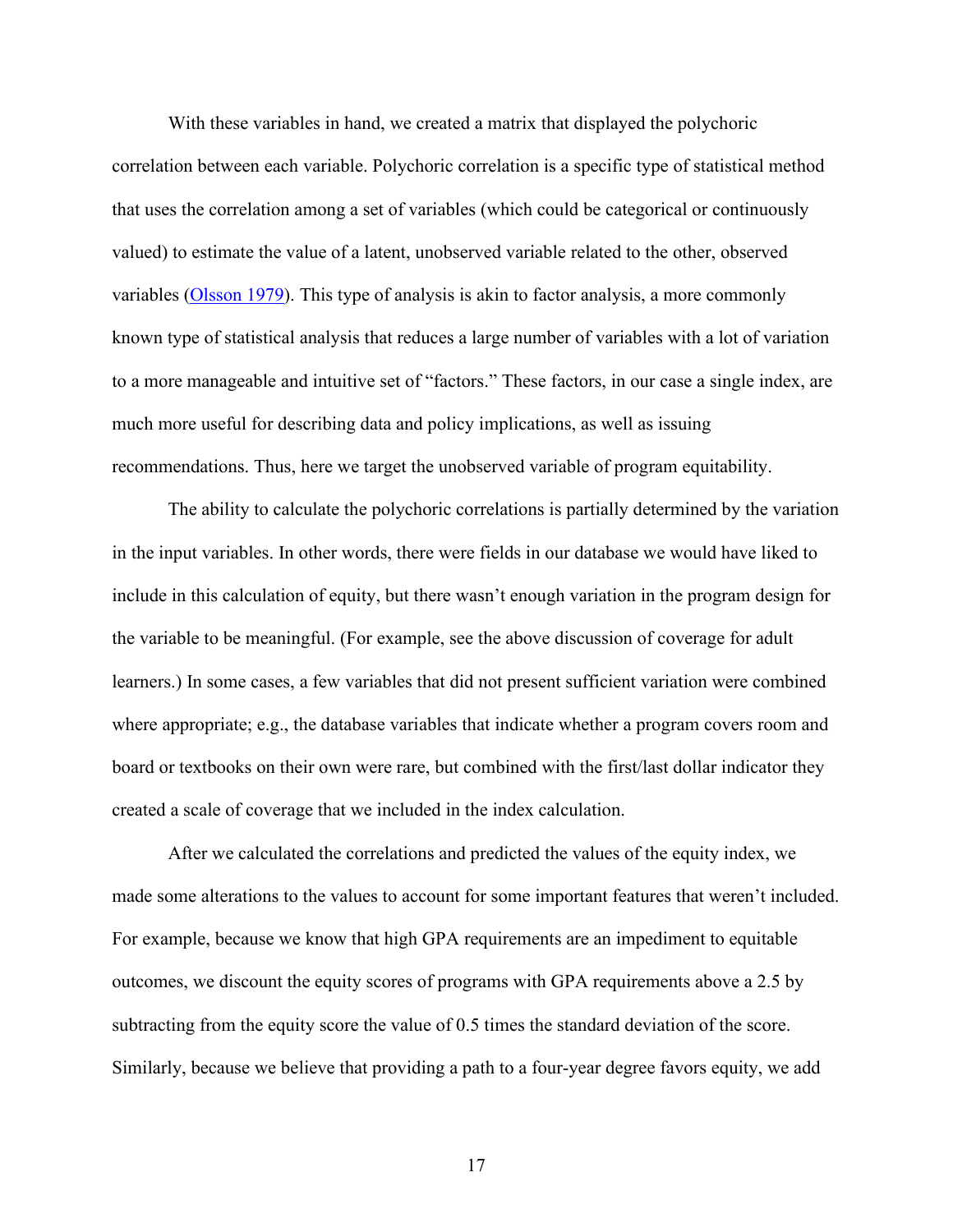the same value to programs that offer funding to attend four-year institutions. After making these numerical adjustments to the index, we divided the index into even thirds and assigned each group a categorical label of high, middle, or low equity potential (see Appendix).

Finally, we made a few adjustments based on our knowledge of individual programs. Some programs have specific design features that produce high barriers to entry to the scholarship, even if other design elements of the scholarship generally point toward equity. For example, a program with a "first come, first served" policy in terms of dollar disbursement and a program with a homeownership requirement were both moved from the "high" category to the "medium" category. These unique policy decisions were not included in the equity index calculation; thus, the programs had ended up in the "high" category based on their other requirements and features.

As the process for calculating the index suggests, creating an equity potential index—or any kind of index—has subjective elements and is as much of an art as it is a science. It is also important to note that the categories of high, middle, or low equity potential are determined *relative to the other programs in the database*, not relative to any other education or scholarship program, including the broader population of Promise programs. We believe that any program that grants funding and simplifies college access for students who might not otherwise be able to attend college is a step toward greater equity.

### **What Is Missing?**

The index presented here uses fields in the Upjohn Institute database to generate insight into how scholarship structure can create the potential for greater equity. But whether equitable outcomes will actually be achieved depends on implementation. Some key lessons of Promise implementation have become clearer with more than a decade of research and practice: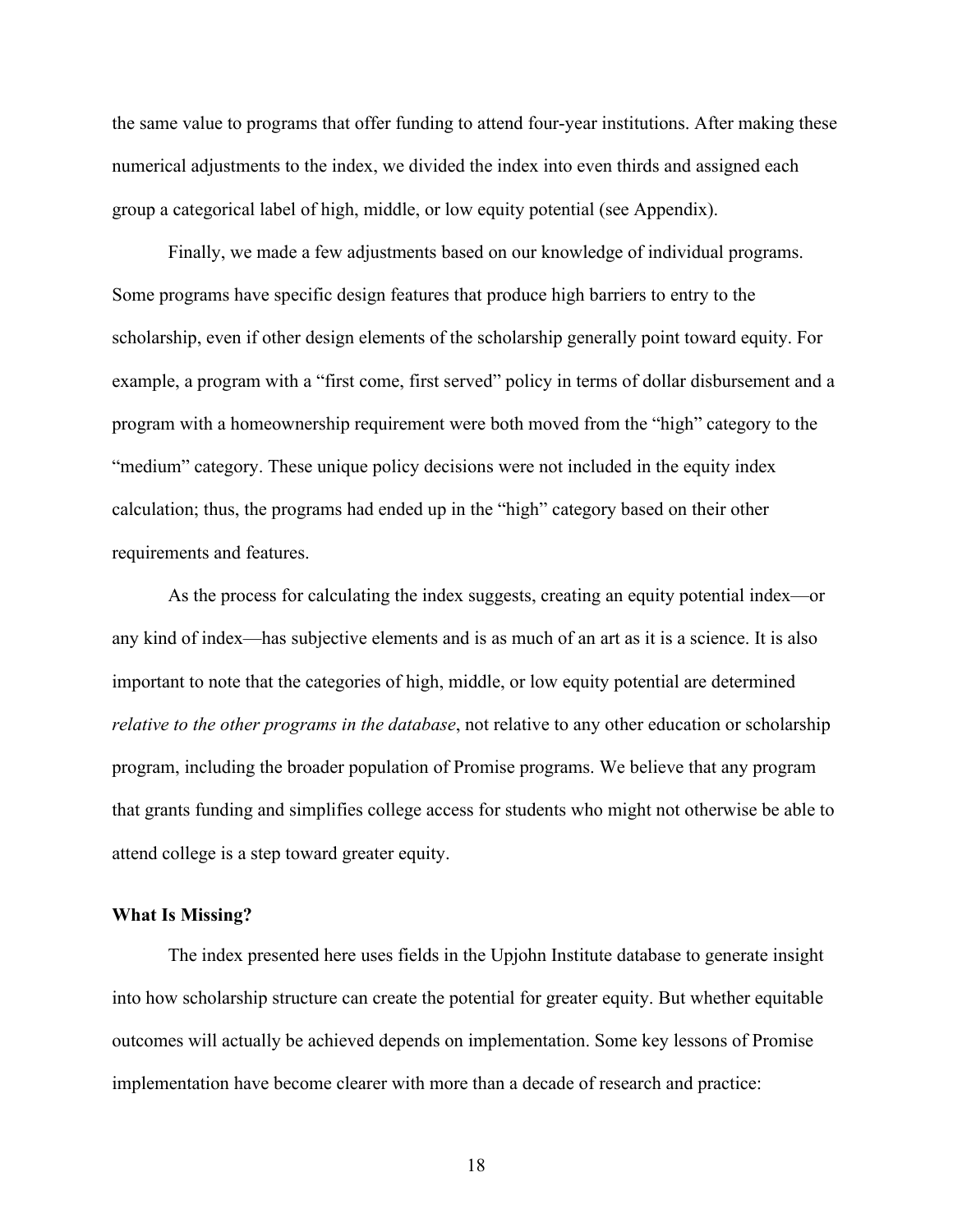- Simplicity in program design and effective messaging are essential components of effective, equity-enhancing Promise programs. The Kalamazoo Promise's single-page application is arguably as important for broadening access to higher education as its promise of generous funding.
- While money matters, it is not enough on its own to ensure higher rates of degree or credential attainment. Promise dollars can bring students onto the postsecondary pathway, but many will need navigation to find their way to the right institutions that will meet their needs and help them thrive. And, once enrolled, students without previous college knowledge or strong support networks may struggle to progress and complete degrees or credentials.
- Community alignment is a critical element in the success of any Promise program, but it is especially important when it comes to equity impacts. Promise programs can serve as catalysts for bringing new resources to higher-needs students, whether through K–12 tutoring, provision of basic needs support once in college, outreach and reconnection for stopouts, or the creation of new pathways from college into the workforce. They can also catalyze change in the systems serving those students—by, for example, stimulating the creation of a more robust college-going culture in K–12 school districts.

Promise programs have learned these lessons through their operations over time, and along the way they have become important sources of innovation around messaging, student support, and community engagement strategies.

Some of these innovations center on the pivotal *high-school-to-college transition*. Several Promise programs have invested funds in high school–based college access centers, sometimes called Future Centers. The Denver Scholarship Foundation led the way with this approach, supporting 14 Future Centers that serve 21 high schools, and it has been emulated in places as diverse as LaCrosse, Wisconsin; Lynchburg, Virginia; and Oakland, California. In Kalamazoo, site of the first of the current wave of place-based scholarship programs, a similar approach of embedding college-access resources in high schools began several years ago with the hiring of "Pathways Coaches" housed at the district's high schools.

Another intervention at this important juncture is mentoring. Here, the Tennessee Promise has provided a powerful model, taking the mentorship component of its place-based predecessor, Knox Achieves, to a much larger scale (on the role of mentors in Knox Achieves,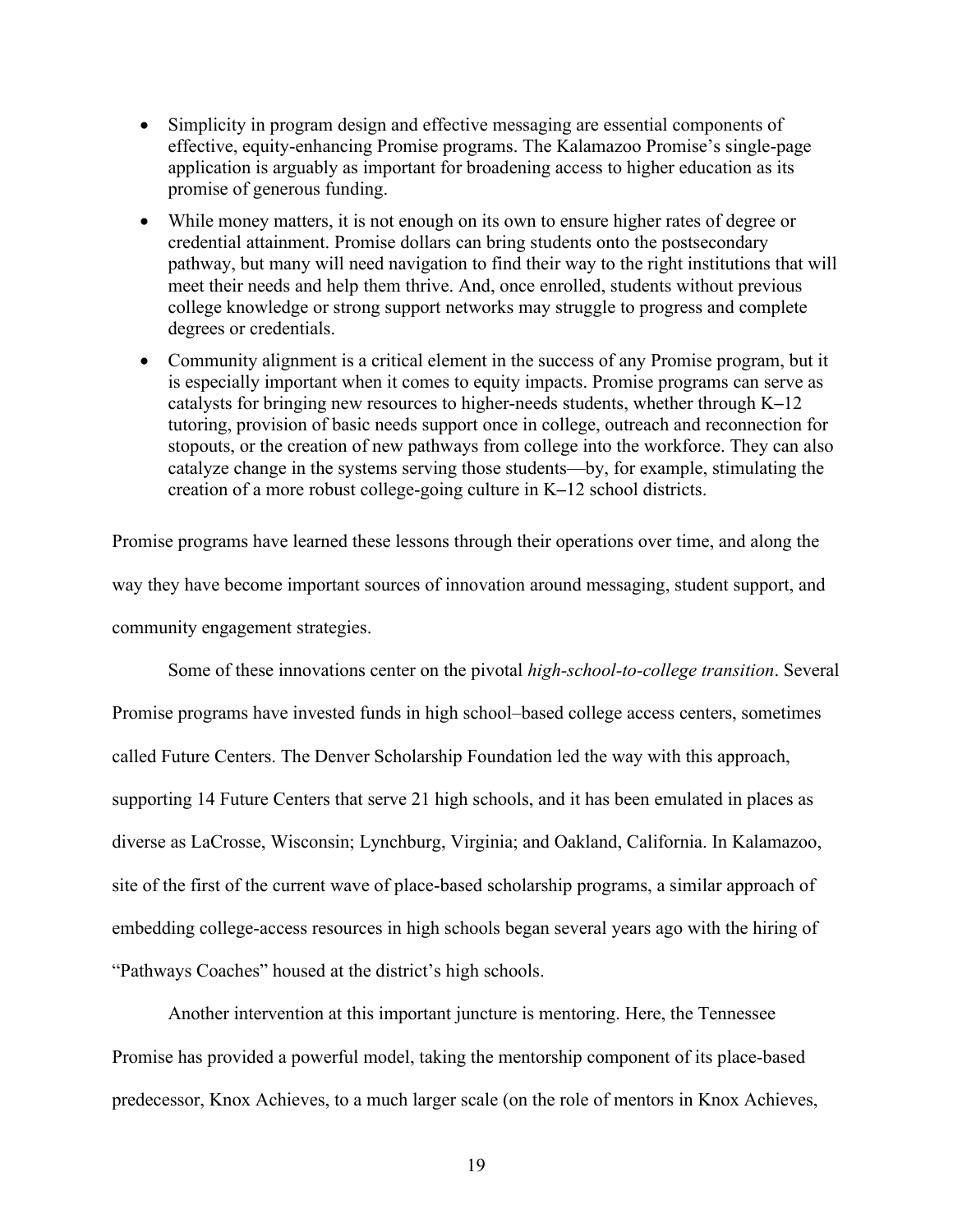see [Carruthers and Fox 2016\)](https://www.sciencedirect.com/science/article/abs/pii/S0272775715000771). Every applicant for the Tennessee Promise—about 90 percent of the state's public high school seniors apply—is paired with a mentor who provides virtual or phone guidance to help the student navigate the college-application and financial-aid process during his or her senior year and over the summer before college. For the Class of 2021, tnAchieves (the nonprofit organization that serves as operational arm of the program) recruited and trained more than 9,000 mentors drawn from the business and civic sector [\(tnAchieves](https://tnachieves.org/lib/file/manager/Statistics_Documents/2021_Mentor_Program_Report.pdf)  [2021\)](https://tnachieves.org/lib/file/manager/Statistics_Documents/2021_Mentor_Program_Report.pdf). Some community-based programs, including the Richmond (Calif.) Promise, have replicated this light-touch mentorship model (the advertised time commitment is one hour a month for one year). Both mentorship and Future Center strategies support FAFSA completion, which serves as a critical link in funding last-dollar programs. Tennessee has the nation's highest FAFSA filing rate thanks to the Tennessee Promise, and Lynchburg (Tenn.) students saw their FAFSA completion rate climb from 39 percent to 79 percent, due in part to the work of Future Center staff [\(Narehood 2021\)](https://assets.website-files.com/61ba001bb59d05538c5a4bd8/61fbf25492d8c35fffaf73e4_Lynchburg%20Policy%20Brief%20(3).pdf).

Promise programs serving low-income or first-generation students, especially those with universal eligibility rather than having met a high school GPA minimum, must quickly grapple with a difficult challenge: that many students using the scholarship may be insufficiently prepared for *success in college* or may have unmet basic needs. Completion is an especially acute problem for students attending community colleges, where six-year completion rates stand at just over 40 percent [\(National Student Clearinghouse Research Center 2022\)](https://nscresearchcenter.org/wp-content/uploads/Completions_Report_2021.pdf). Promise programs have adapted their rules and devised new supports to help scholarship recipients progress along the degree path toward completion. Quite early in its history, the Kalamazoo Promise revised its full-time college-going requirement to allow students attending the local community college to go half-time. It also moved from a voluntary student-support model to a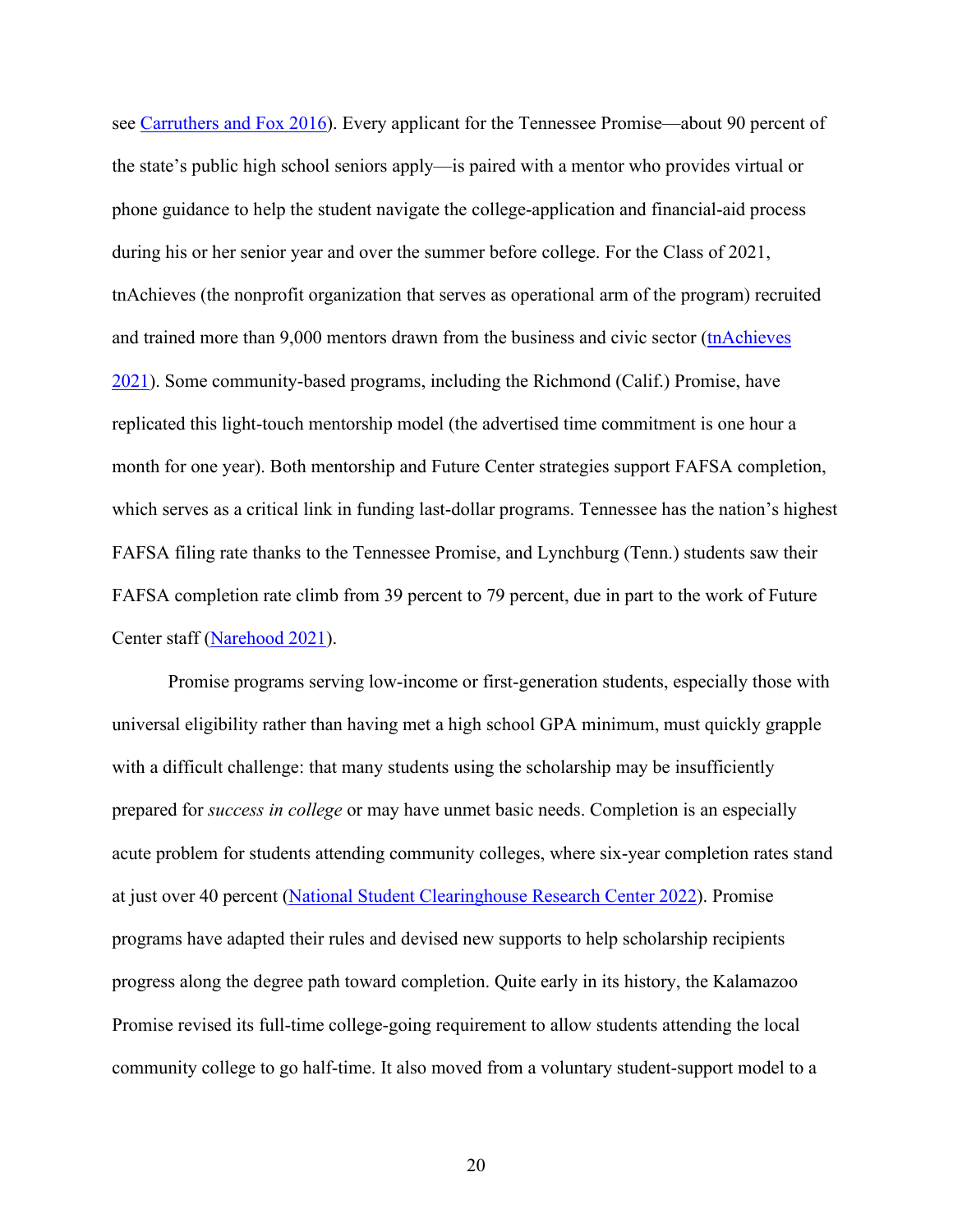mandatory one, pairing Promise recipients at the community college with a Success Coach and utilizing the resources of the college's Student Success Center to meet their various needs. The Kalamazoo Promise pays a small per-student stipend to the college to secure these resources.

One of the best-publicized support models has come from Detroit, where the Detroit Promise implemented a success program known as the Detroit Promise Path, modeled on the highly regarded Accelerated Study in Associate Program (ASAP). The program has four components:

- 1) Connection with a campus coach who provides academic and personal support (sometimes known as an "intrusive coaching" model)
- 2) Monthly monetary incentives for students who meet regularly with their coaches
- 3) Summer engagement to keep students connected to their college year-round
- 4) Data collection that provides insight into progression and serves as an early-warning system for problems

The research and evaluation firm MDRC carried out a randomized control trial (RCT) to assess the value of these services and found them to be so effective that the Detroit Promise extended its Promise Path services to all participants [\(Ratledge et al. 2019\)](https://www.mdrc.org/sites/default/files/Detroit_Promise_Path_Report-Final_0.pdf). Subsequent research on the Detroit Promise Path has shown that while coaching helps with progression, it has not (yet) had an effect on degree completion—perhaps a reflection of the large financial challenges still faced by students who participate in this last-dollar, community-college-oriented program (Ratledge et [al. 2021\)](https://www.mdrc.org/sites/default/files/DetroitPromis_Path-Final.pdf). (The ASAP model did improve completion in two RCTs at City University of New York and in Ohio; see [City University of New York \[2017\]](https://www1.cuny.edu/sites/asap/evaluation/#1485896758384-38213ace-5ac5) and [MDRC \[2020\].](https://www.mdrc.org/news/mdrc-news/asap-ohio-yields-successful-results))

The next step is providing navigation and support around the *higher-education-toworkforce transition*. Here, resources are less well developed, although Promise communities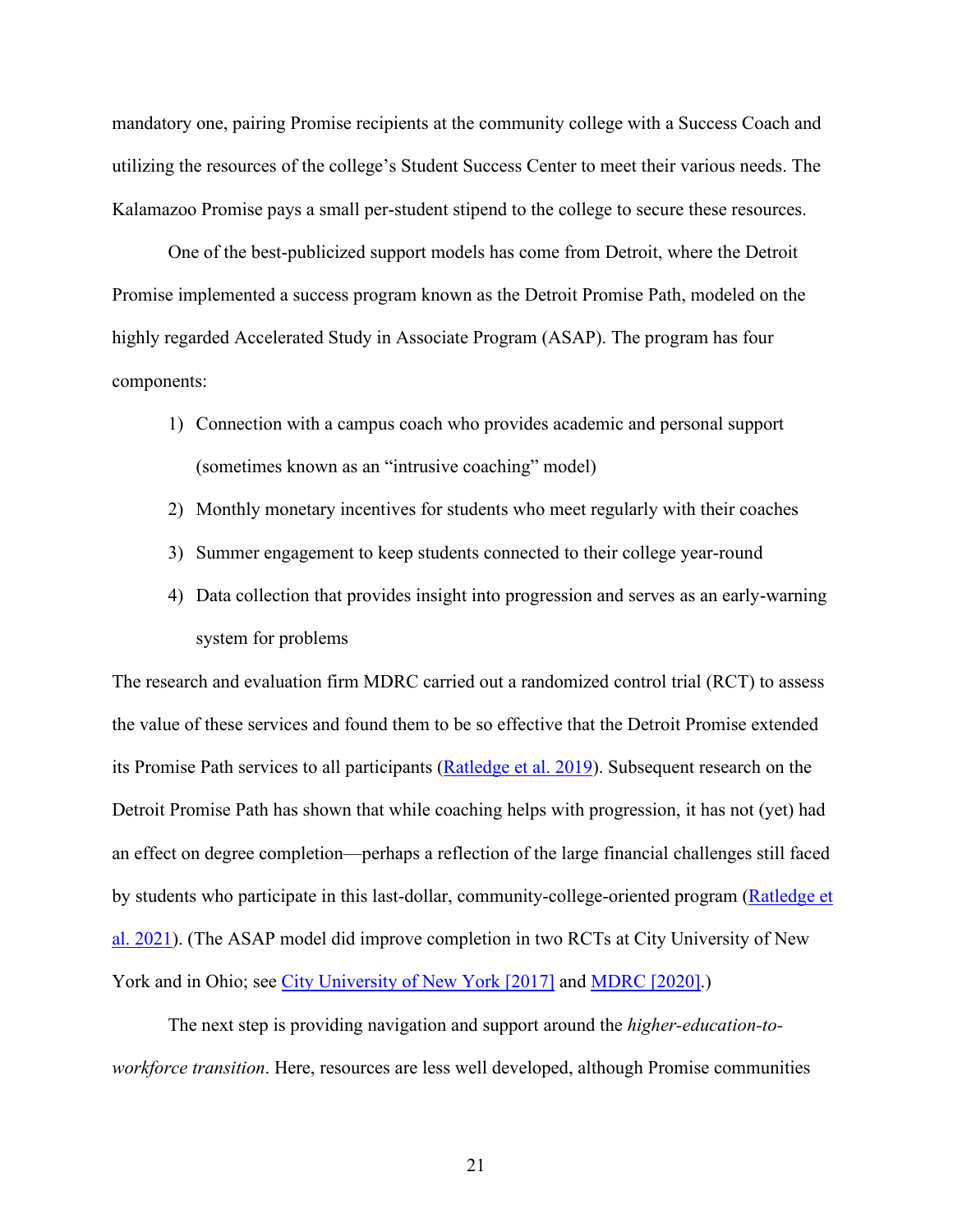from Kalamazoo to New Haven to Pittsburgh have introduced paid internship components to smooth a pathway for Promise scholars into the local workforce. Richmond has also extended its mentorship approach to this area, providing Promise scholars with career mentors while they are enrolled in higher education. Navigation at this stage of the pipeline is especially critical for Promise programs focused on adult learners who are reengaging with higher education expressly to upskill and find better jobs [\(Upjohn Institute 2020\)](https://kcscholars.org/wp-content/uploads/2020/03/Postsecondary-Outcomes-for-Adult-Learner-Scholars-2019.pdf). The research around whether and to what degree Promise programs contribute to better workforce outcomes for participants is partial and mixed, and this may reflect relative inattention to strategies for guiding Promise recipients through higher education and into the workforce. It also raises the possibility that by connecting with apprenticeship and industry-accepted certificate programs (which a handful of Promise programs already do), positive workforce outcomes can be promoted. For some, these vocational pathways will provide a better fit and the potential for long-term income gains, and thus they should be part of any discussion of equity.

There is also a set of interventions designed to reach students and families *earlier in the course of their lives*. These include efforts to introduce Children's Savings Accounts for students who may later benefit from a place-based scholarship, as well as to provide two-generation models that seek to simultaneously provide opportunities to recent high-school graduates and to their parents [\(College Promise 2021b;](https://assets.website-files.com/61ba001bb59d05538c5a4bd8/61d31a90a0ea5ce0b01ad00a_building-assets-and-aspirations-nov-21-final-min.pdf) [Elliott and Nielsen 2020;](https://www.collegepromise.org/newsandinsights/reimagining-college-promise-programs-a-wealth-perspective) [Sommer et al. 2021\)](https://assets.website-files.com/61ba001bb59d05538c5a4bd8/61d319ec83733e11d06b6332_hope-toledo-brief.pdf). These interventions build on a fundamental attribute of place-based scholarship programs—their longevity. Longevity, coupled with broad eligibility requirements, means that Promise programs can serve as early-awareness (and in some cases explicit early-commitment) programs for students and their families. By communicating to a district's population that college tuition will be free, even many years down the road, the assumption is that students' K–12 trajectories can be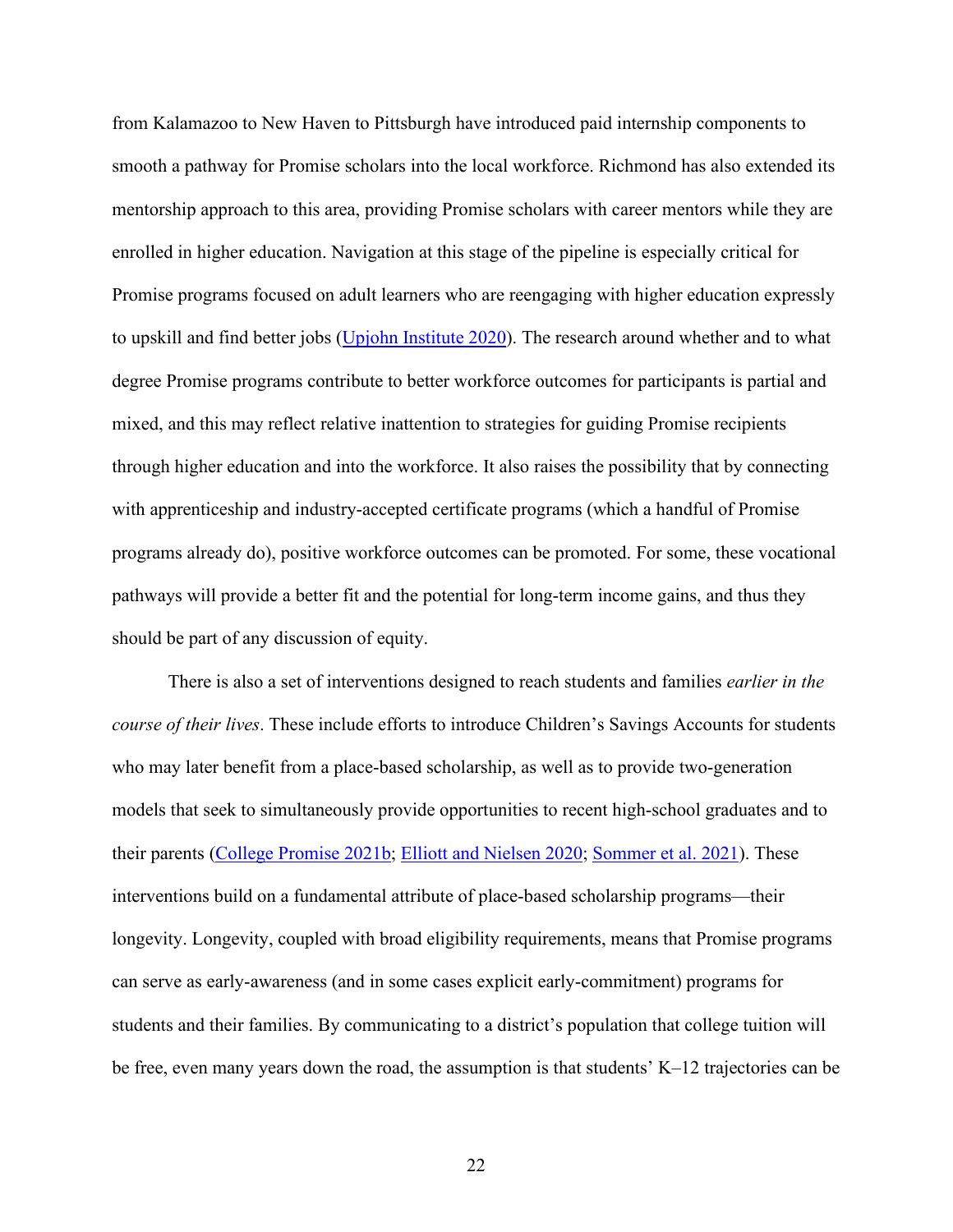altered. This is an intuitive but largely untested assumption that underscores the need for Promise programs to take a long-term approach to funding and ensure their financial sustainability [\(Millett 2017\)](https://files.eric.ed.gov/fulltext/EJ1168715.pdf).

#### **Different Paths to Equity**

We conclude this paper with vignettes of two Promise programs introduced in February 2022. Both have equity goals, but they are dramatically different in terms of design. (Neither is in the Promise Programs Database, although they will be part of future updates.) We share these stories to show that the local origin of place-based scholarships means that Promise programs intended to promote equity can take radically different forms and are likely to have very different impacts on students and the community.

Lake Michigan College (LMC) is a small, public community college with three campuses in Southwest Michigan. Its district includes the distressed city of Benton Harbor, the more prosperous lakefront community of South Haven, other small towns, and rural areas. In 2020– 2021, using federal money, LMC piloted a free-tuition program that led to large enrollment increases. This February, LMC announced a new program, the LMC Promise, for new and returning students beginning in Fall 2022 [\(Lake Michigan College 2022\)](https://www.lakemichigancollege.edu/about/news-events/2022-02/lmc-announces-new-free-tuition-program-lmc-promise). This is a last-dollar program that will cover in-district tuition for students through age 24 with family incomes below \$75,000. The program is designed to close a funding gap for those students who do not stand to benefit from the statewide Michigan Reconnect program, which is restricted to adults aged 25 and up. The LMC Promise was developed in strong partnership with local business and civic leaders. In announcing the program, Trevor Kubatzke, the college's president, said, "We created this program to address the needs of both local employers and the underemployed. We promise to connect all eligible students with free tuition and the opportunity to earn their associate degree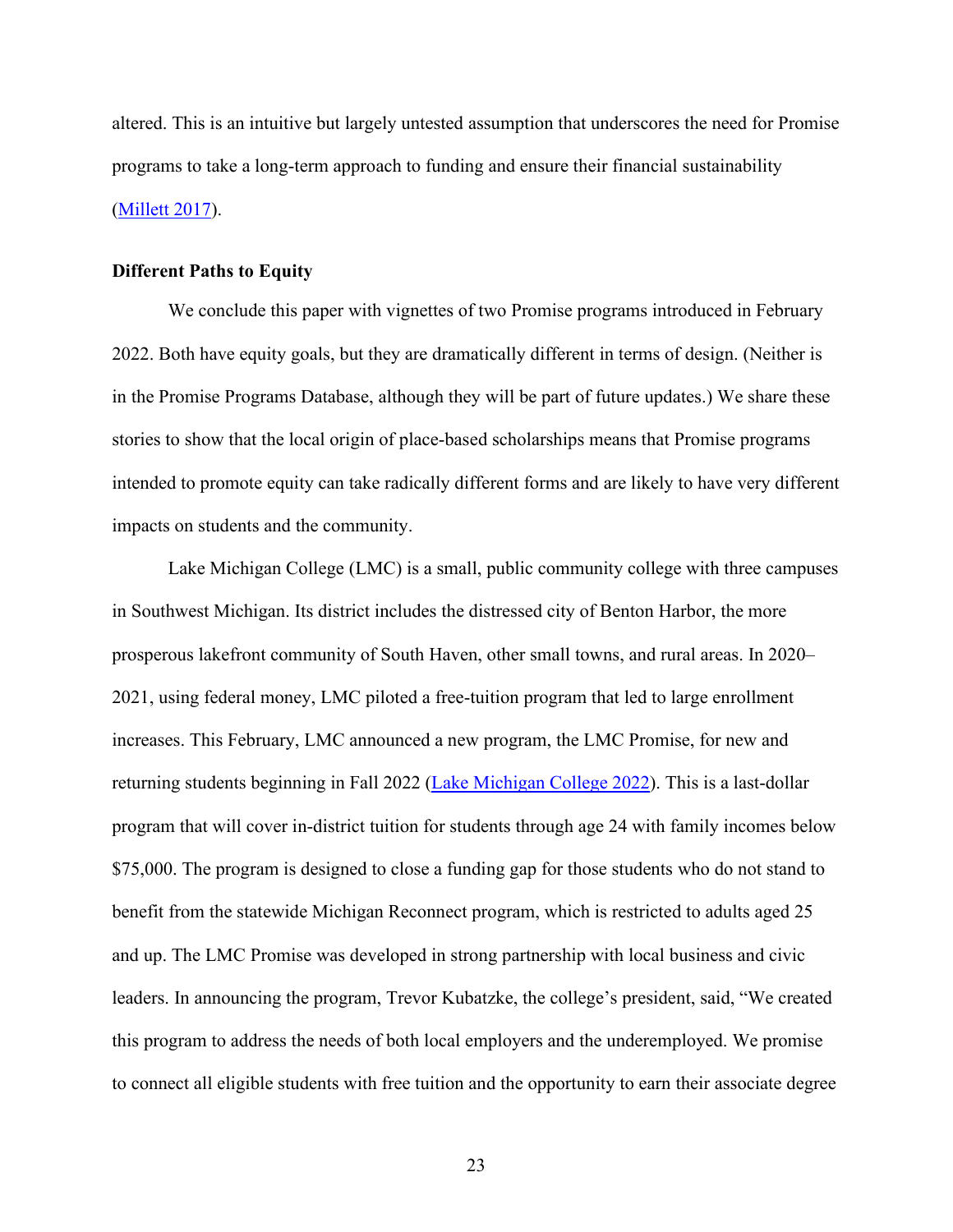with minimal loans to pay back and no strings attached" [\(Moody on the Market 2022\)](https://www.moodyonthemarket.com/lmc-promise-offers-free-college-tuition-to-under-25s-who-qualify/). Because of these program features, it is likely that the LMC Promise would end up in the middle of our equity categories. As a last-dollar program with an income restriction, it would probably not fall into the highest equity category, but its long eligibility period (six years) and lack of a high school GPA requirement means it would score higher than many other programs in the database. LMC's outreach campaign focuses on reaching students through the region's K–12 school districts while encouraging local businesses to send their employers to LMC for training as a human capital investment and retention strategy. The campaign's slogan, "Education is essential, it shouldn't be expensive," reflects the need to engage both of these audiences if the promise of greater access and affordability is to be realized.

Hope Chicago is structured differently from the LMC Promise on almost every measure, yet it too seeks to promote equity for students, families, and their communities [\(PR Newswire](https://www.prnewswire.com/news-releases/hope-chicago-launches-transformative-1-billion-multi-generation-scholarship-program-sending-chicago-students-and-parents-to-college-301387421.html) [2021\)](https://www.prnewswire.com/news-releases/hope-chicago-launches-transformative-1-billion-multi-generation-scholarship-program-sending-chicago-students-and-parents-to-college-301387421.html). In February, Hope Chicago announced that it was granting 4,000 scholarships to Chicago Public Schools students at five high schools. While fitting within the place-based Promise landscape, Hope Chicago includes at least two unusual features. First, it commits to covering the full cost of college attendance for participants, not just tuition and fees, ensuring a debt-free path to a degree. (Publicity materials note that only 63 percent of Chicago Public Schools' ninth graders enroll in college and only 27 percent graduate. Many drop out because of financial pressures, and only 1 in 10 low-income, first-generation students earn a degree within six years of high school graduation; see **PR** Newswire 2022).

Second, based on interest in two-generation strategies for addressing poverty, Hope Chicago offers the parents of eligible high school students a scholarship to return to higher education or pursue job training [\(Northwestern University\)](https://sites.northwestern.edu/nu2gen/). (This model has been piloted at one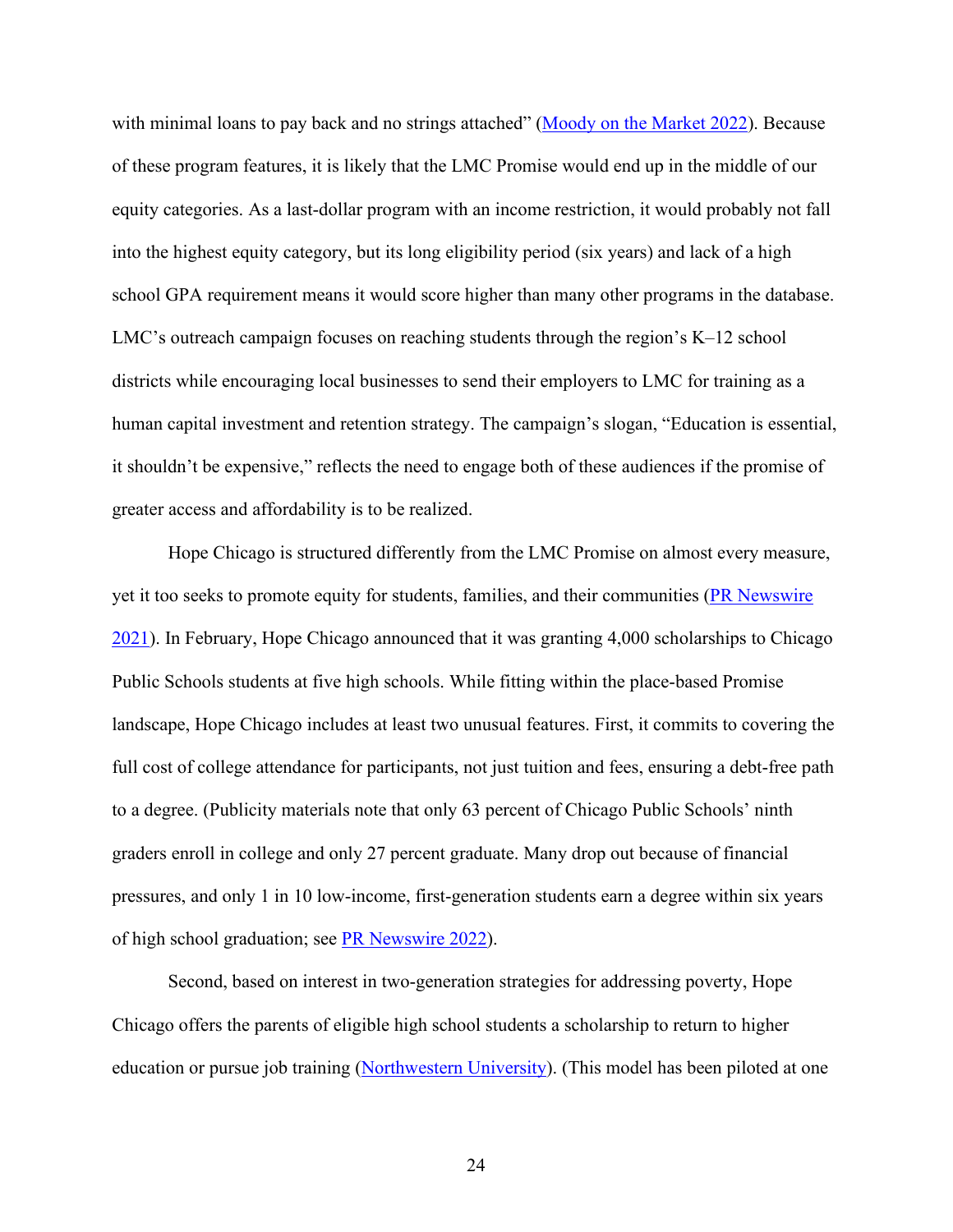high school in Toledo, Ohio, through the Hope Toledo Promise; see [Sommer, Jones, et al. \[2021\]](https://assets.website-files.com/61ba001bb59d05538c5a4bd8/61d319ec83733e11d06b6332_hope-toledo-brief.pdf) and [Sommer, Chase-Lansdale, et al. \[2021\].](https://cpb-us-e1.wpmucdn.com/sites.northwestern.edu/dist/6/3833/files/2021/08/HOPE-Toledo-Implementation-Report-1.pdf)) Powered by a high-profile group of Chicago business and civic leaders and led by former superintendent of Chicago Public Schools Janice Jackson, Hope Chicago is hoping to raise \$1 billion in philanthropic funding to extend this model throughout Chicago Public Schools. For now, Hope Chicago is "going deep" with a more limited group of students. Once operational, it will undoubtedly end up in the "high" category of our equity-potential index because of its universal eligibility, generous funding, wide range of participating postsecondary institutions (there are now 20), and provision of a range of student supports.

Stakeholders in both communities are seeking to improve prospects for students traditionally underserved by postsecondary education and ensure that they benefit from the financial, personal, and civic gains that come from college degrees and credentials. In Chicago, this goal is being pursued through the provision of generous funding and unique two-generation benefits for students at a small number of high schools. The tuition-free opportunity offered by the LMC Promise involves less funding—it is a last-dollar scholarship to a community college but it is widely available to any new or returning student of any age in the college's catchment area, provided that student's family income is below a relatively high income ceiling.

These stories suggest that the connection between Promise programs and equity is far from straightforward, let alone easy to capture in an index. Ongoing definitional debates, program heterogeneity, and the difficulty of observing implementation all complicate the task of assessing equity impact and underscore the need for more qualitative research focused on questions of equity and effectiveness.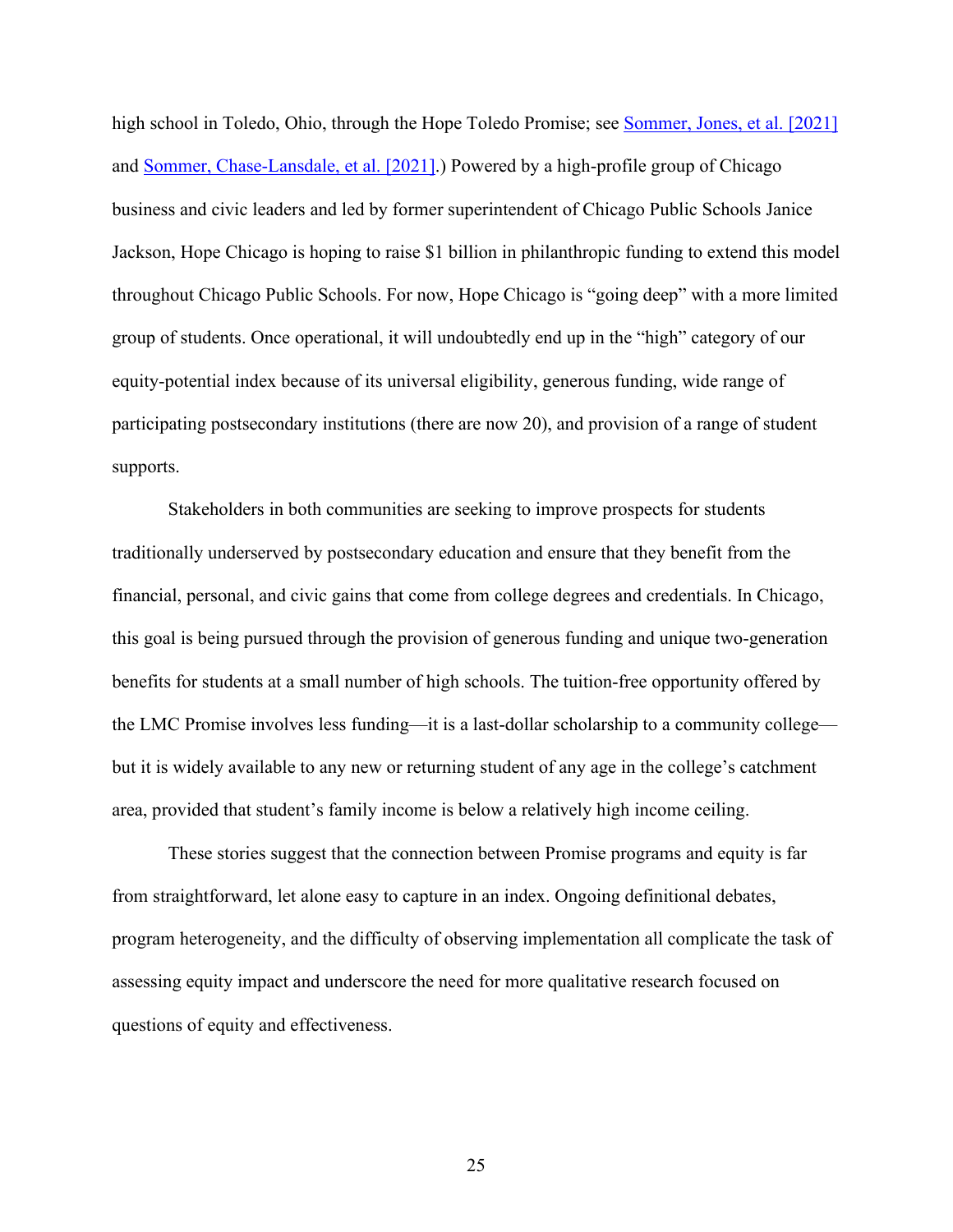| Program                                             | <b>Equity Potential</b> |
|-----------------------------------------------------|-------------------------|
|                                                     | Category                |
| Philadelphia Education Fund                         | High                    |
| Pontiac Promise Zone                                | High                    |
| KC Scholars-Adult Learners                          | High                    |
| Denver Scholarship Foundation                       | High                    |
| <b>Richmond Promise</b>                             | High                    |
| Say Yes to Education, Syracuse                      | High                    |
| Holland-Zeeland Promise                             | High                    |
| Say Yes to Education, Cleveland                     | High                    |
| Power of YOU                                        | High                    |
| Pensacola Pledge Scholars                           | High                    |
| Kalamazoo Promise                                   | High                    |
| The Boston Bridge                                   | High                    |
| Challenge Scholars-Traditional                      | High                    |
| Champion City Scholars Program                      | High                    |
| Arkadelphia Promise                                 | High                    |
| <b>Bay Commitment</b>                               | High                    |
| <b>Baldwin Promise</b>                              | High                    |
| Cooperman College Scholars                          | High                    |
| Say Yes to Education, Buffalo                       | High                    |
| Challenge Scholars-Transfer                         | High                    |
| ISU 4U Promise                                      | High                    |
| <b>Stockton Scholars</b>                            | High                    |
| Pittsburgh Promise                                  | High                    |
| Aims College Promise (G. Town Promise)              | High                    |
| <b>Lansing Promise</b>                              | High                    |
| <b>PACE Promise</b>                                 | High                    |
| KC Scholars-Traditional                             | High                    |
| Assurance Scholarship Program                       | High                    |
| Tuition-Free Community College Plan (Boston)        | High                    |
| DC Mayor's Scholars Undergraduate Program           | High                    |
| Beacon of Hope                                      | High                    |
| El Dorado Promise                                   | High                    |
| Montgomery County Ohio College Promise              | High                    |
| Tangelo Park Program / Rosen Foundation Scholarship | High                    |
| Say Yes to Education, Guilford                      | High                    |
| Oakland Promise                                     | High                    |
| <b>Buchanan Promise</b>                             | High                    |
| Northport Promise                                   | High                    |
| New Haven Promise                                   | Middle                  |
| Mammoth Lakes Foundation Scholarship                | Middle                  |
| Michigan City Promise Scholarship                   | Middle                  |
| Harper College Promise                              | Middle                  |

# **Appendix: Equity Potential Index[1](#page-27-0)**

<span id="page-27-0"></span><sup>&</sup>lt;sup>1</sup> The Equity Potential Index covers community-based Promise scholarship programs that are part of the Upjohn Institute database. The "high," "medium," and "low" rankings refer to how the structural features of these programs relate to the population considered here, not to any other education or scholarship program. We believe that any program that grants funding and simplifies college access for students who might not otherwise be able to attend college is a step toward greater equity.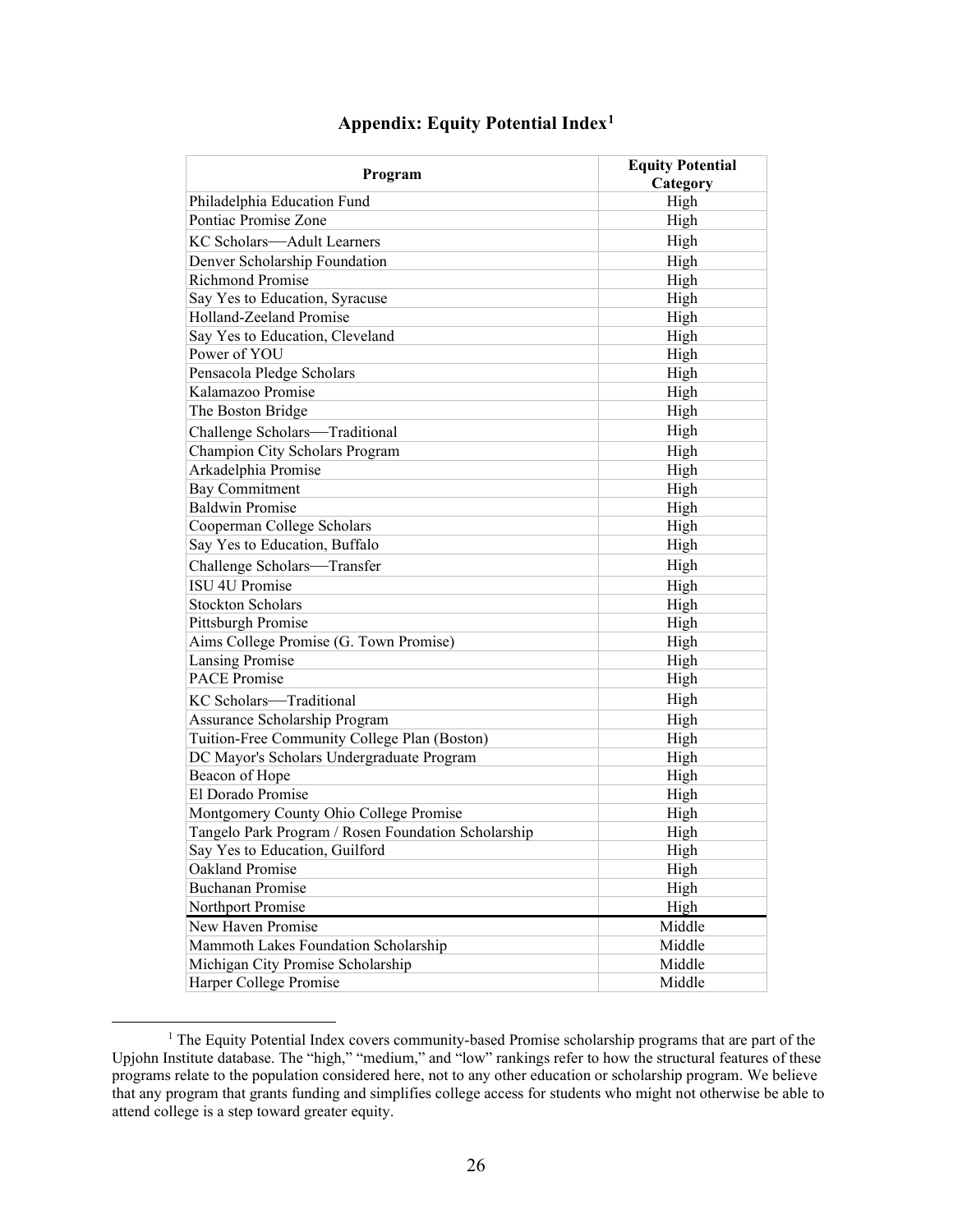# Appendix (Continued)

| Program                                          | <b>Equity Potential</b> |
|--------------------------------------------------|-------------------------|
|                                                  | Category<br>Middle      |
| Siskiyou Promise                                 | Middle                  |
| Moraine Park Promise                             |                         |
| Free City (City College of San Francisco)        | Middle                  |
| Achieve Atlanta                                  | Middle                  |
| The VanGuarantee Scholarship Program             | Middle                  |
| Wicomico Economic Impact Scholarship             | Middle                  |
| Detroit Promise-four-year                        | Middle                  |
| Rockford Promise                                 | Middle                  |
| Louisville Rotary Club Scholarship               | Middle                  |
| Chicago Star Scholarship                         | Middle                  |
| College Bound                                    | Middle                  |
| <b>Hazel Park Promise</b>                        | Middle                  |
| Ignite Davie                                     | Middle                  |
| Capital Region Sponsor A Scholar                 | Middle                  |
| Detroit Promise-two-year                         | Middle                  |
| <b>Dallas County Promise</b>                     | Middle                  |
| <b>Dyer County Promise</b>                       | Middle                  |
| Jeffersonville's Promise                         | Middle                  |
| <b>Tazewell County Connect</b>                   | Middle                  |
| 50th Anniversary Scholars Program                | Middle                  |
| <b>Flint Promise</b>                             | Middle                  |
|                                                  |                         |
| Madison College Scholars of Promise              | Middle                  |
| Challenge Scholars-GRCC                          | Middle                  |
| Saginaw Promise                                  | Middle                  |
| School Counts! Salem                             | Middle                  |
| Greenwood Promise                                | Middle                  |
| <b>Berkeley Promise</b>                          | Middle                  |
| <b>Rusk TJC Citizens Promise</b>                 | Middle                  |
| <b>Compton Promise</b>                           | Middle                  |
| Legacy Scholars                                  | Middle                  |
| The Walter and Rose Sampson Promise              | Middle                  |
| Quincy Promise                                   | Middle                  |
| plEDGE Program                                   | Middle                  |
| <b>Great River Promise</b>                       | Middle                  |
| <b>Hartford Promise</b>                          | Middle                  |
| Garrett County Scholarship Program               | Middle                  |
| <b>Advantage Shelby County</b>                   | Middle                  |
| Jacksonville Promise (Illinois)                  | Middle                  |
| Galesburg Promise                                | Middle                  |
| <b>WSCF Regional County Graduate Scholarship</b> | Low                     |
| 13th Year Promise Scholarship                    | Low                     |
| American Dream Scholarship                       | Low                     |
| Los Angeles College Promise                      | $_{\rm Low}$            |
| The Corcoran Promise                             | Low                     |
| Access to Community College Education (ACCE)     | Low                     |
| Jefferson-Can Community Scholars Award           | Low                     |
| <b>CORE Promise Scholarship</b>                  | Low                     |
|                                                  |                         |
| Detroit College Promise<br>The San Diego Promise | Low                     |
|                                                  | Low                     |
| West Sacramento College Promise                  | Low                     |
| The Cuesta Promise                               | Low                     |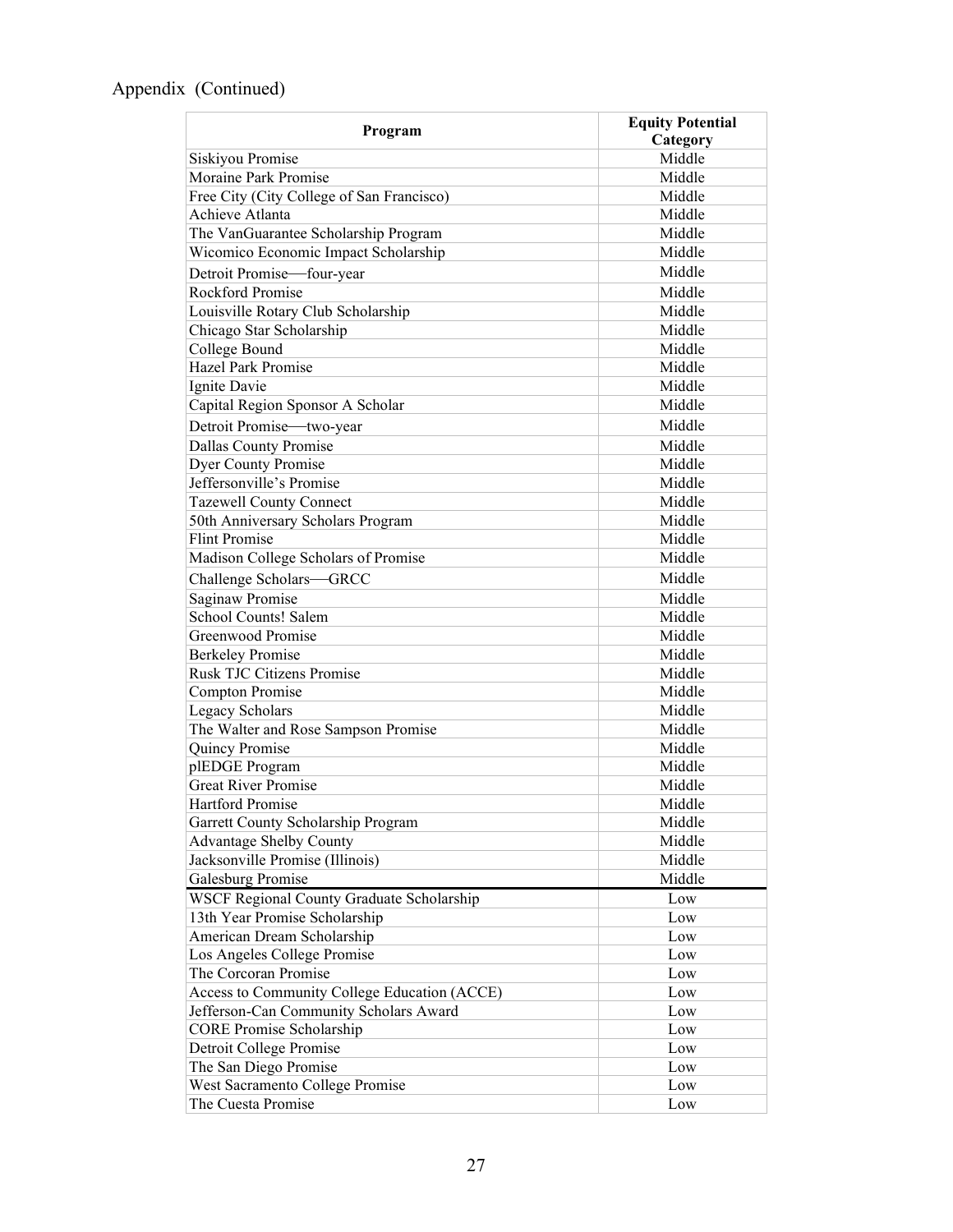# Appendix (Continued)

| Program                                       | <b>Equity Potential</b> |
|-----------------------------------------------|-------------------------|
|                                               | Category                |
| Grossmont-Cuyamaca College Promise            | Low                     |
| Newaygo County Area Promise Zone              | Low                     |
| Palomar Promise                               | Low                     |
| South Bay Promise                             | Low                     |
| School Counts! Conway                         | Low                     |
| Muskegon Area Promise                         | Low                     |
| Community Scholarship Program                 | Low                     |
| School Counts!                                | Low                     |
| Santa Ana College Promise                     | Low                     |
| School Counts! Cumberland                     | Low                     |
| Passport to Promise                           | Low                     |
| Dabney Promise                                | Low                     |
| <b>Asbury Park College Promise</b>            | Low                     |
| Long Beach College Promise                    | Low                     |
| Ontario's Community College Promise           | Low                     |
| Hopkinsville Rotary Scholars                  | Low                     |
| Cerro Coso Promise                            | Low                     |
| <b>Benton Harbor Promise</b>                  | Low                     |
| Abbeville Promise                             | Low                     |
| Promise for the Future                        | Low                     |
| School Counts! Madisonville                   | Low                     |
| Allentown School District Promise Scholarship | Low                     |
| Morgan Success Scholarship                    | Low                     |
| Valley-Bound Commitment                       | Low                     |
| <b>Battle Creek Promise</b>                   | Low                     |
| Jackson Legacy Scholarship                    | Low                     |
| Wichita Promise                               | Low                     |
| Ontario-Montclair Promise Scholars            | Low                     |
| RichmondCC Guarantee                          | Low                     |
| Columbia College Promise                      | Low                     |
| Community Scholarship Program                 | Low                     |

SOURCE: Authors' calculations.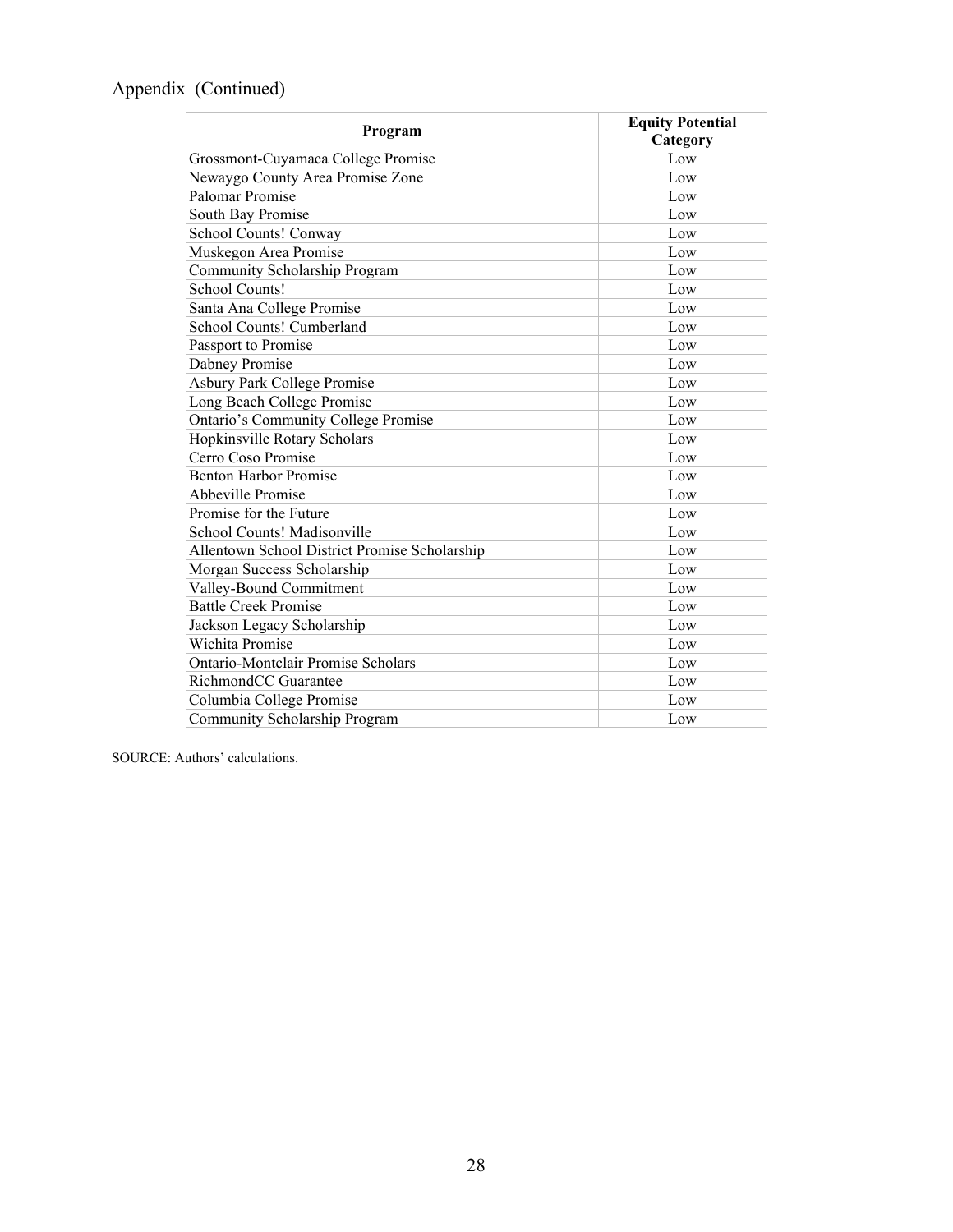#### **REFERENCES**

- Ash, Jennifer, Elise Swanson, and Gary Ritter. 2021. "A Promise Kept? The Impact of the El Dorado Promise Scholarship on Student Achievement." *Educational Evaluation and Policy Analysis* 43(1): 83–107. [https://doi.org/10.3102%2F0162373720970512](https://journals.sagepub.com/doi/10.3102/0162373720970512)
- Bartik, Timothy J., and Brad Hershbein. 2016. "Degrees of Poverty: Family Income Background and the College Earnings Premium." *Employment Research* 23(3): 1–3. [https://doi.org/10.17848/1075-8445.23\(3\)-1](https://doi.org/10.17848/1075-8445.23(3)-1)
- Bartik, Timothy J., Brad Hershbein, and Marta Lachowska. 2019. "The Effects of the Kalamazoo Promise Scholarship on College Enrollment and Completion." *Journal of Human Resources* 56(1): 269–310. [https://doi.org/10.3368/jhr.56.1.0416-7824R4](http://jhr.uwpress.org/content/56/1/269)
- Bartik, Timothy J., and Marta Lachowska. 2014. "The Short-Term Effects of the Kalamazoo Promise Scholarship on Student Outcomes." In *Research in Labor Economics*, *New Analyses of Worker Well-Being* 38: 37–76. [https://doi.org/10.1108/S0147-](https://www.emerald.com/insight/content/doi/10.1108/S0147-9121(2013)0000038002/full/html)

[9121\(2013\)0000038002](https://www.emerald.com/insight/content/doi/10.1108/S0147-9121(2013)0000038002/full/html)

- Bell, Elizabeth. 2021. "Estimating the Spillover Effects of the Tennessee Promise: Exploring Changes in Tuition, Fees, and Enrollment." *Journal of Student Financial Aid* 50(1): 1–26. [https://ir.library.louisville.edu/jsfa/vol50/iss1/4](https://ir.library.louisville.edu/jsfa/vol50/iss1/4/) (accessed May 17, 2022).
- Bell, Elizabeth, and Denisa Gándara. 2021. "Can Free Community College Close Racial Disparities in Postsecondary Attainment? How Tulsa Achieves Affects Racially Minoritized Student Outcomes." *American Educational Research Journal* 58(6): 1142– 1177. <https://doi.org/10.3102/00028312211003501>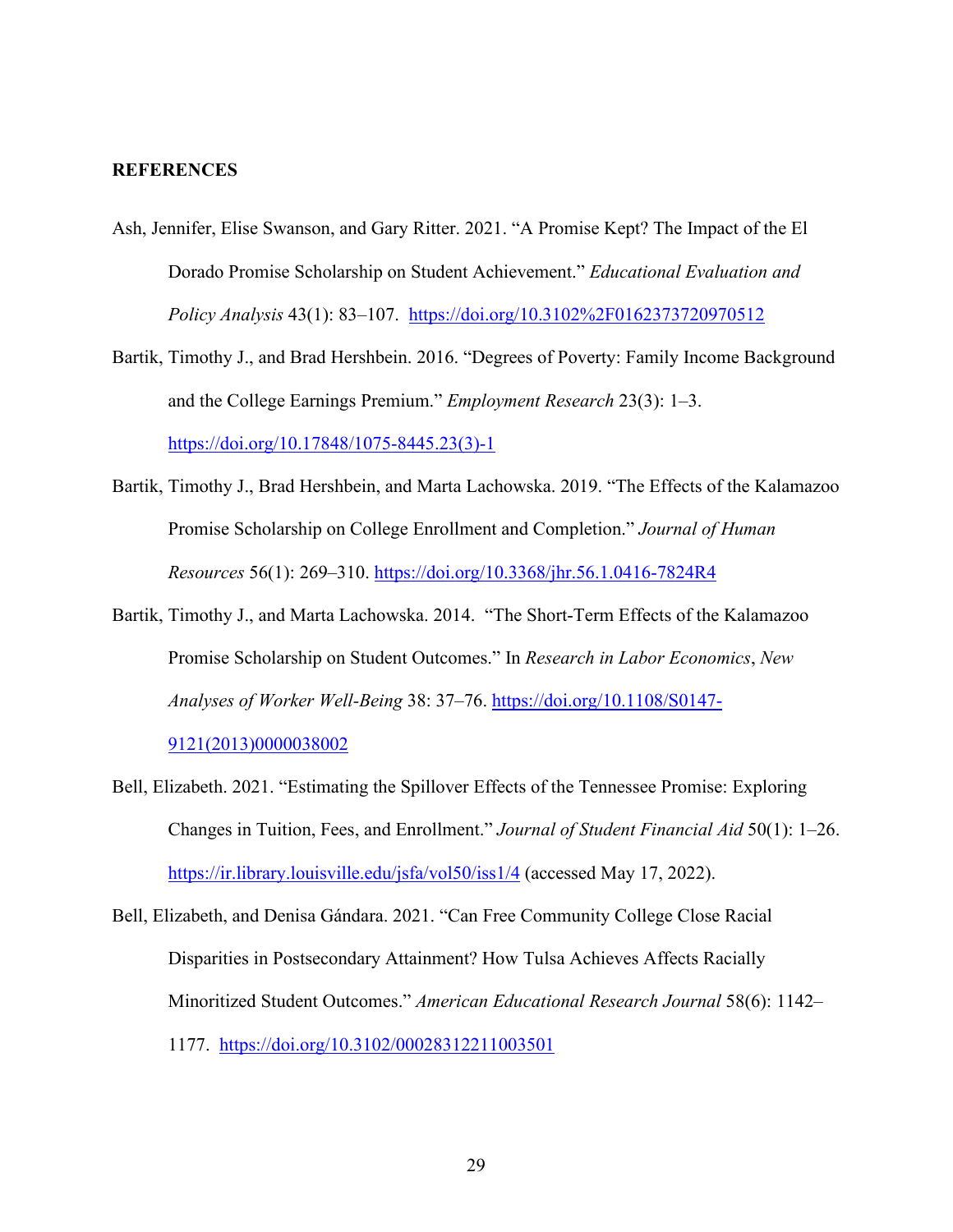Bifulco, Robert, Ross Rubenstein, and Hosung Sohn. 2019. "Evaluating the Effects of Universal Place-Based Scholarships on Student Outcomes: The Buffalo 'Say Yes to Education' Program." *Journal of Policy Analysis and Management* 38(4): 918–943.

<https://doi.org/10.1002/pam.22139>

Brown, Dorothy A. 2021. "College Isn't the Solution for the Racial Wealth Gap. It's Part of the Problem." *Washington Post*, April 9.

<https://www.washingtonpost.com/outlook/2021/04/09/student-loans-black-wealth-gap/> (accessed May 17, 2022).

- Carruthers, Celeste K., and William F. Fox. 2016. "Aid for All: College Coaching, Financial Aid, and Post-Secondary Persistence in Tennessee." *Economics of Education Review*  51(1): 97–112. <https://doi.org/10.1016/j.econedurev.2015.06.001>
- Carruthers, Celeste K., William F. Fox, and Christopher Jepsen. 2020. "Promise Kept? Free Community College, Attainment, and Earnings in Tennessee." Unpublished manuscript. Knoxville: University of Tennessee. [https://www.atlantafed.org/-](https://www.atlantafed.org/-/media/documents/news/conferences/2020/04/16/southeastern-micro-labor-workshop/Carruthers_Fox_Jepsen.pdf) [/media/documents/news/conferences/2020/04/16/southeastern-micro-labor-](https://www.atlantafed.org/-/media/documents/news/conferences/2020/04/16/southeastern-micro-labor-workshop/Carruthers_Fox_Jepsen.pdf)

workshop/Carruthers Fox Jepsen.pdf (accessed May 17, 2022).

Chingos, Matthew, and Michael McPherson. 2011. "Improving Educational Attainment: Recent Trends and Challenges." In *Forum Futures 2011*, a compilation of summaries of the papers presented and discussed at the Forum for the Future of Higher Education 2010 symposium, held in Aspen, CO. <https://files.eric.ed.gov/fulltext/ED533213.pdf> (accessed May 17, 2022).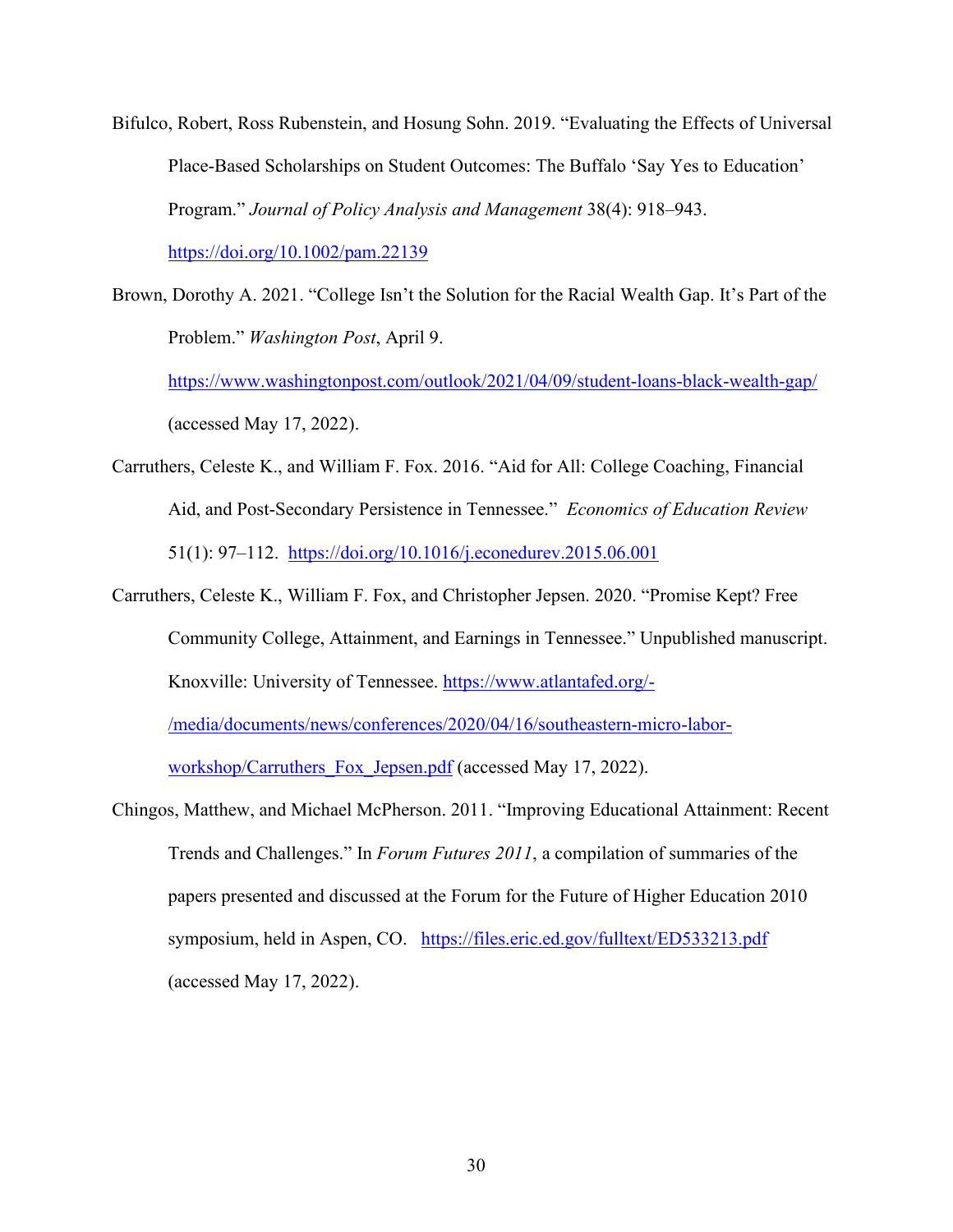City University of New York (CUNY). 2017. *Evaluation of Accelerated Study in Associate Programs (ASAP)*. New York: City University of New York.

<https://www1.cuny.edu/sites/asap/evaluation/> (accessed May 17, 2022).

College Promise. 2021a. *College Promise Catalog of Local and State Programs: Fall 2021*.

Washington, DC: College Promise. [https://assets.website-](https://assets.website-files.com/61ba001bb59d05538c5a4bd8/61ba001bb59d05c3355a4c6b_College%20Promise%20Catalog%20Fall%202021_Final-min.pdf)

[files.com/61ba001bb59d05538c5a4bd8/61ba001bb59d05c3355a4c6b\\_College%20Promi](https://assets.website-files.com/61ba001bb59d05538c5a4bd8/61ba001bb59d05c3355a4c6b_College%20Promise%20Catalog%20Fall%202021_Final-min.pdf)

[se%20Catalog%20Fall%202021\\_Final-min.pdf](https://assets.website-files.com/61ba001bb59d05538c5a4bd8/61ba001bb59d05c3355a4c6b_College%20Promise%20Catalog%20Fall%202021_Final-min.pdf) (accessed May 17, 2022).

\_\_\_\_\_\_\_\_\_. 2021b. *Building Assets and Aspirations: A Playbook for Integrating College* 

*Promise (CP) Programs and Children's Savings Accounts (CSAs).* Washington, DC:

College Promise. [https://assets.website-](https://assets.website-files.com/61ba001bb59d05538c5a4bd8/61d31a90a0ea5ce0b01ad00a_building-assets-and-aspirations-nov-21-final-min.pdf)

[files.com/61ba001bb59d05538c5a4bd8/61d31a90a0ea5ce0b01ad00a\\_building-assets](https://assets.website-files.com/61ba001bb59d05538c5a4bd8/61d31a90a0ea5ce0b01ad00a_building-assets-and-aspirations-nov-21-final-min.pdf)[and-aspirations-nov-21-final-min.pdf](https://assets.website-files.com/61ba001bb59d05538c5a4bd8/61d31a90a0ea5ce0b01ad00a_building-assets-and-aspirations-nov-21-final-min.pdf) (accessed May 17, 2022).

Collier, Daniel A., and Ceceilia Parnther. 2021. "Conversing With Kalamazoo Promise Scholars: An Inquiry into the Beliefs, Motivations, and Experiences of Tuition-Free College Students. *Journal of College Student Retention: Research, Theory and Practice* 22(4): 572–596. [https://doi.org/10.1177%2F1521025118774561](https://journals.sagepub.com/doi/10.1177/1521025118774561)

Doleac, Jennifer L., and Chloe R. Gibbs. 2016. "A Promising Alternative: How Making College Free Affects Teens' Risky Behaviors." Unpublished manuscript. Charlottesville: University of Virginia. [http://jenniferdoleac.com/wp](http://jenniferdoleac.com/wp-content/uploads/2015/03/Doleac_Gibbs_PromiseRiskyBehaviors.pdf)content/uploads/2015/03/Doleac Gibbs PromiseRiskyBehaviors.pdf (accessed May 17, 2022).

Elliott, William III, and Sophia Nielsen. 2020. *[Reimagining College Promise Programs: A](https://www.collegepromise.org/newsandinsights/reimagining-college-promise-programs-a-wealth-perspective)  [Wealth Perspective.](https://www.collegepromise.org/newsandinsights/reimagining-college-promise-programs-a-wealth-perspective)* Policy brief. Washington, DC: College Promise.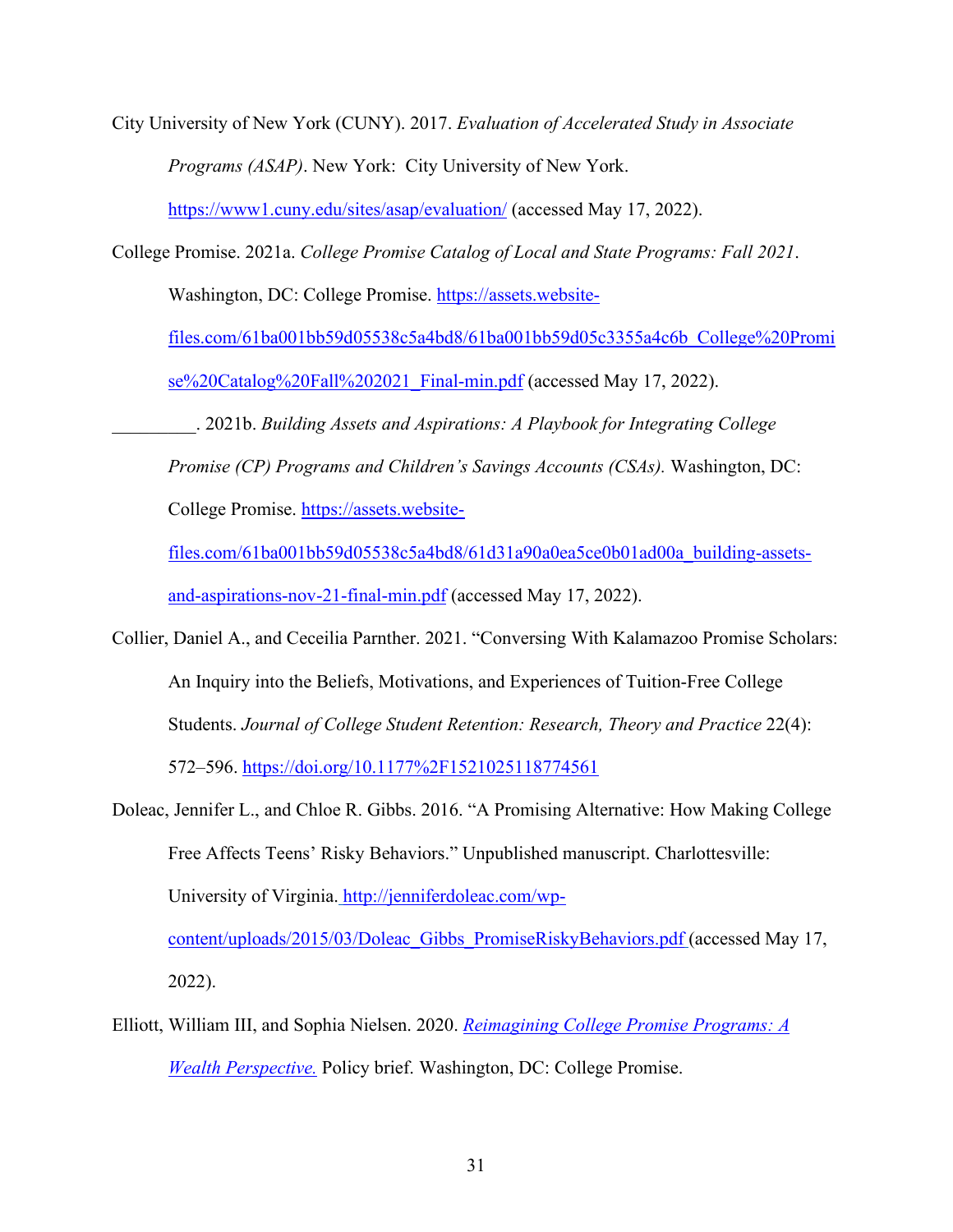[https://assets.website-](https://assets.website-files.com/61ba001bb59d05538c5a4bd8/61ba001bb59d0566165a4c73_Willie%2BElliott%2BCP-CSA%2BPolicy%2BBrief-min.pdf)

[files.com/61ba001bb59d05538c5a4bd8/61ba001bb59d0566165a4c73\\_Willie%2BElliott](https://assets.website-files.com/61ba001bb59d05538c5a4bd8/61ba001bb59d0566165a4c73_Willie%2BElliott%2BCP-CSA%2BPolicy%2BBrief-min.pdf) [%2BCP-CSA%2BPolicy%2BBrief-min.pdf](https://assets.website-files.com/61ba001bb59d05538c5a4bd8/61ba001bb59d0566165a4c73_Willie%2BElliott%2BCP-CSA%2BPolicy%2BBrief-min.pdf) (accessed May 17, 2022).

Gándara, Denisa, and Amy Li. 2020. "Promise for Whom? 'Free-College' Programs and Enrollments by Race and Gender Classifications at Public, 2-Year Colleges." *Educational Evaluation and Policy Analysis* 42(4): 603–627.

<https://doi.org/10.3102/0162373720962472>

Harris, Douglas N., Raquel Farmer-Hinton, Debbie Kim, John B. Diamond, Tangela Blakely Reavis, Kelly Krupa Rifelj, Hilary Lustick, and Bradley R. Carl. 2018. *The Promise of Free College (and Its Potential Pitfalls).* Report. Brown Center on Education Policy at Brookings. Washington, DC: Brookings Institution.

[https://www.brookings.edu/research/the-promise-of-free-college-and-its-potential](https://www.brookings.edu/research/the-promise-of-free-college-and-its-potential-pitfalls/)[pitfalls/](https://www.brookings.edu/research/the-promise-of-free-college-and-its-potential-pitfalls/) (accessed May 17, 2022).

- Hershbein, Brad J. 2013. "A Second Look at Enrollment Changes after the Kalamazoo Promise." Upjohn Institute Working Paper No. 13-200. Kalamazoo, MI: W.E. Upjohn Institute for Employment Research.<https://doi.org/10.17848/wp13-200>
- Iriti, Jennifer, Lindsay C. Page, and William E. Bickel. 2018. "Place-Based Scholarships: Catalysts for Systems Reform to Improve Postsecondary Attainment." *International Journal of Education Development,* 58(C): 137–148. <https://doi.org/10.1016/j.ijedudev.2017.02.002>

Jones, Tiffany, and Katie Berger. 2018. *A Promise Fulfilled: A Framework for Equitable Free-College Programs.* Washington, DC: The Education Trust. [https://edtrust.org/resource/a](https://edtrust.org/resource/a-promise-fulfilled/)[promise-fulfilled/](https://edtrust.org/resource/a-promise-fulfilled/) (accessed May 17, 2022).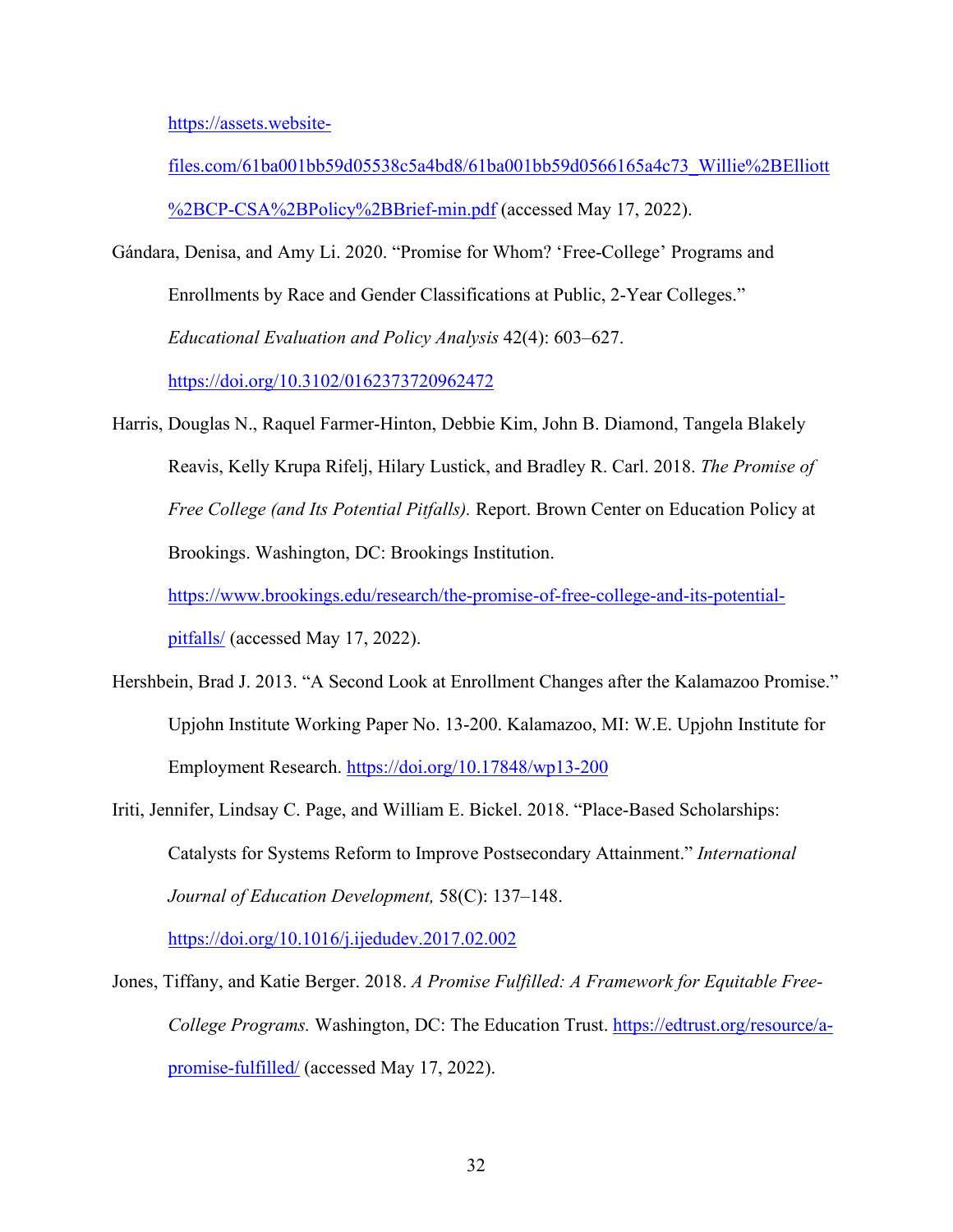- Jones, Tiffany, Jaime Ramirez-Mendoza, and Victoria Jackson. 2020. *A Promise Worth Keeping: An Updated Equity-Driven Framework for Free College Programs.* Washington, DC: The Education Trust. <https://edtrust.org/resource/a-promise-worth-keeping/> (accessed May 17, 2022).
- Lake Michigan College. 2022. *LMC Announces New Free Tuition Program, LMC Promise.*  News release, February 15. [https://www.lakemichigancollege.edu/about/news](https://www.lakemichigancollege.edu/about/news-events/2022-02/lmc-announces-new-free-tuition-program-lmc-promise)[events/2022-02/lmc-announces-new-free-tuition-program-lmc-promise](https://www.lakemichigancollege.edu/about/news-events/2022-02/lmc-announces-new-free-tuition-program-lmc-promise) (accessed May 17, 2022).
- LeGower, Michael, and Randall Walsh. 2017. "Promise Scholarship Programs as Place-Making Policy: Evidence from School Enrollment and Housing Prices." *Journal of Urban Economics* 101(C): 74–89. [https://doi.org/10.1016/j.jue.2017.06.001](https://www.sciencedirect.com/science/article/abs/pii/S0094119017300530)
- McMullen, Isabel, and Brad J. Hershbein. 2021. *Beyond Degrees: The Kalamazoo Promise and Workforce Outcomes*. Policy and Research Brief. Kalamazoo, MI: W.E. Upjohn Institute for Employment Research. [https://doi.org/10.17848/pb2021-37](https://research.upjohn.org/up_policybriefs/37/)
- MDRC. 2020. "ASAP in Ohio Yields Successful Results." News release, January. <https://www.mdrc.org/news/mdrc-news/asap-ohio-yields-successful-results> (accessed May 17, 2022).
- Miller-Adams, Michelle. 2015. *Promise Nation: Transforming Communities through Place-Based Scholarships*. Kalamazoo, MI: W.E. Upjohn Institute for Employment Research. [https://doi.org/10.17848/9780880995061](https://research.upjohn.org/up_press/235/) 
	- \_\_\_\_\_\_\_\_\_. 2021. *The Path to Free College: In Pursuit of Access, Equity, and Prosperity.*  Harvard Education Press.<https://eric.ed.gov/?id=ED611758> (accessed May 17, 2022).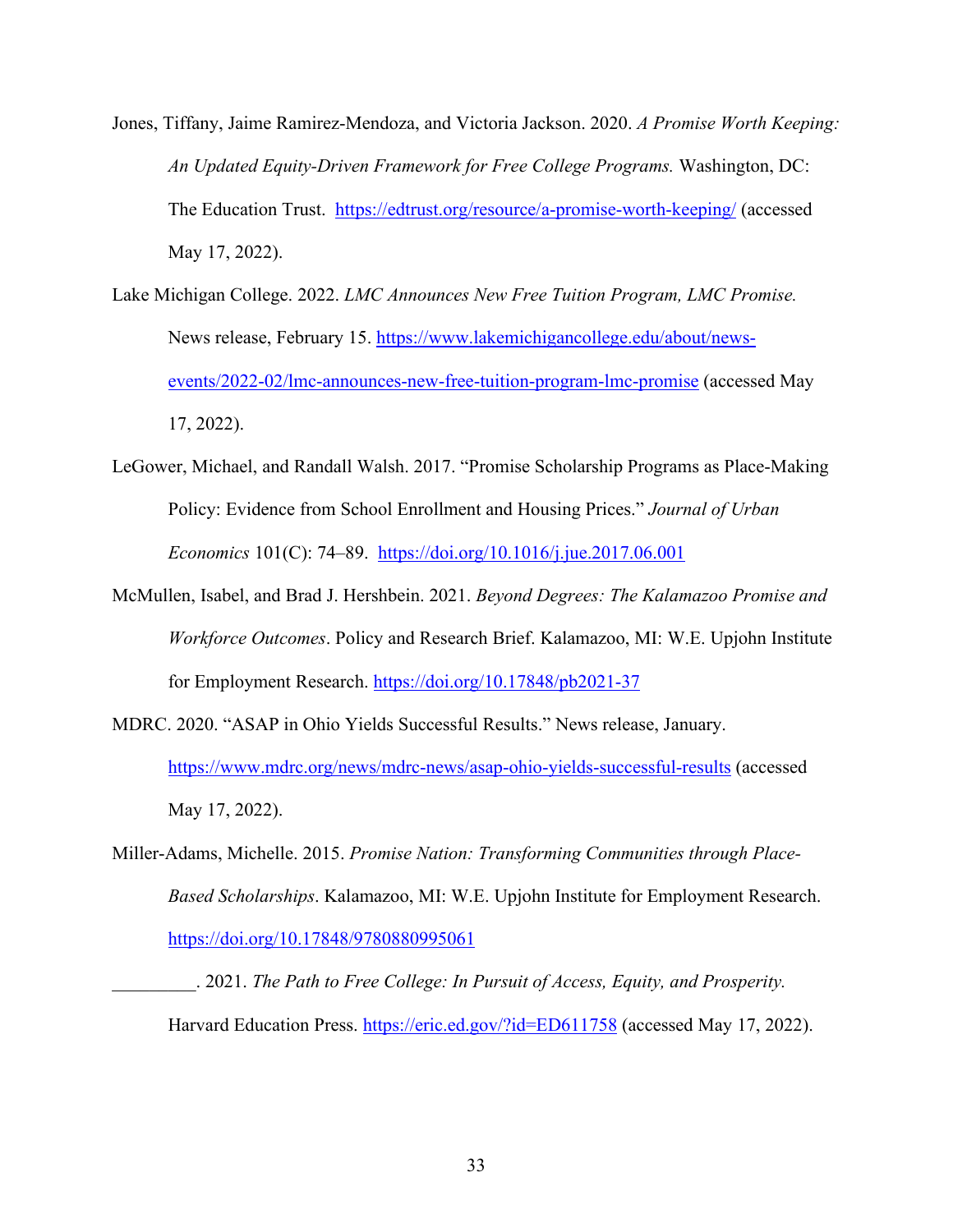- Millett, Catherine M., ed. 2017. *Designing Sustainable Funding for College Promise Initiatives.*  Policy Information Report. Princeton, NJ: Educational Testing Service. <https://files.eric.ed.gov/fulltext/EJ1168715.pdf>(accessed May 17, 2022).
- Millett, Catherine M., Stephanie R. Saunders, and Daniel Fishtein. 2018. "Examining How College Promise Programs Promote Student Academic and Financial Readiness." *Education Testing Service Research Report Series* 2018(1): 1–24. [https://doi.org/10.1002/ets2.12229](https://onlinelibrary.wiley.com/doi/10.1002/ets2.12229)
- Miron, Gary, Jeffrey N. Jones, and Allison J. Kelaher-Young. 2011. "The Impact of the Kalamazoo Promise on School Climate." *Education Policy Analysis Archives* 19(17): 1– 25. [https://doi.org/10.14507/epaa.v19n17.2011](https://epaa.asu.edu/index.php/epaa/article/view/724)
- Monarrez, Tomás, and Kelia Washington. 2020. *Racial and Ethnic Representation in Postsecondary Education*. Research report. Washington, DC: Urban Institute. [https://www.urban.org/research/publication/racial-and-ethnic-representation](https://www.urban.org/research/publication/racial-and-ethnic-representation-postsecondary-education)[postsecondary-education](https://www.urban.org/research/publication/racial-and-ethnic-representation-postsecondary-education) (accessed May 17, 2022).
- Moody on the Market. 2022. "'LMC Promise' Offers Free College Tuition to Under 25's Who Qualify." New release, February 15. moodyonthemarket.com. [https://www.moodyonthemarket.com/lmc-promise-offers-free-college-tuition-to-under-](https://www.moodyonthemarket.com/lmc-promise-offers-free-college-tuition-to-under-25s-who-qualify/)[25s-who-qualify/](https://www.moodyonthemarket.com/lmc-promise-offers-free-college-tuition-to-under-25s-who-qualify/) (accessed May 17, 2022).
- Narehood, Elizabeth. 2021. "Lynchburg Beacon of Hope: Building a Collaborative Framework for Student Success." Policy brief. Washington, DC: College Promise.

[https://assets.website-](https://assets.website-files.com/61ba001bb59d05538c5a4bd8/61fbf25492d8c35fffaf73e4_Lynchburg%20Policy%20Brief%20(3).pdf)

[files.com/61ba001bb59d05538c5a4bd8/61fbf25492d8c35fffaf73e4\\_Lynchburg%20Polic](https://assets.website-files.com/61ba001bb59d05538c5a4bd8/61fbf25492d8c35fffaf73e4_Lynchburg%20Policy%20Brief%20(3).pdf) [y%20Brief%20\(3\).pdf](https://assets.website-files.com/61ba001bb59d05538c5a4bd8/61fbf25492d8c35fffaf73e4_Lynchburg%20Policy%20Brief%20(3).pdf) (accessed May 17, 2022).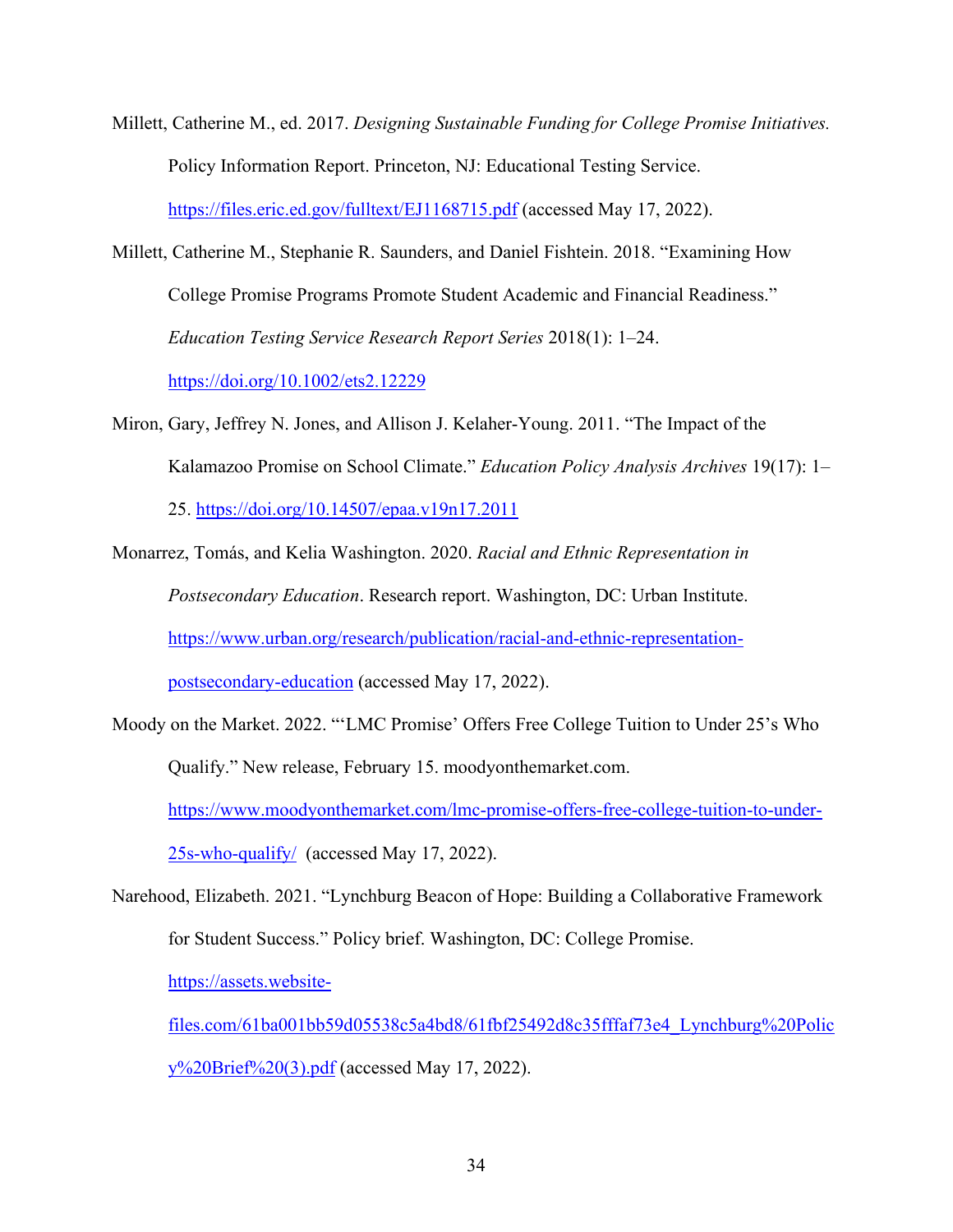- National Student Clearinghouse Research Center. 2022. *Completing College: National and State Reports.* Completing College Series, No. 10. Herndon, VA: National Student Clearinghouse Research Center. [https://nscresearchcenter.org/wp](https://nscresearchcenter.org/wp-content/uploads/Completions_Report_2021.pdf)[content/uploads/Completions\\_Report\\_2021.pdf](https://nscresearchcenter.org/wp-content/uploads/Completions_Report_2021.pdf) (accessed May 17, 2022).
- Odle, Taylor K., Jason C. Lee, and Steven P. Gentile. 2021. "Do Promise Programs Reduce Student Loans? Evidence from Tennessee Promise." *Journal of Higher Education* 92(6): 847–876. [https://doi.org/10.1080/00221546.2021.1888674](https://www.tandfonline.com/doi/full/10.1080/00221546.2021.1888674)
- Olsson, U. 1979. "Maximum Likelihood Estimation of the Polychoric Correlation Coefficient." *Psychometrika* 44(4): 443–460.<https://doi.org/10.1007/BF02296207>
- Page, Lindsay C., Jennifer E. Iriti, Danielle J. Lowry, and Aaron M. Anthony. 2019. "The *Promise* of Place-Based Investment in Postsecondary Access and Success: Investigating the Impact of the Pittsburgh Promise." *Education Finance and Policy* 14(4): 572–600. [https://doi.org/10.1162/edfp\\_a\\_00257](https://doi.org/10.1162/edfp_a_00257)
- Perna, Laura W., and Elaine W. Leigh. 2018. Understanding the Promise: A Typology of State and Local College Promise Programs." *Educational Researcher* 47(3): 155–180. [https://doi.org/10.3102/0013189X17742653](https://journals.sagepub.com/doi/10.3102/0013189X17742653)
- \_\_\_\_\_\_\_\_\_. 2020. *Database of College Promise Programs*. Philadelphia: University of Pennsylvania, Alliance for Higher Education and Democracy. [https://ahead](https://ahead-penn.org/creating-knowledge/college-promise)[penn.org/creating-knowledge/college-promise](https://ahead-penn.org/creating-knowledge/college-promise) (accessed May 17, 2022).
- Perna, Laura W., Jeremy Wright-Kim, and Elaine W. Leigh. 2021. "Will College Promise Programs Improve or Reduce Equity? Understanding the Contextual Conditions That Influence Program Implementation." *Education Policy Analysis Archives* 29(26): 1–31. [https://doi.org/10.14507/epaa.29.5436](https://epaa.asu.edu/index.php/epaa/article/view/5436)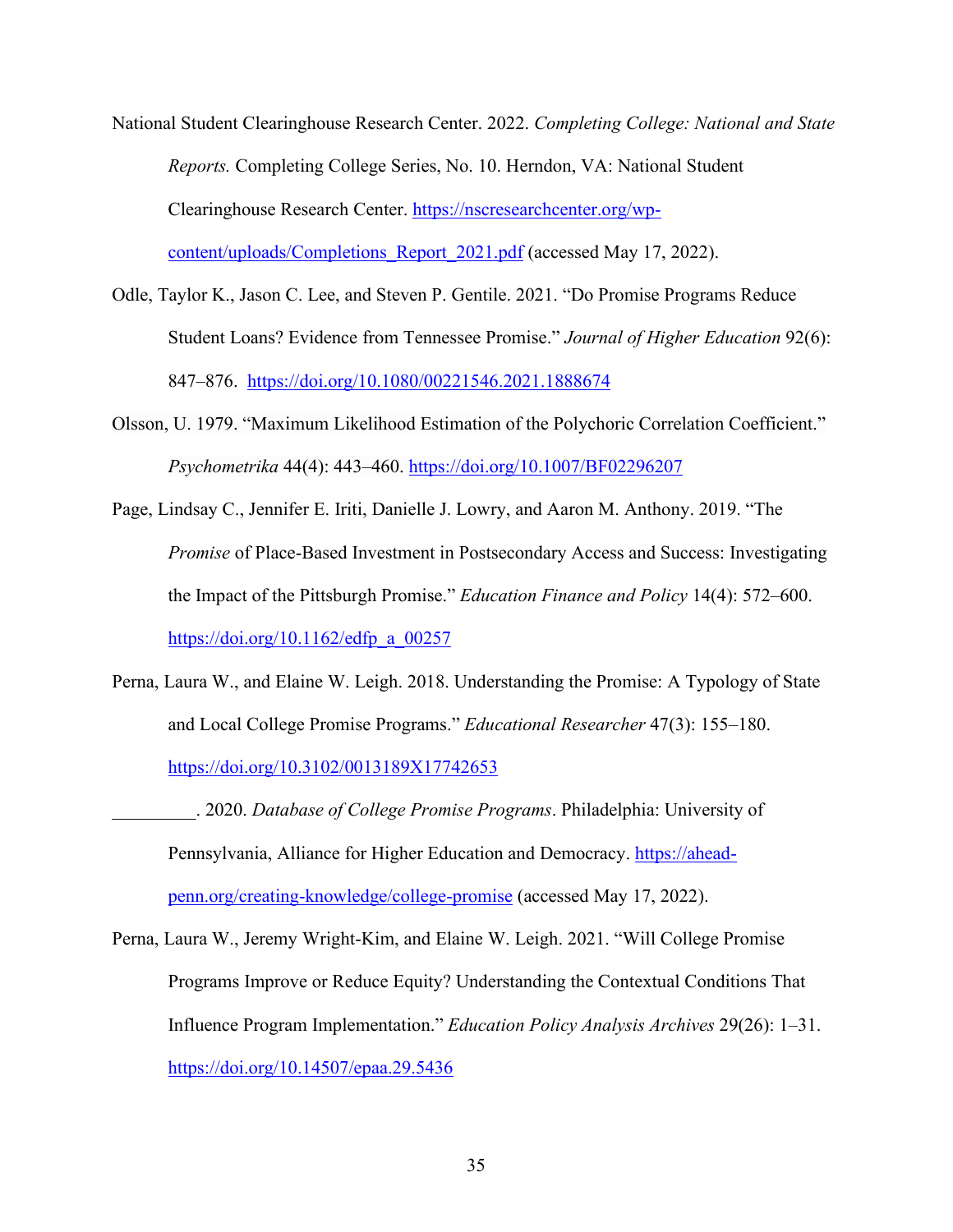Poutré, Alan, and Mamie Voight. 2018. *Do Tennessee Promise and New York's Excelsior Scholarship HelpMeans Afford College?* Washington, DC: Institute for Higher Education Policy.<https://files.eric.ed.gov/fulltext/ED595131.pdf>(accessed May 17, 2022).

PR Newswire. 2021. "HOPE Chicago Launches Transformative \$1 Billion Multi-Generation Scholarship Program, Sending Chicago Students and Parents to College." News release, September 29. [https://www.prnewswire.com/news-releases/hope-chicago-launches](https://www.prnewswire.com/news-releases/hope-chicago-launches-transformative-1-billion-multi-generation-scholarship-program-sending-chicago-students-and-parents-to-college-301387421.html)[transformative-1-billion-multi-generation-scholarship-program-sending-chicago](https://www.prnewswire.com/news-releases/hope-chicago-launches-transformative-1-billion-multi-generation-scholarship-program-sending-chicago-students-and-parents-to-college-301387421.html)[students-and-parents-to-college-301387421.html](https://www.prnewswire.com/news-releases/hope-chicago-launches-transformative-1-billion-multi-generation-scholarship-program-sending-chicago-students-and-parents-to-college-301387421.html) (accessed May 17, 2022).

\_\_\_\_\_\_\_\_\_. 2022. "Hope Chicago Completes Historic Week Awarding Debt-Free College Scholarships to 4,000 Students at 5 Chicago Public High Schools." News release, February 28. [https://www.prnewswire.com/news-releases/hope-chicago-completes](https://www.prnewswire.com/news-releases/hope-chicago-completes-historic-week-awarding-debt-free-college-scholarships-to-4-000-students-at-5-chicago-public-high-schools-301491167.html)[historic-week-awarding-debt-free-college-scholarships-to-4-000-students-at-5-chicago](https://www.prnewswire.com/news-releases/hope-chicago-completes-historic-week-awarding-debt-free-college-scholarships-to-4-000-students-at-5-chicago-public-high-schools-301491167.html)[public-high-schools-301491167.html](https://www.prnewswire.com/news-releases/hope-chicago-completes-historic-week-awarding-debt-free-college-scholarships-to-4-000-students-at-5-chicago-public-high-schools-301491167.html) (accessed May 17, 2022).

Ratledge, Alyssa, Rebekah O'Donoghue, Dan Cullinan, and Jasmina Camo-Biogradlija. 2019. *A Path from Access to Success: Interim Findings from the Detroit Promise Path Evaluation.* New York: MDRC.

[https://www.mdrc.org/sites/default/files/Detroit\\_Promise\\_Path\\_Report-Final\\_0.pdf](https://www.mdrc.org/sites/default/files/Detroit_Promise_Path_Report-Final_0.pdf) (accessed May 17, 2022).

Ratledge, Alyssa, Colleen Sommo, Dan Culliman, Rebekah O'Donoghue, Marco Lepe, and Jasmina Camo-Biogradlija. 2021. *Motor City Momentum: Three Years of the Detroit Promise Path Program for Community College Students*. New York: MDRC. [https://www.mdrc.org/sites/default/files/DetroitPromis\\_Path-Final.pdf](https://www.mdrc.org/sites/default/files/DetroitPromis_Path-Final.pdf) (accessed May 18, 2022).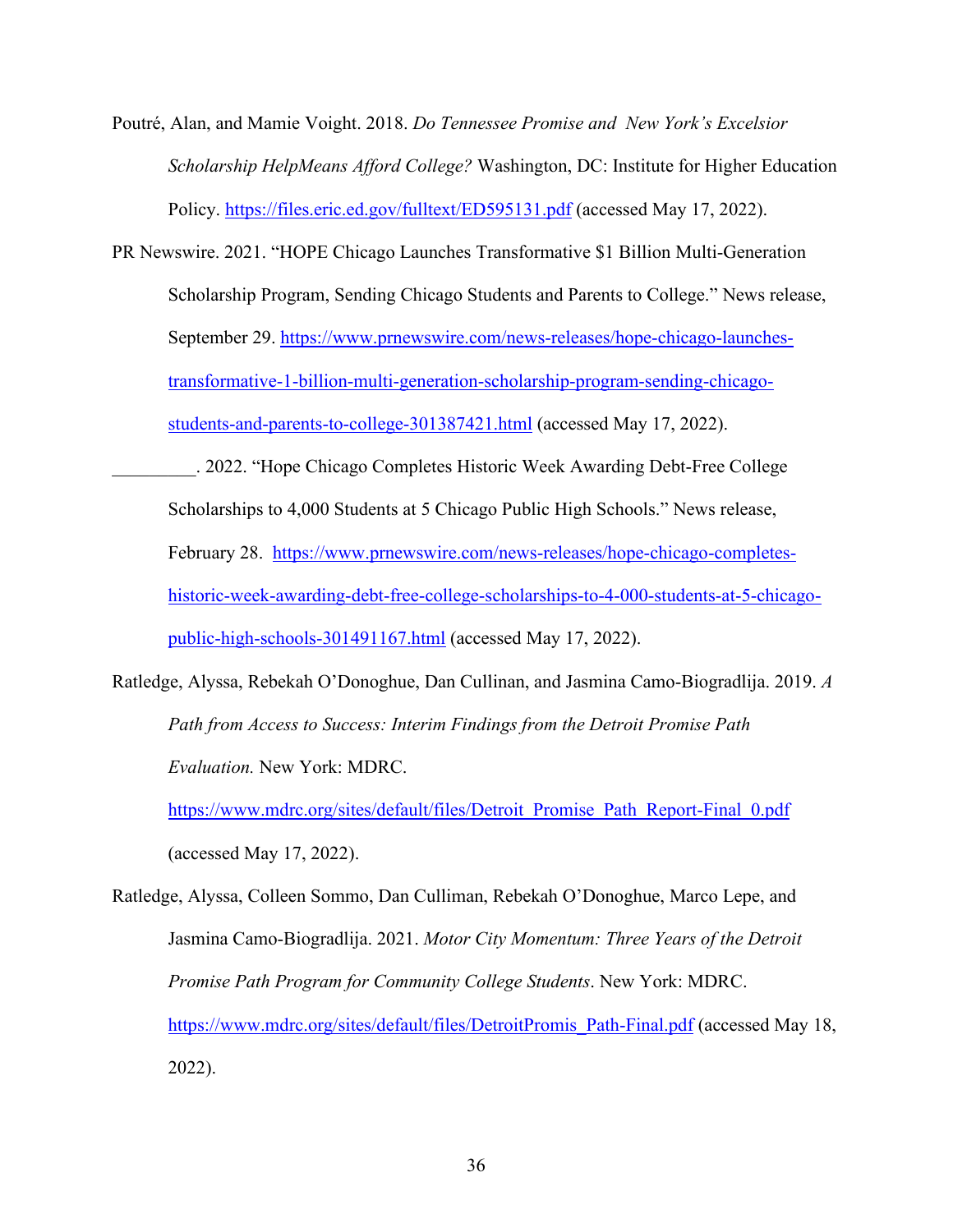- Ritter, Gary W., and Jennifer Ash. 2016. "The Promise of a College Scholarship Transforms a District." *Phi Delta Kappan* 97(5):13–19. [https://doi.org/10.1177%2F0031721716629652](https://journals.sagepub.com/doi/10.1177/0031721716629652)
- Sommer, Teresa Eckrich, P. Lindsay Chase-Lansdale, Lauren A. Tighe, and Atiya Addie. 2021. *An Implementation Study of the HOPE Toledo Promise Inaugural Class of 2020.*  Evanston, IL: Institute for Policy Research, Northwestern University. [https://cpb-us](https://cpb-us-e1.wpmucdn.com/sites.northwestern.edu/dist/6/3833/files/2021/08/HOPE-Toledo-Implementation-Report-1.pdf)[e1.wpmucdn.com/sites.northwestern.edu/dist/6/3833/files/2021/08/HOPE-Toledo-](https://cpb-us-e1.wpmucdn.com/sites.northwestern.edu/dist/6/3833/files/2021/08/HOPE-Toledo-Implementation-Report-1.pdf)[Implementation-Report-1.pdf](https://cpb-us-e1.wpmucdn.com/sites.northwestern.edu/dist/6/3833/files/2021/08/HOPE-Toledo-Implementation-Report-1.pdf) (accessed May 17, 2022).
- Sommer, Teresa Eckrich, John C. Jones, Lauren A. Tighe, P. Lindsay Chase-Lansdale, and Atiya Addie. 2021. "A Novel Two-Generation Approach to College Promise: HOPE Toledo Promise." Washington, DC: College Promise. [https://assets.website](https://assets.website-files.com/61ba001bb59d05538c5a4bd8/61d319ec83733e11d06b6332_hope-toledo-brief.pdf)[files.com/61ba001bb59d05538c5a4bd8/61d319ec83733e11d06b6332\\_hope-toledo](https://assets.website-files.com/61ba001bb59d05538c5a4bd8/61d319ec83733e11d06b6332_hope-toledo-brief.pdf)[brief.pdf](https://assets.website-files.com/61ba001bb59d05538c5a4bd8/61d319ec83733e11d06b6332_hope-toledo-brief.pdf) (accessed May 17, 2022).
- Swanson, Elise, and Gary Ritter. 2020. "Start to Finish: Examining the Impact of the El Dorado Promise Program on Postsecondary Outcomes." *Journal of Student Financial Aid* 49(3): Article 2.<https://ir.library.louisville.edu/jsfa/vol49/iss3/2>(accessed May 17, 2022).
- tnAchieves. 2021. "Mentor Program Update: Class of 2021." Knoxville: tnAchieves. <https://tnachieves.org/mentors>(accessed May 17, 2022).
- W.E. Upjohn Institute for Employment Research (Upjohn Institute). 2020. *Postsecondary Outcomes for Adult Learner Scholars: Evaluating the Kansas City Scholars College Scholarship Program.* Kalamazoo, MI: W.E. Upjohn Institute for Employment Research. [https://kcscholars.org/wp-content/uploads/2020/03/Postsecondary-Outcomes](https://kcscholars.org/wp-content/uploads/2020/03/Postsecondary-Outcomes-for-Adult-Learner-Scholars-2019.pdf)[for-Adult-Learner-Scholars-2019.pdf](https://kcscholars.org/wp-content/uploads/2020/03/Postsecondary-Outcomes-for-Adult-Learner-Scholars-2019.pdf) (accessed May 17, 2022).